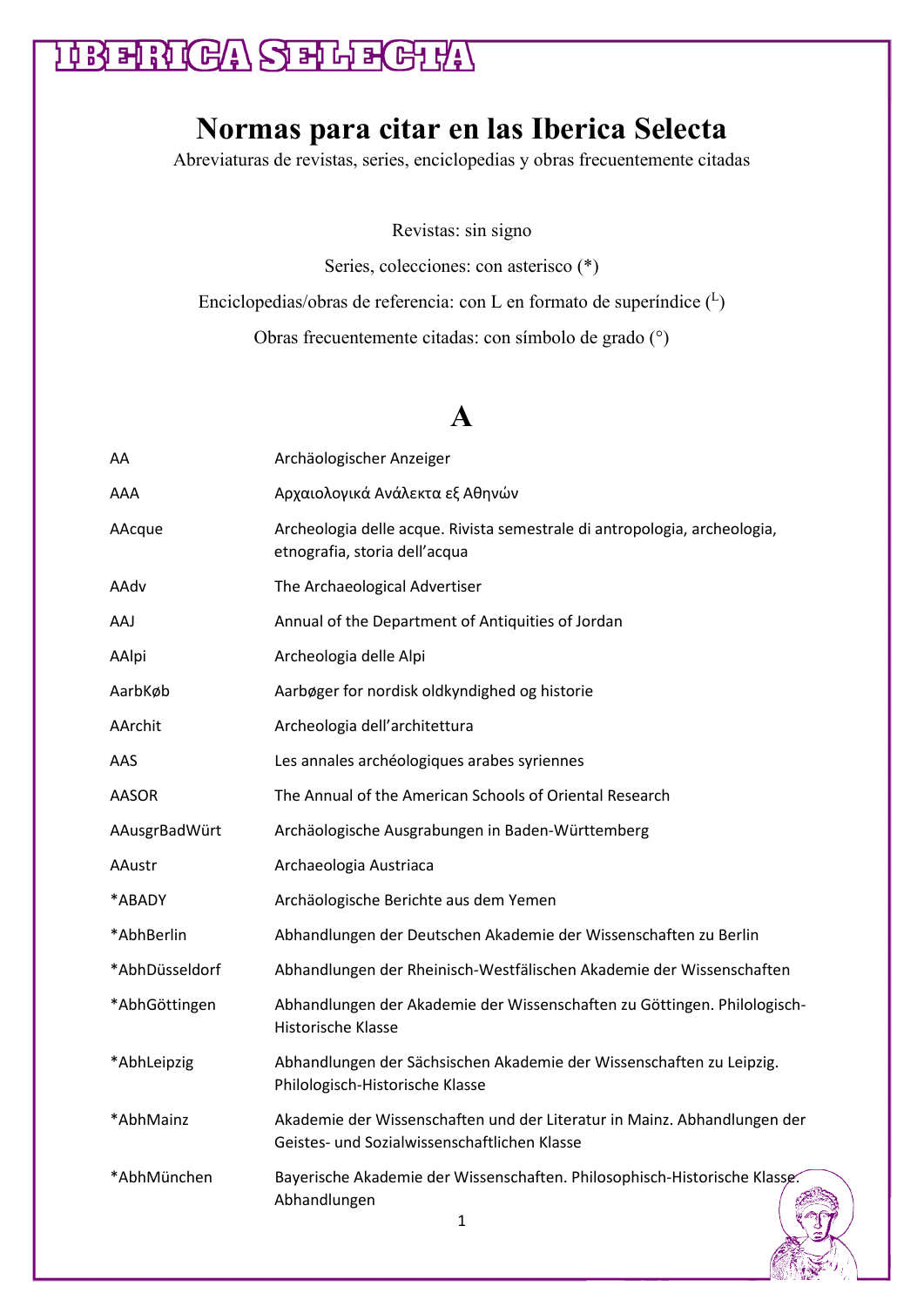| ABret             | Archéologie en Bretagne. Bulletin d'information                                                                                   |
|-------------------|-----------------------------------------------------------------------------------------------------------------------------------|
| Abr-Nahrain       | Abr-Nahrain. An Annual Published by the Department of Middle Eastern<br>Studies, University of Melbourne                          |
| ABulg             | Archaeologia Bulgarica                                                                                                            |
| °ABV              | J. D. Beazley, Attic Black-figure Vase-painters (Oxford 1956)                                                                     |
| ACalc             | Archeologia e calcolatori                                                                                                         |
| ACamp             | Archeologia in Campania. Bolletino di informazioni a cura della<br>Soprintendenza archeologica delle province di Napoli e Caserta |
| ACant             | Archaeologia Cantiana                                                                                                             |
| AcBibl            | Accademie e biblioteche d'Italia                                                                                                  |
| Achse             | Achse, Rad und Wagen. Beiträge zur Geschichte der Landfahrzeuge                                                                   |
| Acme              | Acme. Annali della Facoltà di lettere e filosofia dell'Università degli studi di<br>Milano                                        |
| Acontia           | Acontia. Revista de arqueología                                                                                                   |
| ACors             | Archeologia corsa                                                                                                                 |
| ActaAArtHist      | Acta ad archaeologiam et artium historiam pertinentia                                                                             |
| ActaAArtHist s.a. | Acta ad archaeologiam et artium historiam pertinentia. Series altera in 8°                                                        |
| ActaAcAbo         | Acta Academiae Aboensis                                                                                                           |
| ActaACarp         | Acta archaeologica Carpathica                                                                                                     |
| ActaALov          | Acta archaeologica Lovaniensia                                                                                                    |
| *ActaALovMono     | Acta archaeologica Lovaniensia. Monographiae                                                                                      |
| ActaAntHung       | Acta antiqua Academiae scientiarum Hungaricae                                                                                     |
| ActaArch          | Acta archaeologica. København                                                                                                     |
| ActaArchHung      | Acta archaeologica Academiae scientiarum Hungaricae                                                                               |
| *ActaAth          | Acta Instituti Atheniensis regni Sueciae                                                                                          |
| ActaCl            | Acta classica. Proceedings of the Classical Association of South Africa                                                           |
| ActaClDebrec      | Acta classica Universitatis scientiarum Debreceniensis                                                                            |
| ActaHistDac       | Acta historica. Societas academica Dacoromana                                                                                     |
| ActaHyp           | Acta hyperborea. Danish Studies in Classical Archaeology                                                                          |
| ActaInstRomFin    | Acta Instituti Romani Finlandiae                                                                                                  |
| ActaMusNapoca     | Acta Musei Napocensis                                                                                                             |
| ActaMusPorol      | Acta Musei Porolissensis                                                                                                          |

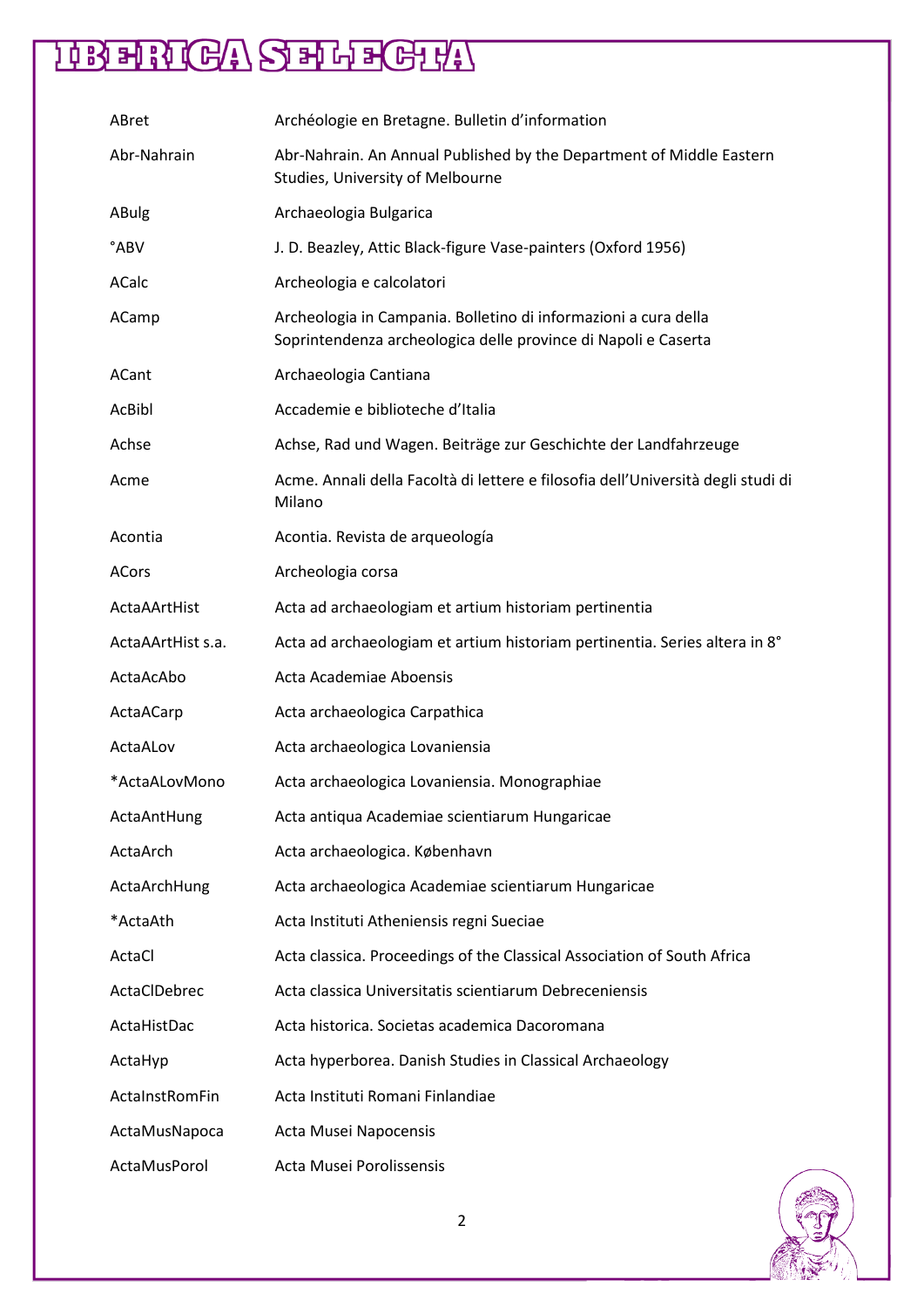| ActaNum           | Acta numismática (Barcelona)                                                                                                 |
|-------------------|------------------------------------------------------------------------------------------------------------------------------|
| *ActaOr           | Acta orientalia (Kopenhagen)                                                                                                 |
| <b>ActaOrHung</b> | Acta orientalia Academiae scientiarum Hungaricae                                                                             |
| ActaPhilSocDac    | Acta philologica. Societas academica Dacoromana                                                                              |
| ActaPraehistA     | Acta praehistorica et archaeologica                                                                                          |
| ActaTorunA        | Acta Universitatis Nicolai Copernici. Archaeologia                                                                           |
| ActaTorunHist     | Acta Universitatis Nicolai Copernici. Historia                                                                               |
| *AD               | Antike Denkmäler                                                                                                             |
| *ADAIK            | Abhandlungen des Deutschen Archäologischen Instituts, Abteilung Kairo                                                        |
| Adalya            | Adalya. Annual of the Suna & Inan Kiraç-Research Institute on Mediterranean<br>Civilizations                                 |
| ADelt A/B         | Αρχαιολογικόν Δελτίον (Α = Μελέτες, Β = Χρονικά)                                                                             |
| ADerg             | Arkeoloji dergisi. Ege Üniversitesi Edebiyat Fakültesi                                                                       |
| *ADFU             | Ausgrabungen der Deutschen Forschungsgemeinschaft in Uruk-Warka                                                              |
| Adl               | Annali dell'Instituto di corrispondenza archeologica                                                                         |
| *ADOG             | Abhandlungen der Deutschen Orient-Gesellschaft                                                                               |
| Adumatu           | Adumatu. A Semi-Annual Archeological Refereed Journal on the Arab World                                                      |
| AE                | L'année épigraphique                                                                                                         |
| AeA               | Aegean Archaeology                                                                                                           |
| Aegaeum           | Aegaeum. Annales d'archéologie égéenne de l'Université de Liège                                                              |
| ÄgLev             | Ägypten und Levante. Egypt and the Levant. Internationale Zeitschrift für<br>ägyptische Archäologie und deren Nachbargebiete |
| AEmil             | Archeologia dell'Emilia-Romagna                                                                                              |
| AEphem            | Αρχαιολογική Εφημερίς                                                                                                        |
| AeR               | Atene e Roma                                                                                                                 |
| AErgoMak          | Το Αρχαιολογικό Έργο στη Μακεδονία και Θράκη                                                                                 |
| AErt              | Archaeologiai értesitő                                                                                                       |
| AEspA             | Archivo español de arqueología                                                                                               |
| Aevum             | Aevum. Rassegna di scienze storiche linguistiche e filologiche                                                               |
| AevumAnt          | Aevum antiquum                                                                                                               |
| $*AF$             | Archäologische Forschungen                                                                                                   |
| AfO               | Archiv für Orientforschung                                                                                                   |

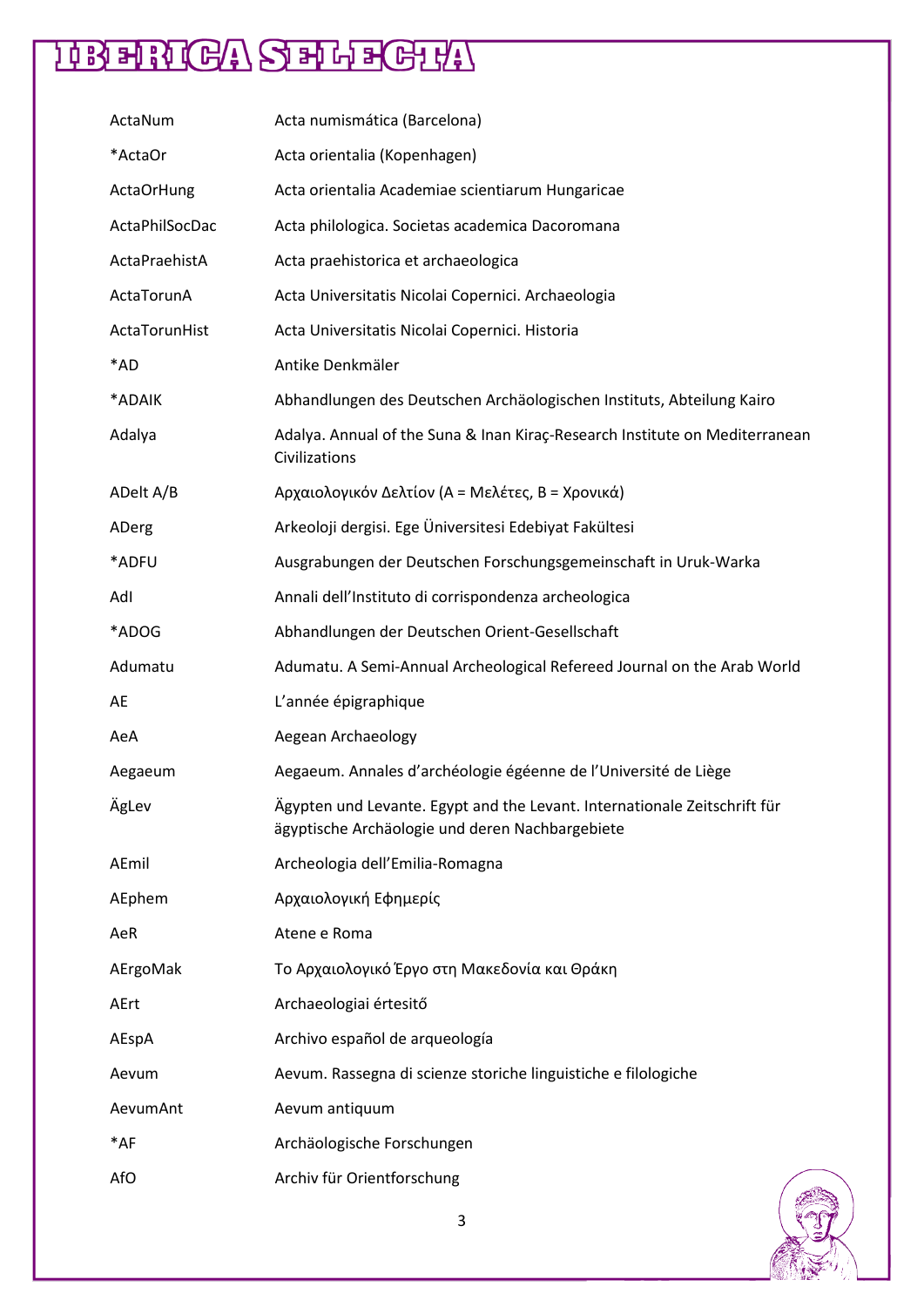| Africa         | Africa. Fouilles, monuments et collections archéologiques en Tunisie<br>(Institut national d'archéologie et d'art, Tunis)                                                |
|----------------|--------------------------------------------------------------------------------------------------------------------------------------------------------------------------|
| *AGD           | Antike Gemmen in deutschen Sammlungen                                                                                                                                    |
| AGeo           | Archaeologia geographica                                                                                                                                                 |
| *Agora         | The Athenian Agora                                                                                                                                                       |
| *AgoraPB       | Excavations of the Athenian Agora. Picture Book                                                                                                                          |
| <b>AHist</b>   | Arqueologia e história                                                                                                                                                   |
| AHistStAlex    | Archaeological and Historical Studies. The Archaeological Society of<br>Alexandria                                                                                       |
| LAHw           | W. von Soden, Akkadisches Handwörterbuch (Wiesbaden 1965-1981)                                                                                                           |
| AiD            | Archäologie in Deutschland                                                                                                                                               |
| AInf           | Archäologische Informationen. Mitteilungen zur Ur- und Frühgeschichte                                                                                                    |
| AIONArch       | Annali dell'Istituto universitario orientale di Napoli. Dipartimento di studi del<br>mondo classico e del Mediterraneo antico. Sezione di archeologia e storia<br>antica |
| <b>AIONFil</b> | Annali dell'Istituto universitario orientale di Napoli. Dipartimento di studi del<br>mondo classico e del Mediterraneo antico. Sezione filologico-letteraria             |
| AIONLing       | Annali dell'Istituto universitario orientale di Napoli. Dipartimento di studi del<br>mondo classico e del Mediterraneo antico. Sezione linguistica                       |
| AIPhOr         | Annuaire de l'Institut de philologie et d'histoire orientales et slaves<br>(Université Libre de Bruxelles)                                                               |
| Aitna          | Aitna. Quaderni di topografia antica                                                                                                                                     |
| AJA            | American Journal of Archaeology                                                                                                                                          |
| AJahrBay       | Das archäologische Jahr in Bayern                                                                                                                                        |
| AJPh           | American Journal of Philology                                                                                                                                            |
| AJug           | Archaeologia Jugoslavica                                                                                                                                                 |
| AKorrBl        | Archäologisches Korrespondenzblatt                                                                                                                                       |
| Alba Regia     | Alba Regia. Annales Musei Stephani regis                                                                                                                                 |
| AlmaMaterSt    | Alma mater studiorum Almanacco calabrese Almoraima                                                                                                                       |
| AlmanachWien   | Österreichische Akademie der Wissenschaften. Almanach                                                                                                                    |
| AlonJisrael    | 'Alon mahleqat ha-'atiqot šel medinat Jisra'el                                                                                                                           |
| Al-Qanniš      | Al-Qanniš. Boletín del Taller de arqueología de Alcañiz                                                                                                                  |
| Altamura       | Altamura. Bollettino dell'Archivio-biblioteca-museo civico                                                                                                               |
| AltoMed        | Alto medioevo                                                                                                                                                            |

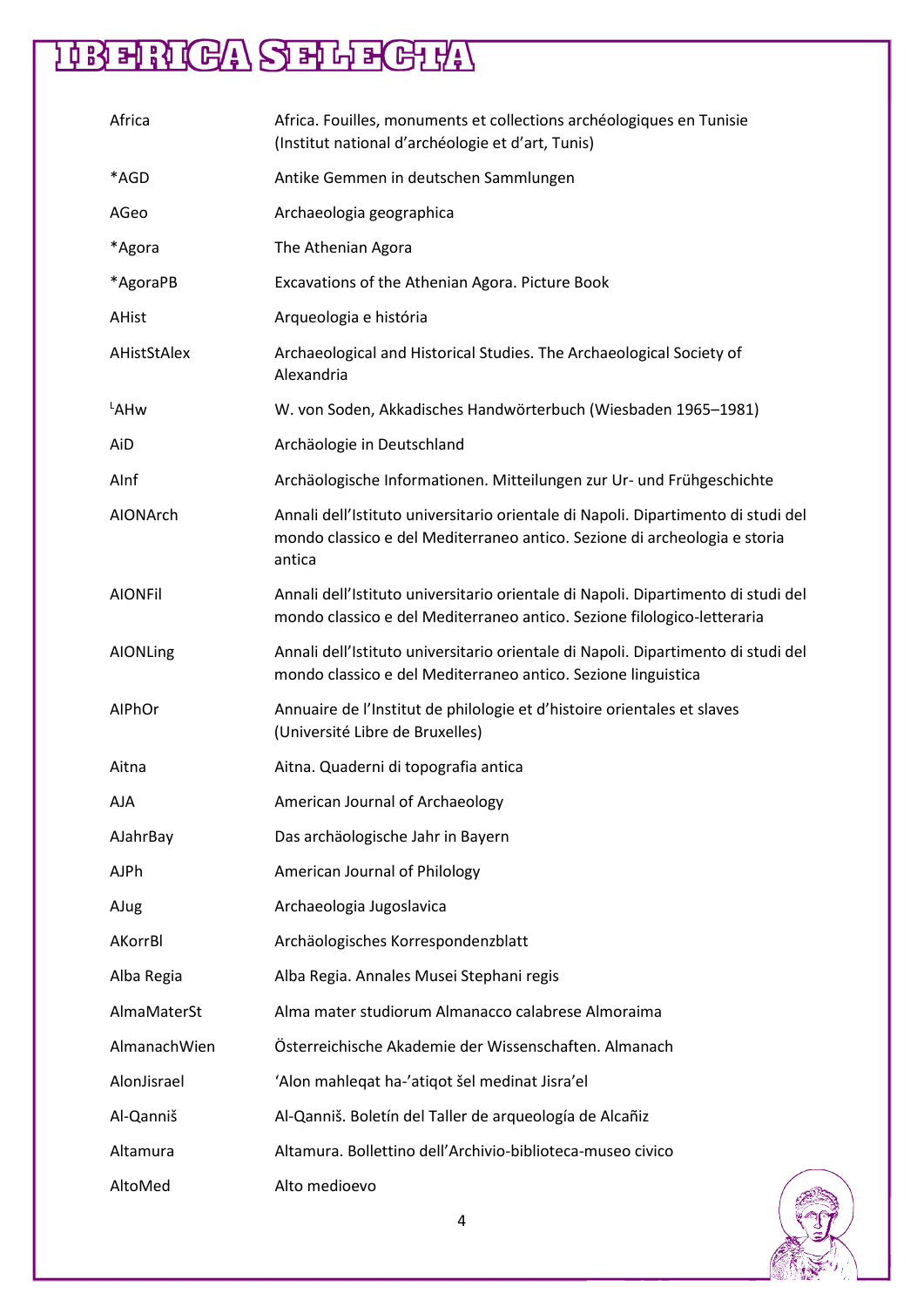| *Alt-Paphos       | Ausgrabungen in Alt-Paphos auf Cypern                                                                                        |
|-------------------|------------------------------------------------------------------------------------------------------------------------------|
| AltThür           | Alt-Thüringen                                                                                                                |
| AM                | Mitteilungen des Deutschen Archäologischen Instituts, Athenische Abteilung                                                   |
| AMediev           | Archaeologia medievale. Cultura materiale, insediamenti, territorio                                                          |
| AMethTh           | Advances in Archaeological Method and Theory                                                                                 |
| AMI               | Archäologische Mitteilungen aus Iran                                                                                         |
| <b>AMIT</b>       | Archäologische Mitteilungen aus Iran und Turan                                                                               |
| AmJAncHist        | American Journal of Ancient History                                                                                          |
| AmJNum            | <b>American Journal of Numismatics</b>                                                                                       |
| AMold             | Arheologia Moldovei                                                                                                          |
| AMosel            | Archaeologia Mosellana                                                                                                       |
| *AMS              | Asia Minor Studien                                                                                                           |
| AmStP             | <b>American Studies in Papyrology</b>                                                                                        |
| *AMuGS            | Antike Münzen und geschnittene Steine                                                                                        |
| ANachr            | Archäologisches Nachrichtenblatt                                                                                             |
| ANachrBad         | Archäologische Nachrichten aus Baden                                                                                         |
| AnadoluAraş       | Anadolu araştırmaları. Jahrbuch für kleinasiatische Forschung                                                                |
| AnadoluKonf       | Anadolu Medeniyetleri Müzesi konferansları                                                                                   |
| AnadoluYıl        | Anadolu Medeniyetleri Müzesi yıllığı                                                                                         |
| AnAe              | Analecta Aegyptiaca                                                                                                          |
| Anagennesis       | Anagennesis. A Papyrological Journal                                                                                         |
| AnalBolland       | Analecta Bollandiana                                                                                                         |
| AnalP             | Analecta papyrologica                                                                                                        |
| AnalRom           | Analecta Romana Instituti Danici                                                                                             |
| AnArqAnd          | Anuario arqueológico de Andalucía                                                                                            |
| Anas Anas.        | Museo nacional de arte romano de Mérida                                                                                      |
| AnatA             | Anatolian Archaeology. Reports on Research Conducted in Turkey                                                               |
| Anatolia          | Anatolia. Revue annuelle de l'Institut d'archéologie de l'Université d'Ankara                                                |
| <b>ANaturwiss</b> | Archäologie und Naturwissenschaften                                                                                          |
| AncCivScytSib     | Ancient Civilizations from Scythia to Siberia. An International Journal of<br>Comparative Studies in History and Archaeology |
| AncHistB          | The Ancient History Bulletin                                                                                                 |

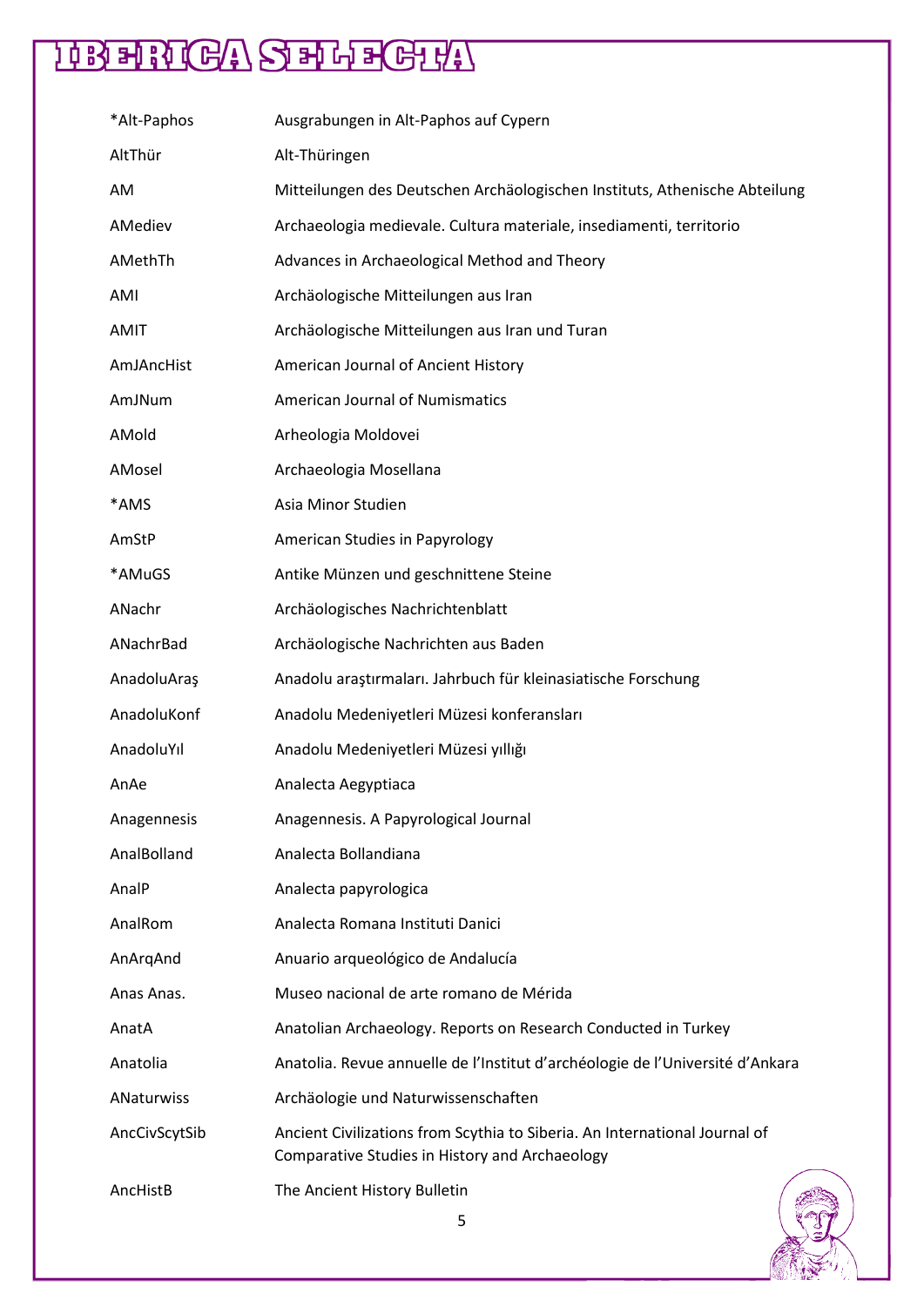| Ancind         | The Ancient India                                                                                                                                                 |
|----------------|-------------------------------------------------------------------------------------------------------------------------------------------------------------------|
| AncNearEastSt  | Ancient Near Eastern Studies. An Annual                                                                                                                           |
| AnCord         | Anales de arqueología cordobesa                                                                                                                                   |
| AncSoc         | <b>Ancient Society</b>                                                                                                                                            |
| AncW           | The Ancient World                                                                                                                                                 |
| AncWestEast    | <b>Ancient West and East</b>                                                                                                                                      |
| AnDubr         | Annali Zavoda za povijesne znanosti Istraživačkog centra Jugoslavenske<br>akademije znanosti i umjetnosti u Dubrovniku                                            |
| ANews          | <b>Archaeological News</b>                                                                                                                                        |
| ANilMoy        | Archéologie du Nil moyen                                                                                                                                          |
| <b>ANL</b>     | The Archaeological News Letter                                                                                                                                    |
| AnMunFaro      | Anais do municípo de Faro                                                                                                                                         |
| AnMurcia       | Anales de prehistoria y arqueología. Universidad de Murcia                                                                                                        |
| AnnAcEtr       | Annuario. Accademia etrusca di Cortona                                                                                                                            |
| AnnAcTorino    | Annuario della Accademia delle scienze di Torino                                                                                                                  |
| AnnAStorAnt    | Annali. Sezione di archeologia e storia antica. Istituto universitario orientale<br>di Napoli. Dipartimento di studi del mondo classico e del Mediterraneo antico |
| AnnBari        | Annali della Facoltà di lettere e filosofia, Università degli Studi, Bari                                                                                         |
| AnnBenac       | Annali Benacensi                                                                                                                                                  |
| AnnBiblAModena | Annuario bibliografico di archeologia. Modena                                                                                                                     |
| AnnBiblARom    | Annuario bibliografico di archeologia. Nuove accessioni del  . Biblioteca<br>dell'Istituto nazionale di archeologia e storia dell'arte, Roma                      |
| AnnByzConf     | Annual Byzantine Studies Conference. Abstracts of Papers                                                                                                          |
| AnnCagl        | Annnali della Facoltà di lettere e filosofia dell'Università di Cagliari                                                                                          |
| AnnCaglMag     | Annali della Facoltà di magistero dell'Università di Cagliari                                                                                                     |
| AnnEconSocCiv  | Annales. Economies, sociétés, civilisations                                                                                                                       |
| AnnEgBibl      | Annual Egyptological Bibliography                                                                                                                                 |
| AnnEth         | Annales d'Éthiopie                                                                                                                                                |
| AnnFaina       | Annali della Fondazione per il Museo Claudio Faina                                                                                                                |
| AnnHistA       | Annales d'histoire et d'archéologie                                                                                                                               |
| AnnHistScSoc   | Annales. Histoire, sciences sociales                                                                                                                              |
| AnnistGiapp    | Annuario. Istituto giapponese di cultura in Roma                                                                                                                  |

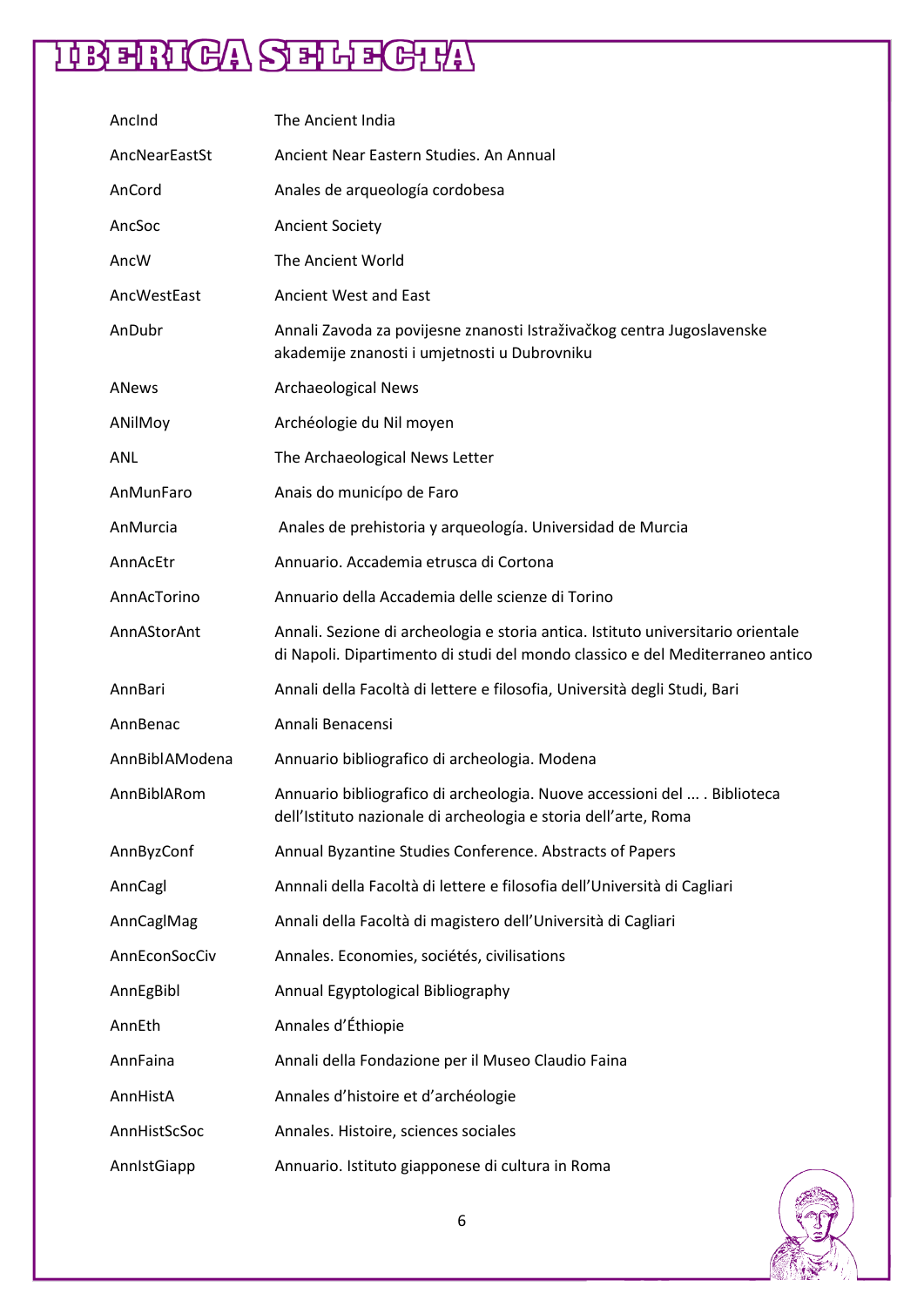| AnnistitNum      | Annali. Istituto italiano di numismatica                                                                                                                         |
|------------------|------------------------------------------------------------------------------------------------------------------------------------------------------------------|
| AnnLecce         | Annali dell'Università di Lecce. Facoltà di lettere e filosofia e di magistero                                                                                   |
| AnnLeedsUnOrSoc  | The Annual of Leeds University Oriental Society                                                                                                                  |
| AnnMacerata      | Annali della Facoltà di lettere e filosofia, Università di Macerata                                                                                              |
| AnnMessMag       | Nuovi annali della Facoltà di magistero dell'Università di Messina                                                                                               |
| AnnMusRov        | Annali del Museo civico di Rovereto. Sezione archeologia, storia, scienze<br>naturali                                                                            |
| AnnNap           | Annali della Facoltà di lettere e filosofia, Università di Napoli                                                                                                |
| AnnNivern        | Les annales des pays Nivernais                                                                                                                                   |
| AnnNoment        | Annali. Associazione nomentana di storia e archeologia                                                                                                           |
| AnnOrNap         | Annali. Rivista del Dipartimento di studi asiatici e del Dipartimento di studi e<br>ricerche su Africa e paesi arabi, Istituto universitario orientale di Napoli |
| AnnotNum         | Annotazioni numismatiche                                                                                                                                         |
| AnnPerugia       | Annali della Facoltà di lettere e filosofia, Università degli studi di Perugia, 1.<br>Studi classici                                                             |
| AnnPisa          | Annali della Scuola normale superiore di Pisa                                                                                                                    |
| AnnPontAcRom     | Annuario della Pontificia accademia romana di archeologia                                                                                                        |
| AnnRepBSA        | Annual Report of Council. British School of Archaeology at Athens                                                                                                |
| AnnRepCypr       | Annual Report of the Department of Antiquities, Republic of Cyprus                                                                                               |
| AnnRepFoggArtMus | The Annual Report of the Fogg Art Museum                                                                                                                         |
| AnnSiena         | Annali della Facoltà di lettere e filosofia, Università di Siena                                                                                                 |
| AnnuarioAcLinc   | Annuario della Accademia nazionale dei Lincei                                                                                                                    |
| AnnuarioLecce    | Annuario. Liceo-ginnasio statale G. Palmieri, Lecce                                                                                                              |
| AnnUnBud         | Annales Universitatis scientiarum Budapestinensis de Rolando Eötvös<br>nominatae                                                                                 |
| AnnWorcArtMus    | Annual (Report). Worcester Art Museum                                                                                                                            |
| Anodos           | Anodos. Studies of Ancient World                                                                                                                                 |
| AnOr             | Analecta orientalia. Commentationes scientificae de rebus orientis antiqui                                                                                       |
| *ANRW            | Aufstieg und Niedergang der römischen Welt                                                                                                                       |
| Anschnitt        | Der Anschnitt. Mitteilungsblatt der Vereinigung der Freunde von Kunst und<br>Kultur im Bergbau                                                                   |
| ANSMusNotes      | Museum Notes. American Numismatic Society                                                                                                                        |
| AnSt             | <b>Anatolian Studies</b>                                                                                                                                         |

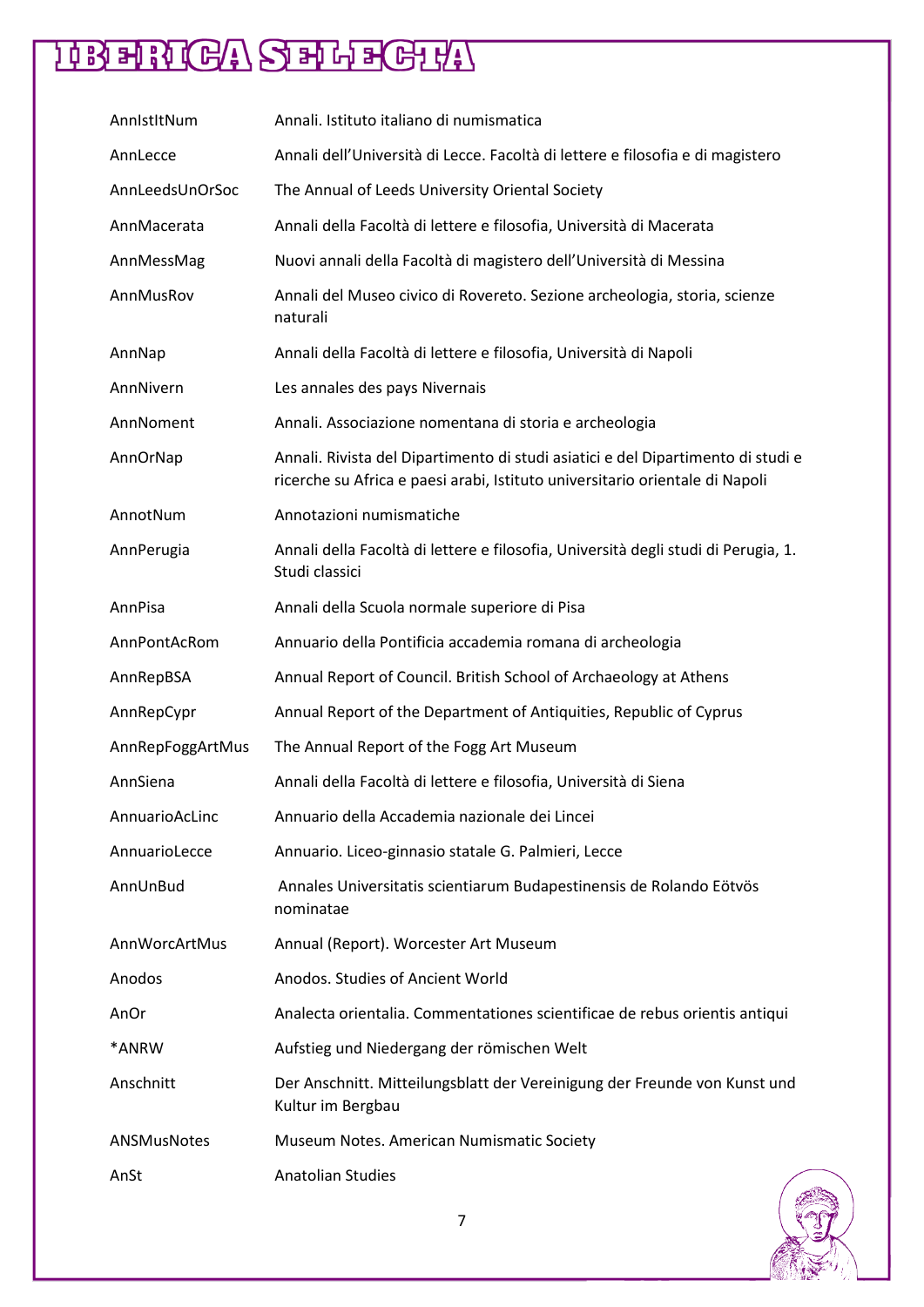| Antaeus     | Antaeus. Communicationes ex Instituto archaeologico Academiae<br>scientiarum hungaricae                                      |
|-------------|------------------------------------------------------------------------------------------------------------------------------|
| AntAfr      | Antiquités africaines                                                                                                        |
| AntChr      | Antike und Christentum                                                                                                       |
| AntCl       | L'antiquité classique                                                                                                        |
| AnthrAChron | Ανθρωπολογικά και Αρχαιολογικά Χρονικά                                                                                       |
| Anthropos   | Άνθρωπος. Όργανο της Ανθρωπολογικής Εταιρείας Ελλάδος                                                                        |
| Antichthon  | Antichthon. Journal of the Australian Society for Classical Studies                                                          |
| AntigCr     | Antigüedad y cristianismo. Monografías históricas sobre la antigüedad tardía                                                 |
| Antipolis   | Antipolis. A Journal of Mediterranean Archaeology                                                                            |
| Antiqua     | Antiqua. Rivista dell'Archeoclub d'Italia                                                                                    |
| Antiquity   | Antiquity. A Quarterly Review of Archaeology                                                                                 |
| AntJ        | The Antiquaries Journal                                                                                                      |
| AntK        | Antike Kunst                                                                                                                 |
| AntNat      | Antiquités nationales. Saint-Germain-en-Laye                                                                                 |
| AntPisa     | Antichità pisane                                                                                                             |
| *AntPl      | <b>Antike Plastik</b>                                                                                                        |
| AntSurv     | Antiquity and Survival                                                                                                       |
| AntTard     | Antiquité tardive. Revue internationale d'histoire et d'archéologie                                                          |
| AnzAW       | Anzeiger für die Altertumswissenschaft                                                                                       |
| AnzWien     | Anzeiger. Österreichische Akademie der Wissenschaften, Philosophisch-<br><b>Historische Klasse</b>                           |
| *AOAT       | Alter Orient und Altes Testament. Veröffentlichungen zur Kultur und<br>Geschichte des Alten Orients und des Alten Testaments |
| AoF         | Altorientalische Forschungen                                                                                                 |
| AOtkryt     | Archeologičeskie otkrytija                                                                                                   |
| APamKiiv    | Archeologični pamjatki URSR                                                                                                  |
| APh         | L'année philologique                                                                                                         |
| APol        | Archaeologia Polona                                                                                                          |
| Apollo      | Apollo. Bolletino dei musei provinciali del Salernitano                                                                      |
| ApolloLond  | Apollo. The International Magazine of the Arts                                                                               |
| APort       | O arqueólogo português                                                                                                       |

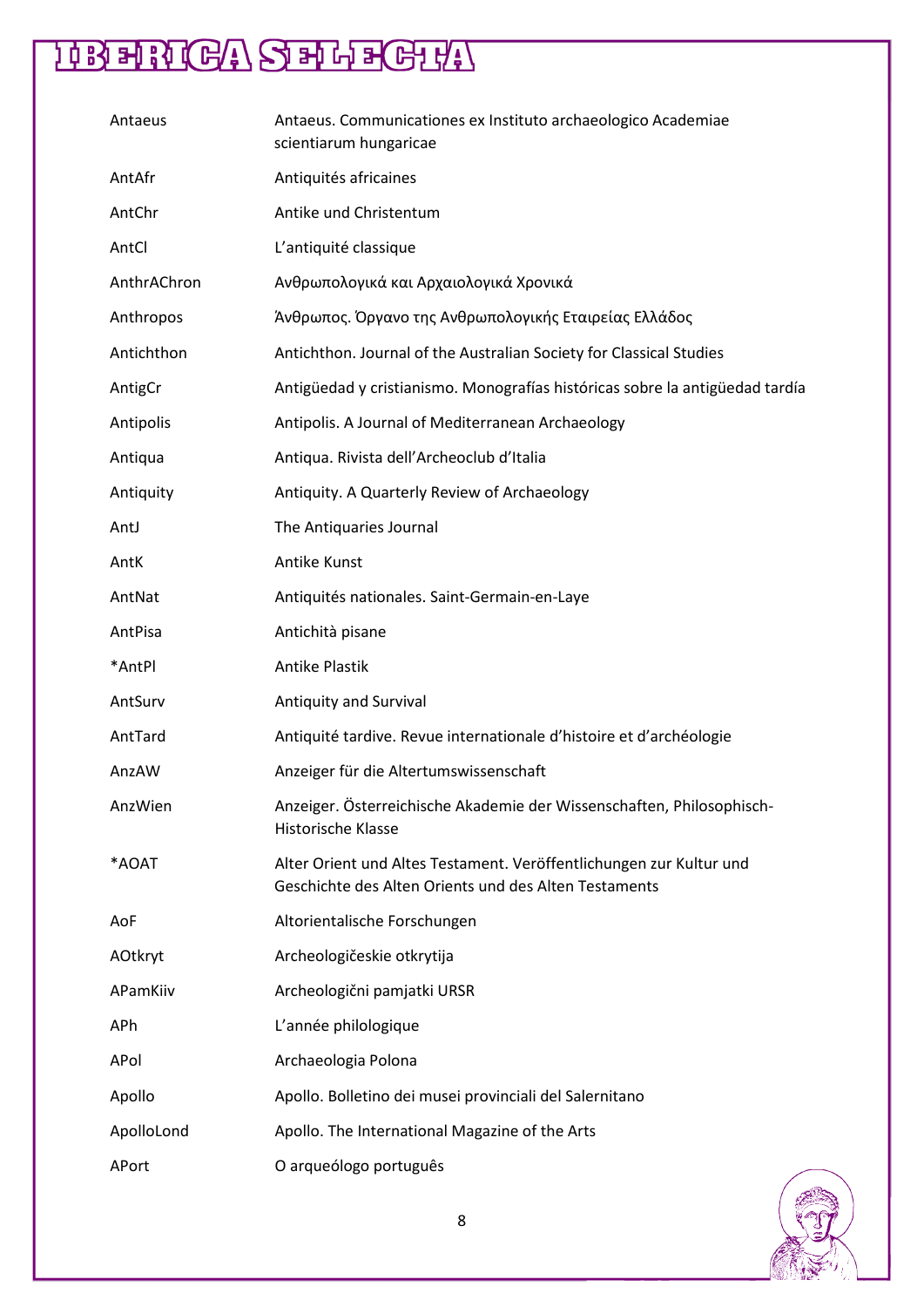| AppRomFil         | Appunti romani di filologia. Studi e comunicazioni di filologia, linguistica e<br>letteratura greca e latina                                                   |
|-------------------|----------------------------------------------------------------------------------------------------------------------------------------------------------------|
| APregl            | Arheološki pregled. Arheološko društvo Jugoslavije                                                                                                             |
| Apulum            | Apulum. Acta Musei Apulensis                                                                                                                                   |
| AquiLeg           | Aquila legionis. Cuadernos des estudios sobre el ejército romano                                                                                               |
| AquilNost         | Aquileia nostra. Bollettino dell'Associazione nazionale per Aquileia                                                                                           |
| Aquitania         | Aquitania. Une revue inter-régionale d'archéologie                                                                                                             |
| ArabAEpigr        | Arabian Archaeology and Epigraphy                                                                                                                              |
| ARadRaspr         | Arheološki radovi i rasprave                                                                                                                                   |
| ArbFBerSächs      | Arbeits- und Forschungsberichte zur sächsischen Bodendenkmalpflege                                                                                             |
| Archäographie     | Archäographie. Archäologie und elektronische Datenverarbeitung                                                                                                 |
| Archaeologia      | Archaeologia or Miscellaneous Tracts Relating to Antiquity Published by the<br>Society of Antiquaries of London                                                |
| Archaeology       | Archaeology. A Magazine Dealing with the Antiquity of the World                                                                                                |
| Archaeometry      | Archaeometry. Bulletin of the Research Laboratory for Archaeology and<br>History of Art, Oxford University                                                     |
| Archaiognosia     | Αρχαιογνωσία                                                                                                                                                   |
| ArchBegriffsGesch | Archiv für Begriffsgeschichte                                                                                                                                  |
| ArchByzMnem       | Αρχείον των Βυζαντινών Μνημείων της Ελλάδος                                                                                                                    |
| ArchCl            | Archeologia classica                                                                                                                                           |
| Archeo            | Archeo. Attualità del passato                                                                                                                                  |
| ArcheogrTriest    | Archeografo triestino                                                                                                                                          |
| ArcheologiaParis  | Archeologia, Paris. L'archéologie dans le monde et tout ce qui concerne les<br>recherches historiques, artistiques et scientifiques sur terre et dans les mers |
| ArcheologiaRoma   | Archeologia. Rivista bimestrale. Roma                                                                                                                          |
| ArcheologiaWarsz  | Archeologia. Rocznik Instytutu archeologii i etnologii, Polskiej akademii nauk                                                                                 |
| ArcheologijaKiiv  | Archeologija. Nacional'na akademija nauk Ukraini. Institut archeologii                                                                                         |
| ArcheologijaSof   | Archeologija. Organ na Archeologičeskija institut i muzej (pri Bălgarskata<br>akademii nauk)                                                                   |
| ArchEubMel        | Αρχείον Ευβοϊκών Μελετών                                                                                                                                       |
| *ArchHom          | Archaeologia Homerica                                                                                                                                          |
| Architectura      | Architectura. Zeitschrift für Geschichte der Baukunst                                                                                                          |
| Archivi Archivi.  | Archivi d'Italia e rassegna internazionale degli archivi                                                                                                       |

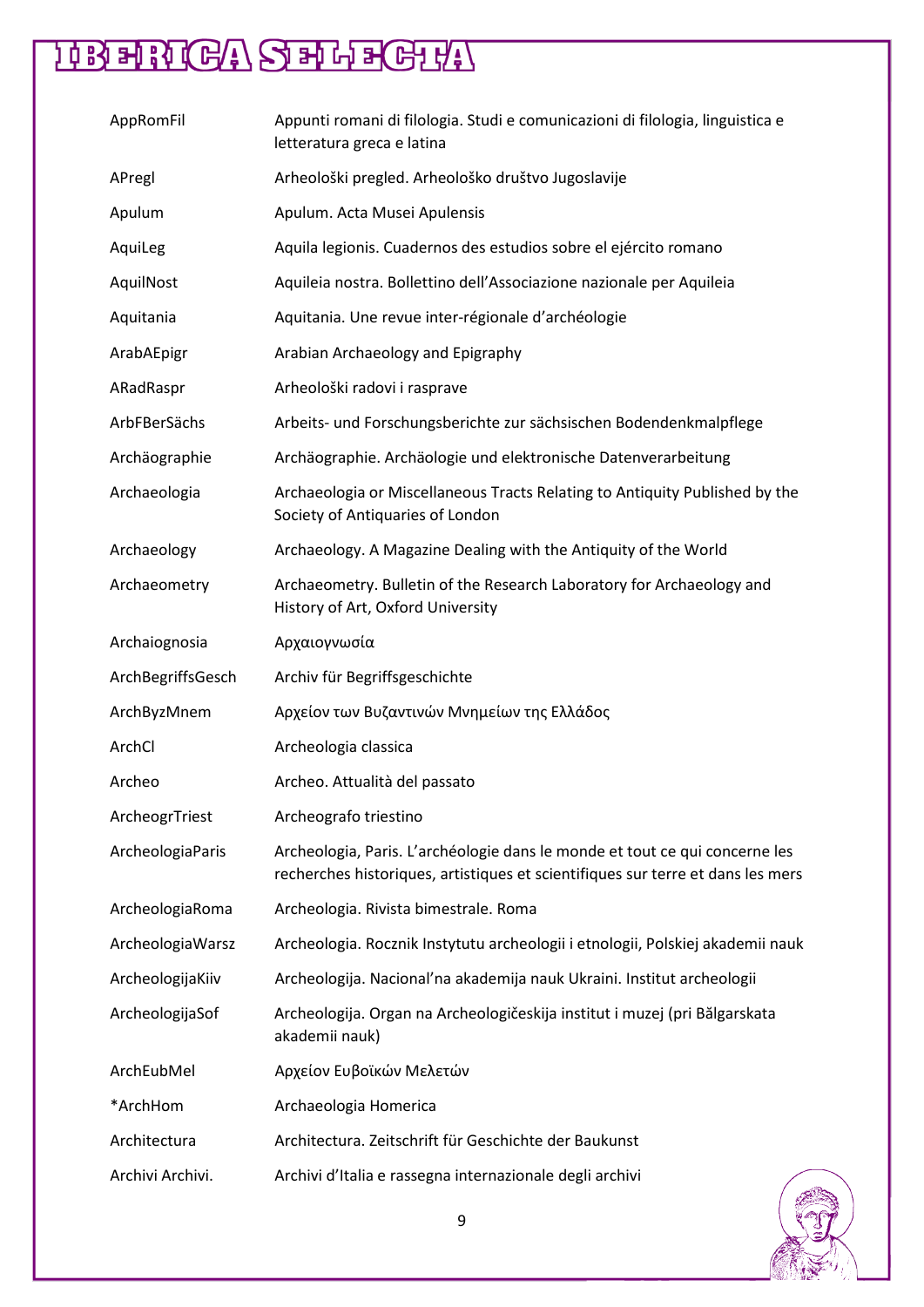| ArchPF         | Archiv für Papyrusforschung und verwandte Gebiete                                                                     |
|----------------|-----------------------------------------------------------------------------------------------------------------------|
| ArchPrehistLev | Archivo de prehistoria levantina                                                                                      |
| ArchRel        | Archiv für Religionsgeschichte                                                                                        |
| ArchStorCal    | Archivio storico per la Calabria e la Lucania                                                                         |
| ArchStorPugl   | Archivio storico pugliese                                                                                             |
| ArchStorRom    | Archivio della Società romana di storia patria                                                                        |
| ArchStorSicOr  | Archivio storico per la Sicilia orientale                                                                             |
| ArchStorSir    | Archivio storico siracusano                                                                                           |
| Arctos         | Arctos. Acta philologica Fennica                                                                                      |
| ARepLond       | <b>Archaeological Reports</b>                                                                                         |
| Argo           | Argo. Časopis slovenskih muzejev, Narodni Muzej Slovenije                                                             |
| ArOr           | Archív orientální. Quarterly Journal of African and Asian Studies                                                     |
| ArOrMono       | Archív orientální. Quarterly Journal of African, Asian and Latin American<br>Studies. Monografie Archívu orientálního |
| ArOrSuppl      | Archív orientální. Quarterly Journal of African, Asian and Latin American<br>Studies. Supplementa                     |
| ARozhl         | Archeologické rozhledy                                                                                                |
| ArqBeja        | Arquivo de Beja. Boletim, estudos, arquivo                                                                            |
| Arse           | Arse. Boletín del Centro arqueológico saguntino                                                                       |
| ArsGeorg       | Ars Georgica                                                                                                          |
| ArtAntMod      | Arte antica e moderna                                                                                                 |
| ArtARhône      | Art et archéologie en Rhône-Alpes                                                                                     |
| ArtAs          | <b>Artibus Asiae</b>                                                                                                  |
| ArtB           | The Art Bulletin                                                                                                      |
| ArtJ           | Art Journal                                                                                                           |
| ArtLomb        | Arte lombarda                                                                                                         |
| ArtMediev      | Arte medievale                                                                                                        |
| ArtVirg        | Arts in Virginia                                                                                                      |
| °ARV2          | J. D. Beazley, Attic Red-figure Vase-painters <sup>2</sup> (Oxford 1963)                                              |
| ASachs         | Archäologie in Sachsen-Anhalt                                                                                         |
| <b>ASAE</b>    | Annales du Service des antiquités de l'Égypte                                                                         |
| ASammlUnZürch  | Archäologische Sammlung der Universität Zürich                                                                        |

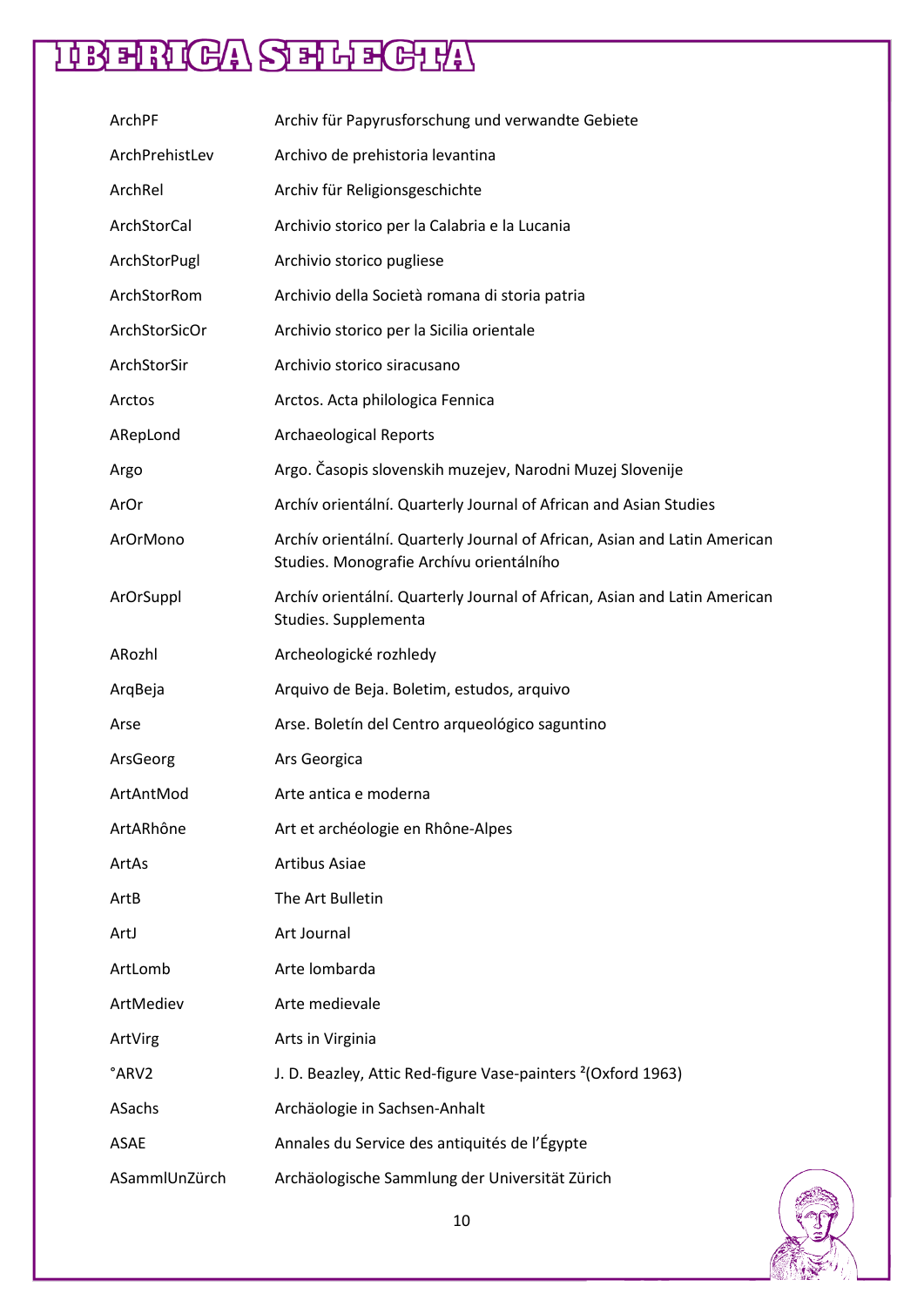| ASAtene        | Annuario della Scuola archeologica di Atene e delle missioni italiane in<br>Oriente                           |
|----------------|---------------------------------------------------------------------------------------------------------------|
| ASbor          | Archeologičeskij sbornik. Gosudarstvennyj ordena Lenina Ermitaž                                               |
| ASchw          | Archäologie der Schweiz. Mitteilungsblatt der Schweizerischen Gesellschaft<br>für Ur- und Frühgeschichte      |
| ASoc           | Archeologia e società                                                                                         |
| ASoloth        | Archäologie des Kantons Solothurn                                                                             |
| *ASR           | Die antiken Sarkophagreliefs                                                                                  |
| Assaph         | Assaph. Studies in Art History                                                                                |
| AssyrMisc      | <b>Assyriological Miscellanies</b>                                                                            |
| <b>AST</b>     | Araştırma Sonuçları Toplantısı                                                                                |
| ASub           | L'archeologo subacqueo. Quadrimestrale di archeologia subacquea e navale                                      |
| ASubacq        | Archeologia subacquea. Studi, ricerche e documenti                                                            |
| Athenaeum      | Athenaeum. Studi di letteratura e storia dell'antichità                                                       |
| Atiqot         | 'Atiqot. Journal of the Israel Department of Antiquities                                                      |
| AtiqotHeb      | 'Atiqot. Journal of the Israel Department of Antiquities. Hebrew Series                                       |
| Atlal          | Atlal. The Journal of Saudi Arabian Archaeology                                                               |
| AttiAcPontan   | Atti della Accademia pontaniana                                                                               |
| AttiAcRov      | Atti della Accademia Roveretana degli Agiati. Contributi della classe di scienze<br>umane, di lettere ed arti |
| AttiAcTorino   | Atti della Accademia delle scienze di Torino, 2. Classe di scienze morali,<br>storiche e filologiche          |
| AttiCAntCl     | Atti. Centro ricerche e documentazione sull'antichità classica                                                |
| AttiCltRom     | Atti. Centro studi e documentazione sull'Italia romana                                                        |
| AttiMemBologna | Atti e memorie. Deputazione di storia patria per le province di Romagna                                       |
| AttiMemDal     | Atti e memorie della Società dalmata di storia patria                                                         |
| AttiMemFirenze | Atti e memorie dell'Academia toscana di scienze e lettere »La Columbaria«                                     |
| AttiMemIstria  | Atti e memorie della Società istriana di archeologia e storia patria                                          |
| AttiMemMagnaGr | Atti e memorie della Società Magna Grecia                                                                     |
| AttiMemModena  | Atti e memorie. Deputazione di storia patria per le antiche provincie<br>modenesi                             |
| AttiMemTivoli  | Atti e memorie della Società tiburtina di storia e d'arte                                                     |
| AttiMusTrieste | Atti dei Civici musei di storia ed arte di Trieste                                                            |

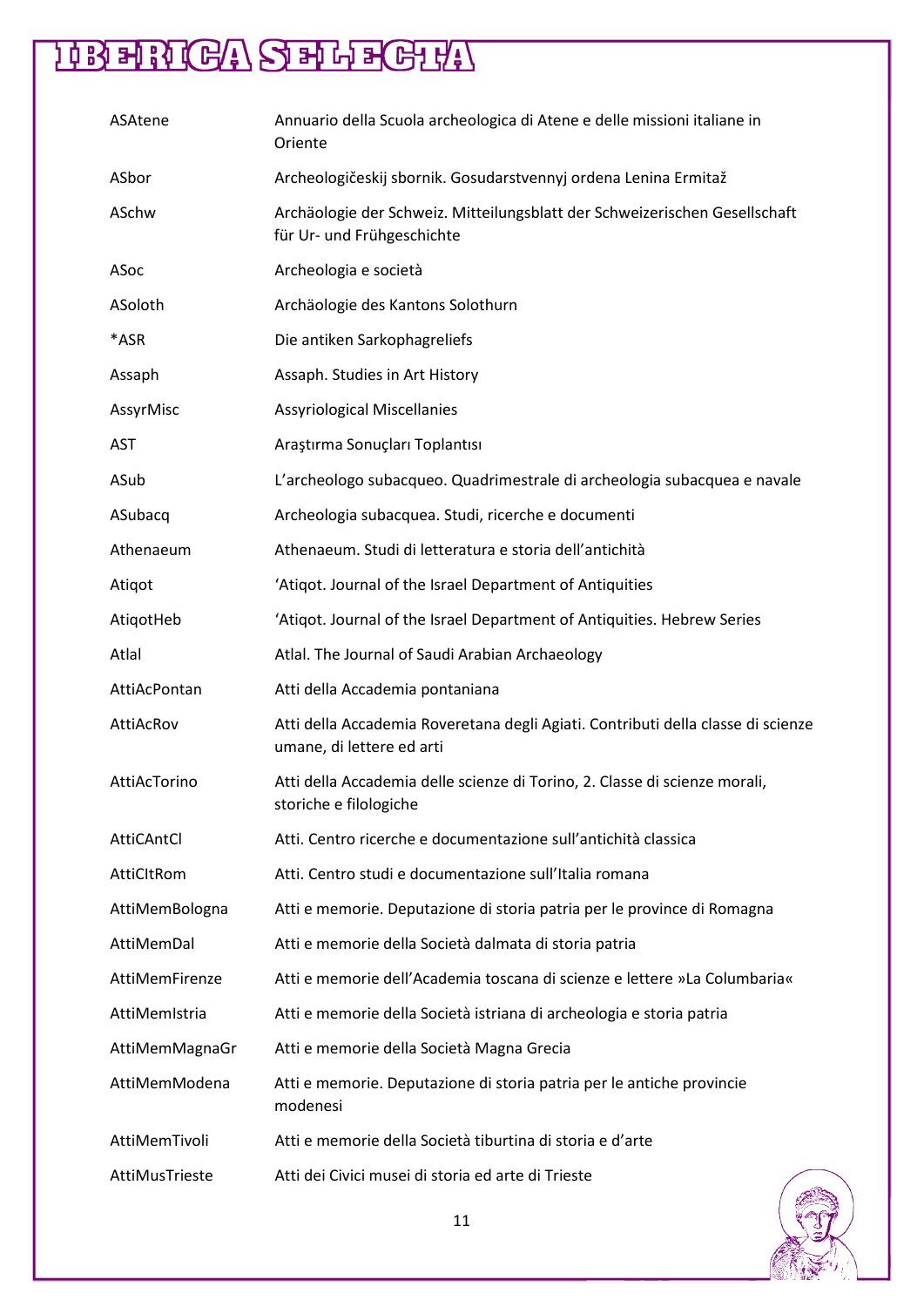| AttiPalermo    | Atti della Accademia di scienze, lettere e arti di Palermo                                  |
|----------------|---------------------------------------------------------------------------------------------|
| AttiRovigno    | Atti. Centro di ricerche storiche, Rovigno                                                  |
| AttiSocFriuli  | Atti della Società per la preistoria e protostoria della regione Friuli - Venezia<br>Giulia |
| AttiVenezia    | Atti. Istituto veneto di scienze, lettere ed arti                                           |
| AuA            | Antike und Abendland                                                                        |
| AulaOr         | Aula orientalis. Revista de estudios del Próximo Oriente antiguo                            |
| AusgrFu        | Ausgrabungen und Funde. Nachrichtenblatt der Landesarchäologie                              |
| AusgrFuWestf   | Ausgrabungen und Funde in Westfalen-Lippe                                                   |
| AustrRom       | Pro Austria Romana                                                                          |
| AUTerr         | Archeologia, uomo, territorio. Rivista dei Gruppi archeologici Nord Italia                  |
| *AUWE          | Ausgrabungen in Uruk-Warka. Endberichte                                                     |
| *AV            | Archäologische Veröffentlichungen. Deutsches Archäologisches Institut,<br>Abteilung Kairo   |
| AVen           | Archeologia veneta                                                                          |
| AVes           | Arheološki vestnik (Ljubljana)                                                              |
| AViva          | Archeologia viva                                                                            |
| *AvP           | Altertümer von Pergamon                                                                     |
| AW             | Antike Welt. Zeitschrift für Archäologie und Kulturgeschichte                               |
| AyasofyaMüzYıl | Ayasofia Müzesi yıllığı. Annual of Ayasofya Museum                                          |
| AZ             | Archäologische Zeitung                                                                      |
| Azotea         | Azotea. Revista de cultura del Ayuntamiento de Coria del Río                                |

#### **B**

| <b>BA</b>       | Bollettino di archeologia                                                                                 |
|-----------------|-----------------------------------------------------------------------------------------------------------|
| *Baalbek        | Baalbek. Ergebnisse der Ausgrabungen und Untersuchungen in den Jahren<br>1898 bis 1905                    |
| <b>BAAlger</b>  | Bulletin d'archéologie algérienne                                                                         |
| <b>BABarcel</b> | Butlletí informatiu de l'Institut de prehistòria i arqueologia de la Diputació<br>provincial de Barcelona |
| <b>BABesch</b>  | Bulletin antieke beschaving. Annual Papers on Classical Archaeology                                       |
| <b>BACRHist</b> | Boletín de la Real academia de la historia                                                                |

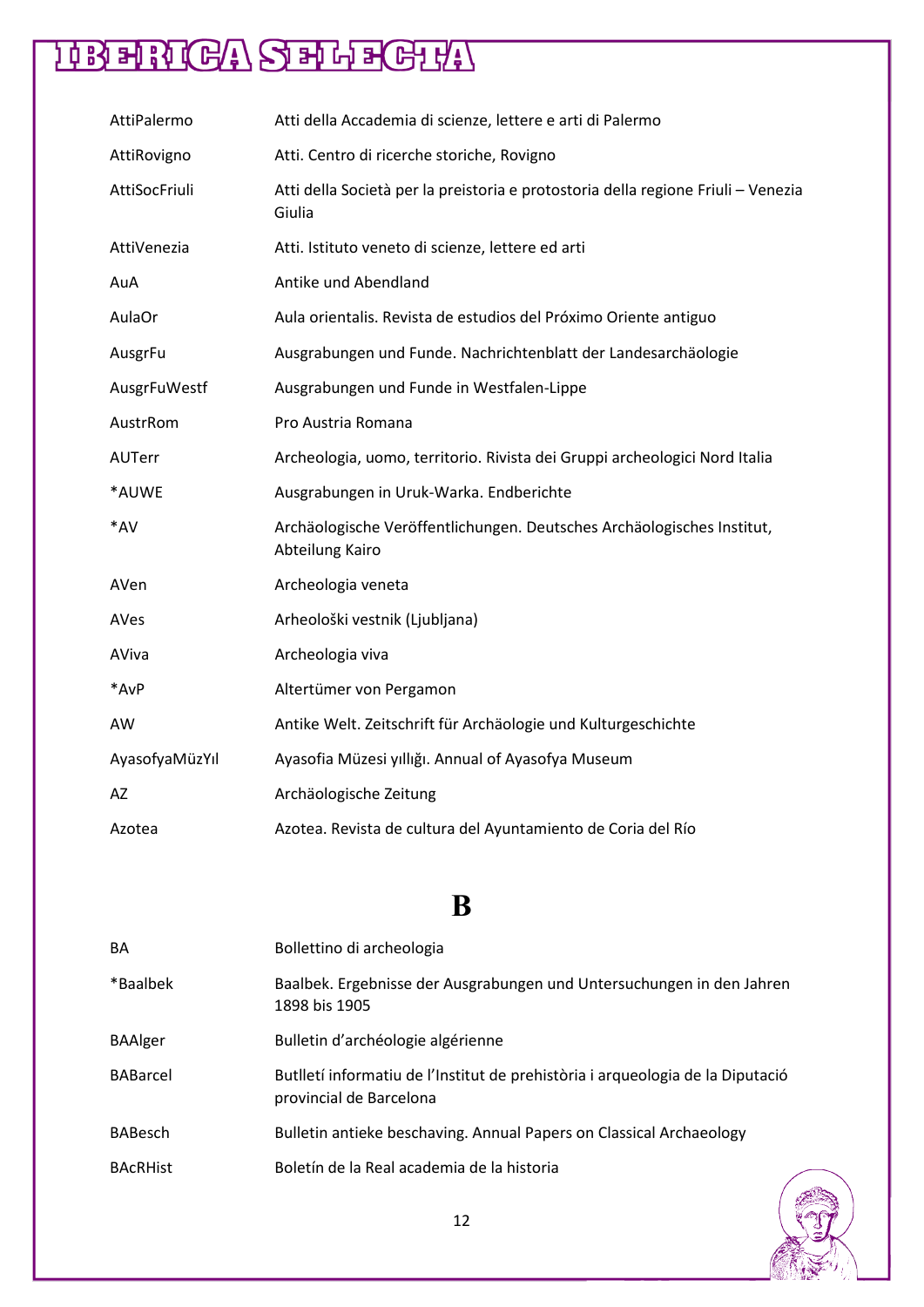| <b>BACopt</b>      | Bulletin de la Société d'archéologie copte                                                          |
|--------------------|-----------------------------------------------------------------------------------------------------|
| <b>BadFuBer</b>    | <b>Badische Fundberichte</b>                                                                        |
| <b>Baetica</b>     | Baetica. Estudios de arte, geografía e historia                                                     |
| *BaF               | Baghdader Forschungen                                                                               |
| BalacaiKöz         | Balácai közlemények                                                                                 |
| <b>BalkSt</b>      | <b>Balkan Studies</b>                                                                               |
| <b>BALond</b>      | Bulletin of the Institute of Archaeology, University of London                                      |
| <b>BALux</b>       | Bulletin d'archéologie luxembourgeoise                                                              |
| BaM                | Baghdader Mitteilungen                                                                              |
| <b>BAMaroc</b>     | Bulletin d'archéologie marocaine                                                                    |
| <b>BAmSocP</b>     | The Bulletin of the American Society of Papyrologists                                               |
| <b>BAncOrMus</b>   | Bulletin of the Ancient Orient Museum (Tokyo)                                                       |
| <b>BAngers</b>     | Bulletin du Centre de recherches et d'enseignement de l'antiquité, Angers                           |
| BAngloIsrASoc      | Bulletin of the Anglo-Israel Archaeological Society                                                 |
| <b>BAnnMusFerr</b> | Bollettino annuale. Musei ferraresi                                                                 |
| <b>BAntFr</b>      | Bulletin de la Société nationale des antiquaires de France                                          |
| <b>BAntLux</b>     | Bulletin des antiquités luxembourgeoises                                                            |
| <b>BAParis</b>     | Bulletin archéologique du Comité des travaux historiques et scientifiques.<br>Antiquités nationales |
| <b>BAProv</b>      | Bulletin archéologique de Provence                                                                  |
| *BAR               | British Archaeological Reports. British Series                                                      |
| <b>BArchAlex</b>   | Bulletin. Société archéologique d'Alexandrie                                                        |
| <b>BArchit</b>     | Bollettino del Centro di studi per la storia dell'architettura                                      |
| *BARIntSer         | British Archaeological Reports. International Series                                                |
| <b>BASard</b>      | Nuovo bullettino archeologico sardo                                                                 |
| BAsEspA            | Boletín. Asociación española de amigos de la arqueología                                            |
| <b>BAsInst</b>     | <b>Bulletin of the Asia Institute</b>                                                               |
| <b>BASOR</b>       | Bulletin of the American Schools of Oriental Research                                               |
| BAssBudé           | Bulletin de l'Association Guillaume Budé                                                            |
| <b>BAssMosAnt</b>  | Bulletin d'information de l'Association internationale pour l'étude de la<br>mosaïque antique       |
| <b>BASub</b>       | Bollettino di archeologia subacquea                                                                 |

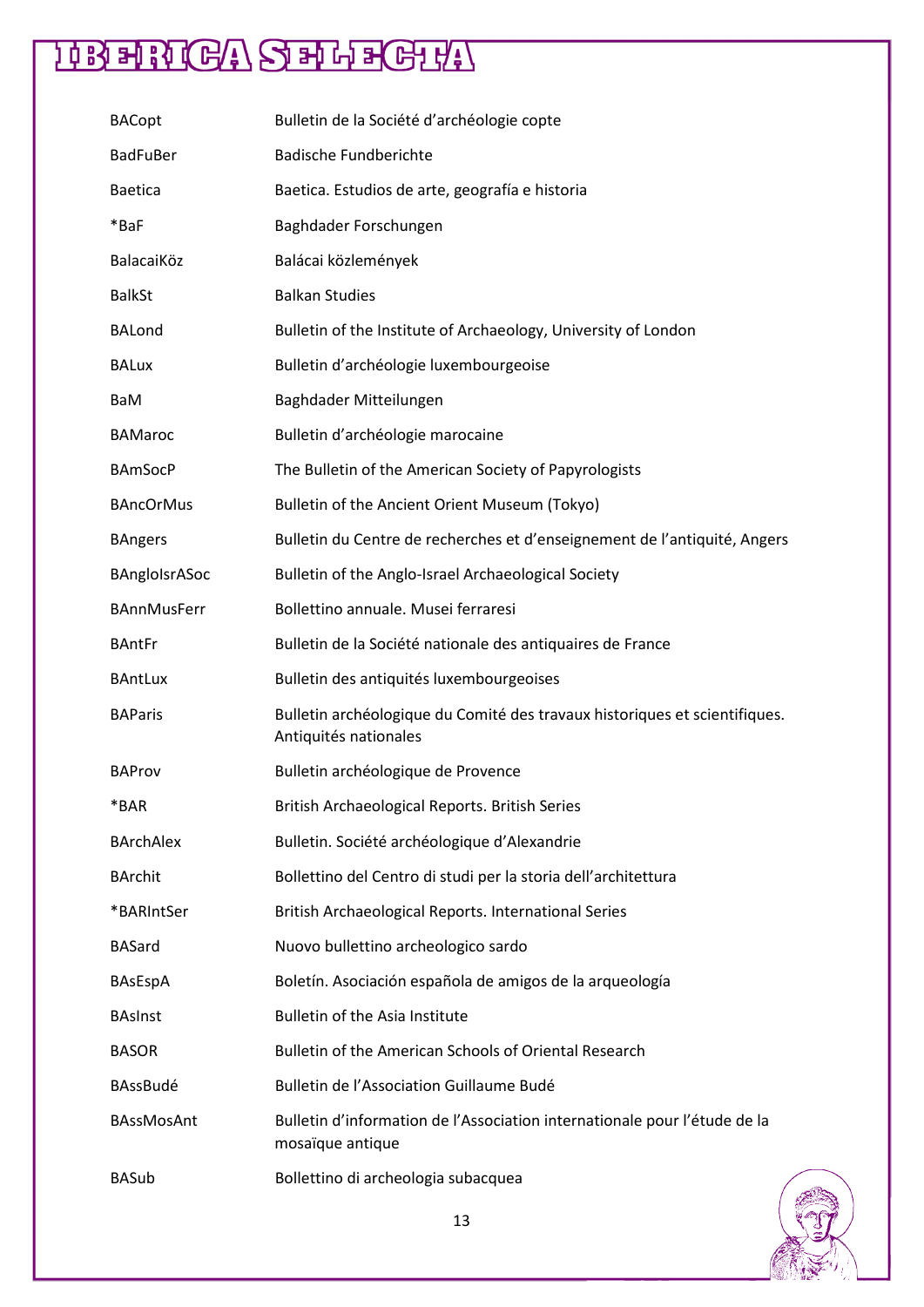| <b>BASudEstEur</b>                        | Bulletin d'archéologie sud-est européenne                                                                                          |
|-------------------------------------------|------------------------------------------------------------------------------------------------------------------------------------|
| <b>BATarr</b>                             | Bulletí arqueològic. Reial societat arqueològica tarraconense. Boletín<br>arqueológico. Real sociedad arqueológica tarragonese     |
| BAur                                      | Boletín auriense                                                                                                                   |
| BAVA                                      | Beiträge zur Allgemeinen und Vergleichenden Archäologie                                                                            |
| BayVgBl                                   | Bayerische Vorgeschichtsblätter                                                                                                    |
| <b>BBasil</b>                             | Bollettino storico della Basilicata                                                                                                |
| <b>BBelgRom</b>                           | Bulletin de l'Institut historique belge de Rome                                                                                    |
| <b>BBolsena</b>                           | Bollettino di studi e ricerche. Biblioteca comunale di Bolsena                                                                     |
| <b>BBrByzSt</b>                           | <b>Bulletin of British Byzantine Studies</b>                                                                                       |
| <b>BCamuno</b>                            | Bullettino del Centro Camuno di studi preistorici                                                                                  |
| <b>BCASic</b>                             | Beni culturali e ambientali. Sicilia                                                                                               |
| <b>BCercleNum</b>                         | Bulletin du Cercle d'études numismatiques                                                                                          |
| <b>BCH</b>                                | Bulletin de correspondance hellénique                                                                                              |
| <b>BCircNumNap</b>                        | Bollettino del Circolo numismatico napoletano                                                                                      |
| <b>BCI</b>                                | Bollettino dei classici                                                                                                            |
| <b>BClevMus</b>                           | The Bulletin of The Cleveland Museum of Art                                                                                        |
| <b>BCom</b>                               | Bullettino della Commissione archeologica comunale di Roma                                                                         |
| <b>BCord</b>                              | Bulletin d'information de l'Association internationale pour l'étude de la<br>mosaïque antique                                      |
| BdA                                       | Bollettino d'arte                                                                                                                  |
| BdE                                       | Bibliothèque d'études, Institut français d'archéologie orientale, Kairo                                                            |
| <b>BdEC</b>                               | Bibliothèque d'études coptes, Institut français d'archéologie orientale, Kairo                                                     |
| Bdl                                       | Bullettino dell'Instituto di corrispondenza archeologica                                                                           |
| <b>BDirRom</b>                            | Bullettino dell'Istituto di diritto romano »Vittorio Scialoja«                                                                     |
| <sup>°</sup> Beazley Addenda <sup>2</sup> | T. H. Carpenter (Hrsg.), Beazley Addenda <sup>2</sup> (Oxford 1989)                                                                |
| °Beazley, Para.                           | J. D. Beazley, Paralipomena. Additions to Attic Black-figure Vase-painters and<br>to Attic Red-figure Vase-painters 2(Oxford 1971) |
| <b>BEcAntNîmes</b>                        | Bulletin (annuel) de l'École antique de Nîmes                                                                                      |
| BediKart                                  | Bedi Kartlisa. Revue de kartvélologie                                                                                              |
| *BEFAR                                    | Bibliothèque des Écoles françaises d'Athènes et de Rome                                                                            |
| *BeitrESkAr                               | Beiträge zur Erschließung hellenistischer und kaiserzeitlicher Skulptur und<br>Architektur                                         |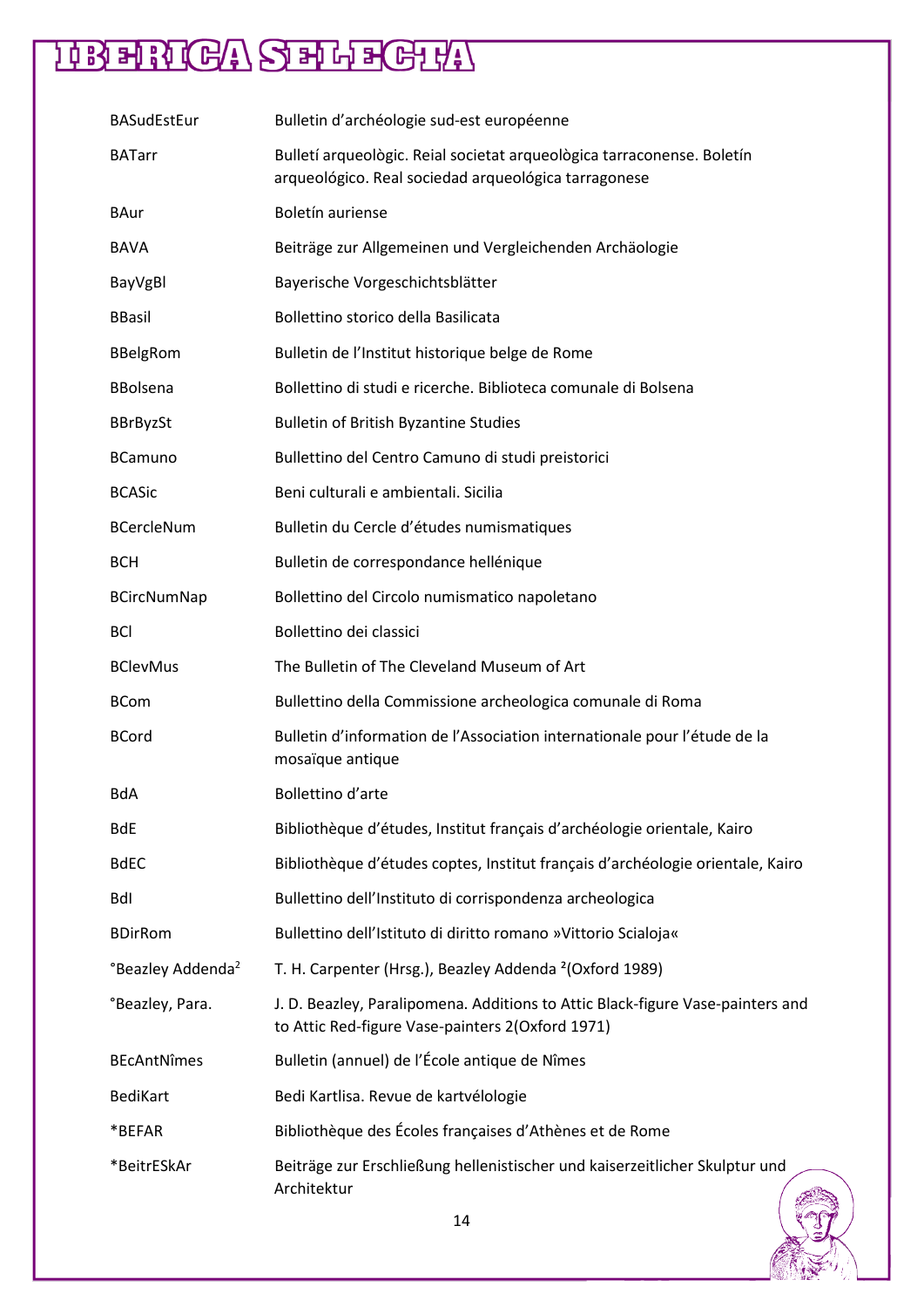| <b>BeitrNamF</b>    | Beiträge zur Namenforschung                                                               |
|---------------------|-------------------------------------------------------------------------------------------|
| <b>BeitrSudanF</b>  | Beiträge zur Sudanforschung                                                               |
| <b>BelArt</b>       | Bellas artes (Madrid)                                                                     |
| Belleten            | Belleten. Türk Tarih Kurumu                                                               |
| <b>Benàcus</b>      | Benàcus. Museo archeologico della Val Tenesi                                              |
| BerBayDenkmPfl      | Bericht der Bayerischen Bodendenkmalpflege                                                |
| <b>BerDFG</b>       | Bericht der Deutschen Forschungsgemeinschaft                                              |
| BerlBeitrArchäom    | Berliner Beiträge zur Archäometrie                                                        |
| BerlBIVFrühGesch    | Berliner Blätter für Vor- und Frühgeschichte                                              |
| BerlJbVFrühGesch    | Berliner Jahrbuch für Vor- und Frühgeschichte                                             |
| <b>BerlMus</b>      | <b>Berliner Museen</b>                                                                    |
| BerlNumZ            | Berliner numismatische Zeitschrift                                                        |
| <b>BerOudhBod</b>   | Berichten van de Rijksdienst voor het oudheidkundig bodemonderzoek                        |
| <b>BerRGK</b>       | Bericht der Römisch-Germanischen Kommission                                               |
| BerVerhLeipz        | Berichte über die Verhandlungen der Sächsischen Akademie der<br>Wissenschaften zu Leipzig |
| Berytus Berytus.    | Archaeological Studies                                                                    |
| BEspA Boletín.      | Asociación española de amigos de la arqueología                                           |
| <b>BEspOr</b>       | Boletín de la Asociación española de orientalistas                                        |
| <b>BEtOr</b>        | Bulletin d'études orientales                                                              |
| <b>BFilGrPadova</b> | Bollettino dell'Istituto di filologia greca, Università di Padova                         |
| <b>BFilLingSic</b>  | Bollettino. Centro di studi filologici e linguistici siciliani                            |
| <b>BFlegr</b>       | Bollettino flegreo. Rivista di storia, arte e scienze                                     |
| <b>BFoligno</b>     | Bollettino storico della città di Foligno                                                 |
| <b>BHarvMus</b>     | Harvard University Art Museums Bulletin                                                   |
| <b>Blasos</b>       | Bollettino dell'Associazione Iasos di Caria                                               |
| <b>BibAr</b>        | The Biblical Archaeologist. The American School of Oriental Research New<br>Haven         |
| <b>BiblClOr</b>     | Bibliotheca classica orientalis                                                           |
| BiblSymb            | Bibliographie zur Symbolik, Ikonographie und Mythologie. Internationales<br>Referateorgan |
| <b>BIBulg</b>       | Izvestija na Archeologičeskija institut. Bulletin de l'Institut d'archéologie             |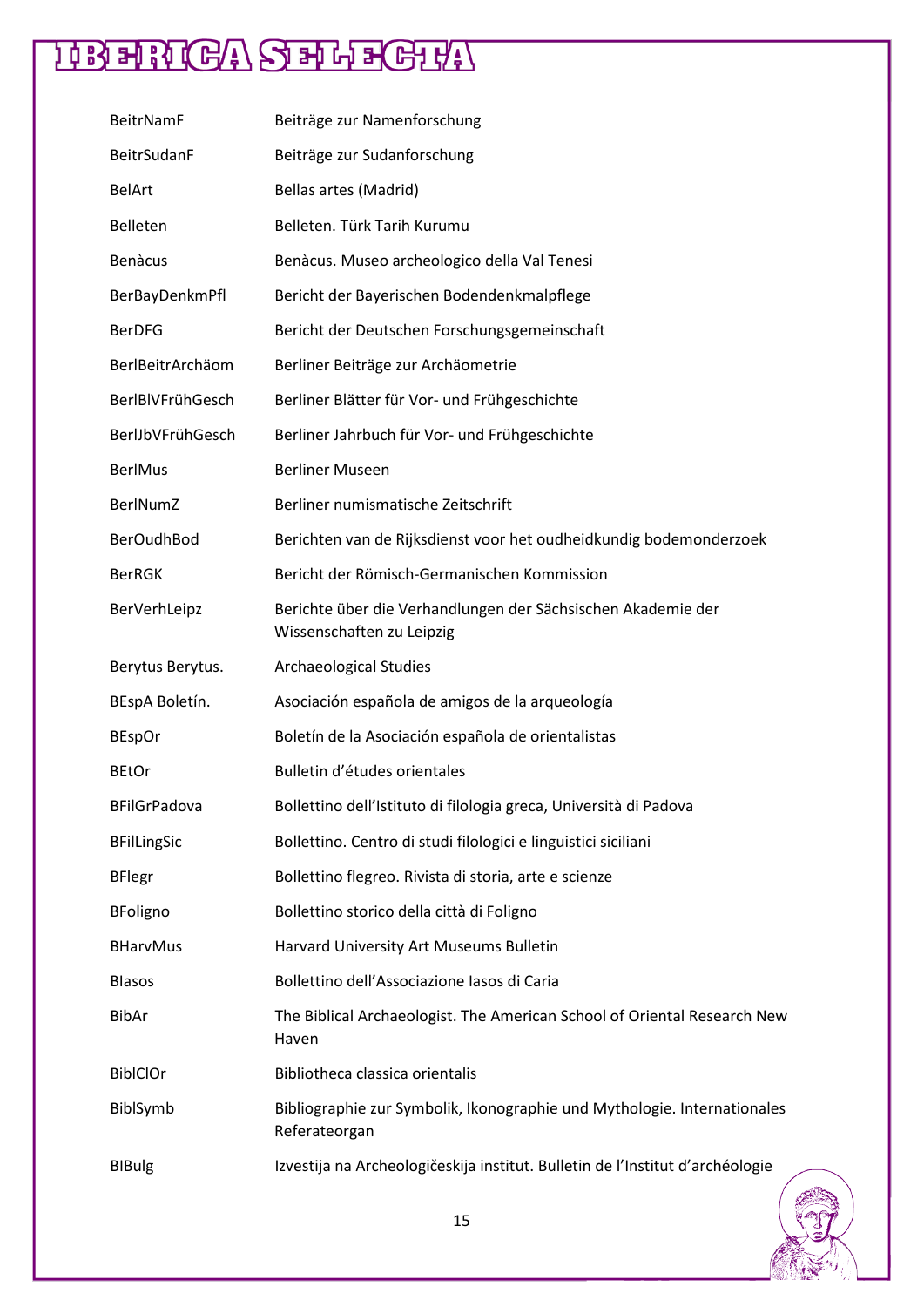| <b>BICS</b>             | Bulletin of the Institute of Classical Studies of the University of London                         |
|-------------------------|----------------------------------------------------------------------------------------------------|
| <b>BIFAO</b>            | Bulletin de l'Institut français d'archéologie orientale                                            |
| BInfCentumcellae        | Bollettino di informazioni. Associazione archeologica Centumcellae                                 |
| <b>BInfCESDAE</b>       | Bollettino di informazioni del Centro di studi e documentazione sull'area<br>elima                 |
| BiogrZbor               | Biogradski zbornik                                                                                 |
| <b>BiOr</b>             | <b>Bibliotheca orientalis</b>                                                                      |
| <b>BIstOrvieto</b>      | Bollettino dell'Istituto storico artistico orvietano                                               |
| BJaén                   | Boletín del Instituto de estudios giennenses                                                       |
| <b>BJb</b>              | Bonner Jahrbücher des Rheinischen Landesmuseums in Bonn                                            |
| <b>BJerus</b>           | Bulletin. The Hebrew University, Jerusalem, Rabinowitz Fund                                        |
| BLaborMusLouvre         | Bulletin du laboratoire du Musée du Louvre                                                         |
| <b>BLazioMerid</b>      | Bollettino dell'Istituto di storia e di arte del Lazio meridionale                                 |
| <b>BLikUm</b>           | Bulletin Razreda za likovne umjetnosti Hrvatske akademije znanosti i<br>umjetnosti                 |
| BIMüFreundeF            | Blätter für Münzfreunde und Münzforschung                                                          |
| <b>BLugo</b>            | Boletín de la Comisión provincial de monumentos históricos y artísticos de<br>Lugo                 |
| <b>°BMC Greek Coins</b> | Catalogue of the Greek Coins in the British Museums                                                |
| <b>BMCOR</b>            | Catalogue of Oriental Coins in the British Museum I-X                                              |
| <b>°BMCRE</b>           | H. Mattingly (u. a.), Coins of the Roman Empire in the British Museum<br>(London 1923-1950; 21975) |
| <b>BMCRRI-III</b>       | H. A. Grueber, Coins of the Roman Republic in the British Museum I-III<br>(London 1910)            |
| <b>BMetrMus</b>         | The Metropolitan Museum of Art Bulletin                                                            |
| <b>BMon</b>             | <b>Bulletin monumental</b>                                                                         |
| <b>BMonMusPont</b>      | Bollettino. Monumenti, musei e gallerie pontificie                                                 |
| <b>BMQ</b>              | The British Museum Quarterly                                                                       |
| <b>BMQNSuppl</b>        | The British Museum Quarterly. News Supplement                                                      |
| BMusBeyrouth            | Bulletin du Musée de Beyrouth                                                                      |
| <b>BMusBrux</b>         | Bulletin des Musées royaux d'art et d'histoire, Bruxelles                                          |
| <b>BMusCadiz</b>        | Boletín del Museo de Cádiz                                                                         |
| <b>BMusCivRom</b>       | Bullettino del Museo della civiltà romana                                                          |

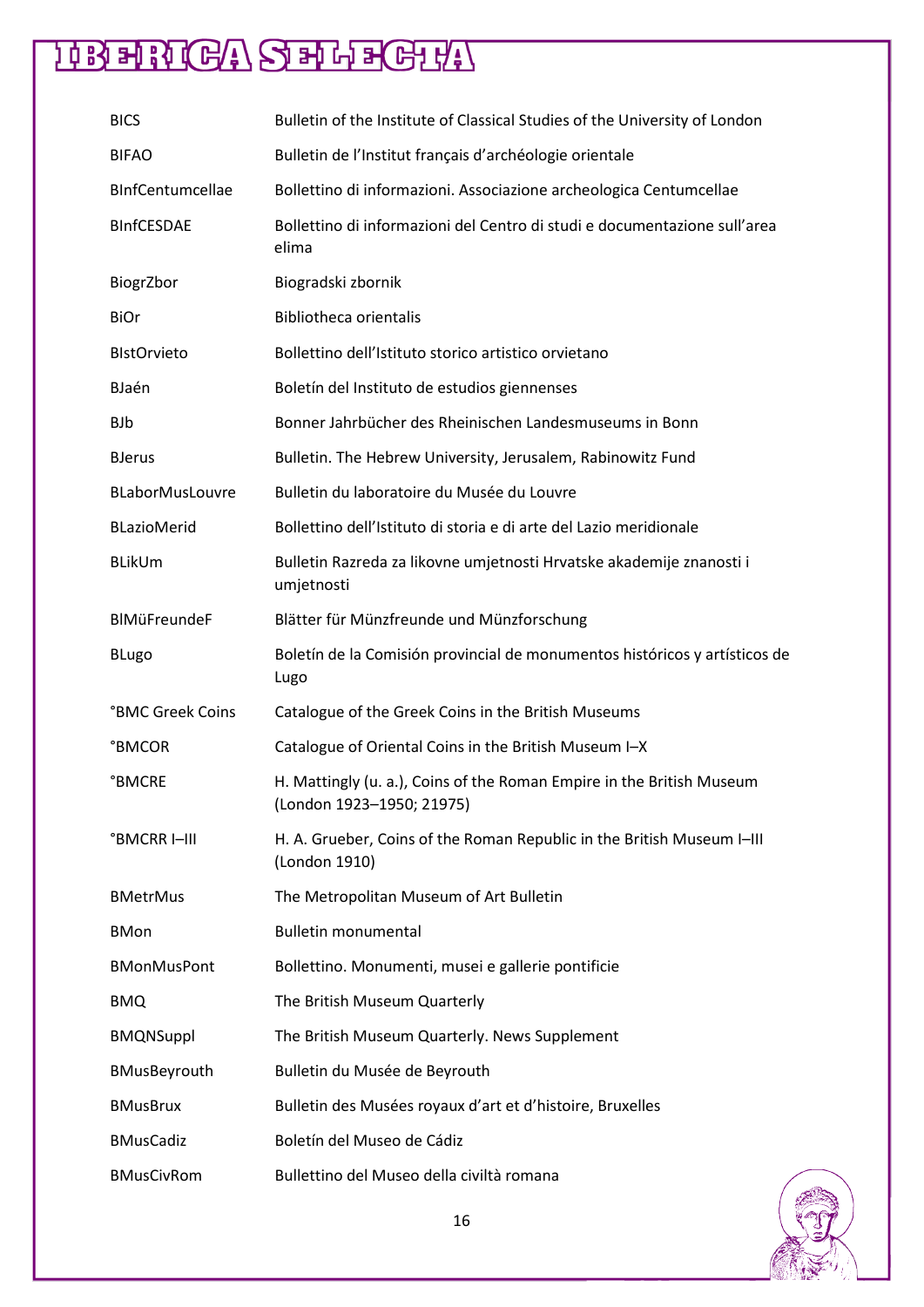| <b>BMusFA</b>         | Bulletin. Museum of Fine Arts, Boston                                                                       |
|-----------------------|-------------------------------------------------------------------------------------------------------------|
| <b>BMusHongr</b>      | Bulletin du Musée hongrois des beaux-arts                                                                   |
| <b>BMusMadr</b>       | Boletín del Museo arqueológico nacional, Madrid                                                             |
| <b>BMusMich</b>       | Bulletin. Museums of Art and Archaeology, University of Michigan                                            |
| <b>BMusMonaco</b>     | Bulletin du Musée d'anthropologie préhistorique de Monaco                                                   |
| <b>BMusPadova</b>     | Bollettino del Museo civico di Padova                                                                       |
| <b>BMusPBelArt</b>    | Boletín del Museo provincial de bellas artes                                                                |
| <b>BMusRom</b>        | Bollettino dei Musei comunali di Roma                                                                       |
| <b>BMusVars</b>       | Bulletin du Musée national de Varsovie                                                                      |
| <b>BMusZaragoza</b>   | Museo de Zaragoza. Boletín                                                                                  |
| <b>BNumParis</b>      | Bulletin de la Société française de numismatique                                                            |
| <b>BNumRoma</b>       | Bollettino di numismatica                                                                                   |
| *Boğazköy-Hattuša     | Boğazköy-Hattuša. Ergebnisse der Ausgrabungen                                                               |
| <b>Bolskan</b>        | Bolskan. Revista de arqueología del Instituto de estudios Altoaragoneses,<br>revista de arqueología Oscense |
| BonnHVg               | Bonner Hefte zur Vorgeschichte                                                                              |
| <b>BOntMus</b>        | Bulletin of the Royal Ontario Museum of Archaeology, University of Toronto                                  |
| <b>Boreas</b>         | Boreas. Münstersche Beiträge zur Archäologie                                                                |
| BoreasUpps            | Boreas. Uppsala Studies in Ancient Mediterranean and Near Eastern<br>Civilization                           |
| <b>BPeintRom</b>      | Bulletin de liaison. Centre d'études des peintures murales romaines                                         |
| <b>BPI</b>            | Bullettino di paletnologia italiana                                                                         |
| BPréhistAlp           | Bulletin d'études préhistoriques alpines                                                                    |
| <b>BProAvent</b>      | <b>Bulletin de l'Association Pro Aventico</b>                                                               |
| <b>BProvidence</b>    | Bulletin of the Rhode Island School of Design. Museum Notes                                                 |
| <b>BracAug</b>        | Bracara Augusta. Revista cultural da Câmara municipal de Braga                                              |
| <b>BracaraAugusta</b> | Bracara Augusta. Revista cultural da Câmara municipal de Braga                                              |
| <b>BremABI</b>        | Bremer archäologische Blätter                                                                               |
| <b>BRest</b>          | Bollettino dell'Istituto centrale del restauro                                                              |
| <b>Brigantium</b>     | Brigantium. Museo arqueolóxico e histórico                                                                  |
| <b>BrMusYearbook</b>  | The British Museum Yearbook                                                                                 |
| <b>BSA</b>            | The Annual of the British School at Athens                                                                  |

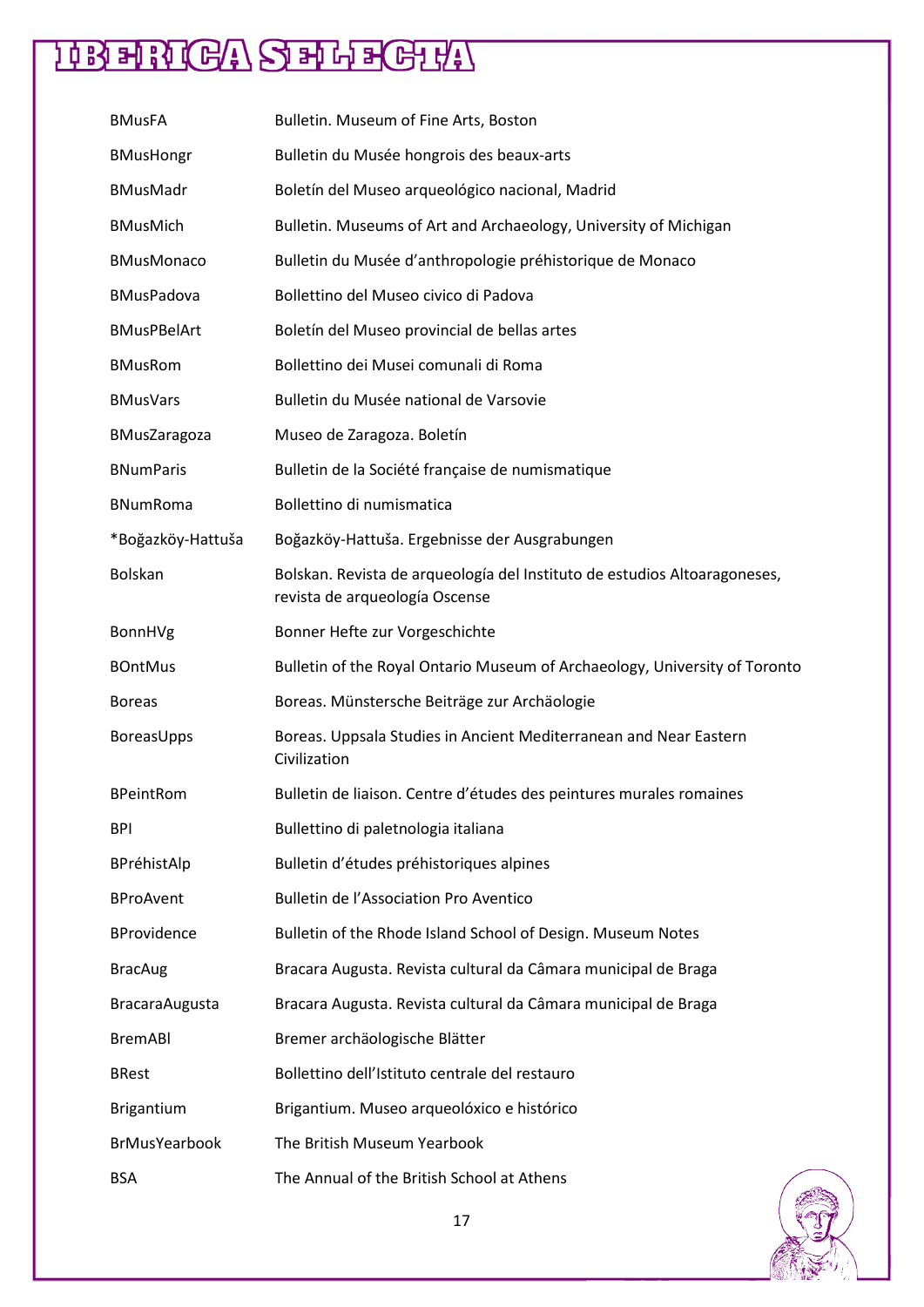| <b>BSAA</b>            | Boletín del Seminario de estudios de arte y arqueología, Universidad de<br>Valladolid                                      |
|------------------------|----------------------------------------------------------------------------------------------------------------------------|
| <b>BSFE</b>            | Bulletin de la Société française d'égyptologie                                                                             |
| <b>BSiena</b>          | Bullettino senese di storia patria                                                                                         |
| <b>BSOAS</b>           | Bulletin of the School of Oriental and African Studies (London)                                                            |
| <b>BSocAChamp</b>      | Bulletin de la Société archéologique champenoise                                                                           |
| <b>BSocBiblReinach</b> | Bulletin de liaison de la Société des amis de la Bibliothèque Salomon Reinach                                              |
| <b>BSocNumRom</b>      | Buletinul Societății numismatice române                                                                                    |
| <b>BSR</b>             | Papers of the British School at Rome                                                                                       |
| <b>BStLat</b>          | Bollettino di studi latini                                                                                                 |
| <b>BStorArt</b>        | Bollettino della Unione storia ed arte                                                                                     |
| <b>BTextilAnc</b>      | Bulletin du Centre international d'étude des textiles anciens                                                              |
| <b>BTorino</b>         | Bollettino della Società piemontese di archeologia e belle arti                                                            |
| <b>BTravTun</b>        | Bulletin des travaux de l'Institut national du patrimoine. Comptes rendus                                                  |
| <b>BudReg</b>          | Budapest régiségei                                                                                                         |
| <b>BulletinGetty</b>   | Bulletin. J. Paul Getty Museum of Art                                                                                      |
| BulletinNorthampton    | Bulletin. Smith College Museum of Art                                                                                      |
| <b>BVallad</b>         | Boletín del Seminario de estudios de arte y arqueología, Universidad de<br>Valladolid                                      |
| <b>BVitoria</b>        | Boletín de la Institución »Sancho el Sabio«                                                                                |
| <b>BWaltersArtGal</b>  | The Walters Art Gallery Bulletin                                                                                           |
| *BWPr                  | Winckelmannsprogramm der Archäologischen Gesellschaft zu Berlin                                                            |
| <b>Byzantina</b>       | Βυζαντινά. Επιστημονικόν Όργανον Κέντρου Βυζαντινών Ερευνών<br>Φιλοσοφικής Σχολής Αριστοτελείου Πανεπιστημίου Θεσσαλονίκης |
| <b>ByzF</b>            | Byzantinische Forschungen. Internationale Zeitschrift für Byzantinistik                                                    |
| ByzJb                  | Byzantinisch-neugriechische Jahrbücher                                                                                     |
| <b>ByzZ</b>            | Byzantinische Zeitschrift                                                                                                  |
| <b>BZ</b>              | <b>Biblische Zeitschrift</b>                                                                                               |

### **C**

| °CAA             | Corpus antiquitatum Aegyptiacarum                                              |
|------------------|--------------------------------------------------------------------------------|
| <sup>L</sup> CAD | The Assyrian Dictionary of the Oriental Institute of the University of Chicago |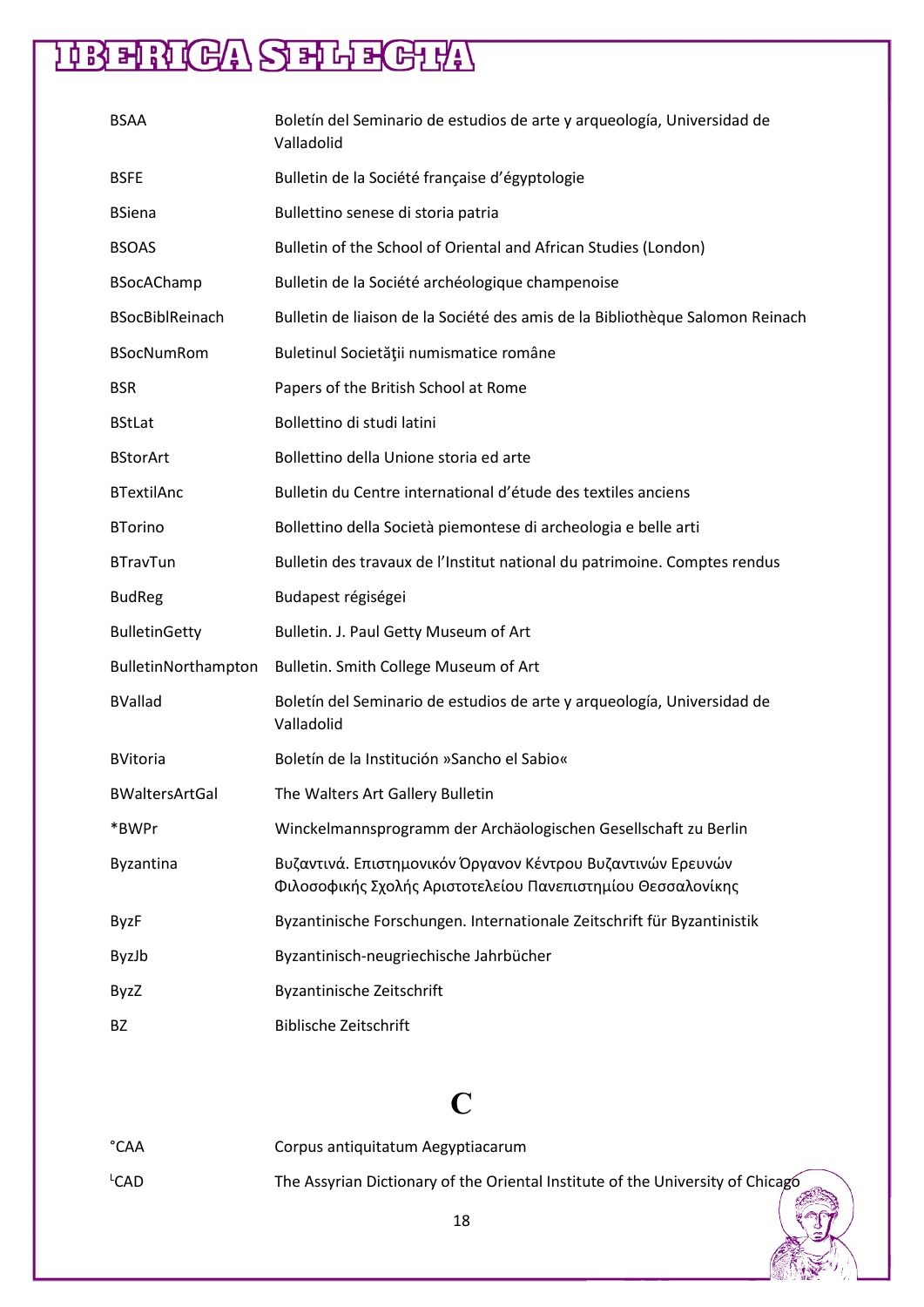| CadA              | Cadernos de arqueologia                                                                                                   |
|-------------------|---------------------------------------------------------------------------------------------------------------------------|
| Caesaraugusta     | Caesaraugusta. Publicaciones del Seminario de Arqueología y Numismática<br>Aragonesas                                     |
| Caesarodunum      | Caesarodunum. Bulletin de l'Institut d'études latines et du Centre de<br>recherches A. Piganiol                           |
| *CAH              | The Cambridge Ancient History                                                                                             |
| CahArmeeRom       | Cahiers du Groupe de recherches sur l'armée romaine et les provinces                                                      |
| CahASubaqu        | Cahiers d'archéologie subaquatique                                                                                        |
| CahByrsa          | Cahiers de Byrsa                                                                                                          |
| CahCEC            | Cahier. Centre d'études chypriotes                                                                                        |
| CahCerEg          | Cahiers de la céramique égyptienne                                                                                        |
| CahDelFrIran      | Cahiers de la Délégation française en Iran                                                                                |
| CahGlotz          | Cahiers du Centre Gustave-Glotz. Revue reconnue par le CNRS                                                               |
| CahKarnak         | Cahiers de Karnak                                                                                                         |
| CahLig            | Cahiers ligures de préhistoire et de protohistoire                                                                        |
| CahMariemont      | Les cahiers de Mariemont. Bulletin du Musée royal de Mariemont                                                            |
| CahMusChampollion | Cahiers du Musée Champollion. Histoire et archéologie                                                                     |
| CahPEg            | Cahiers de recherches de l'Institut de papyrologie et d'égyptologie de Lille.<br>Sociétés urbaines en Égypte et au Soudan |
| CahRhod           | Cahiers rhodaniens                                                                                                        |
| CahTun            | Cahiers de Tunisie                                                                                                        |
| CalifStClAnt      | California Studies in Classical Antiquity                                                                                 |
| CambrAJ           | Cambridge Archaeological Journal                                                                                          |
| CArch             | Cahiers archéologiques                                                                                                    |
| Carinthia I       | Carinthia I. Geschichtliche und volkskundliche Beiträge zur Heimatkunde<br>Kärntens                                       |
| CarnuntumJb       | Carnuntum-Jahrbuch. Zeitschrift für Archäologie und Kulturgeschichte des<br>Donauraumes                                   |
| Carpica           | Carpica. Muzeul județean de istorie și artă, Bacău                                                                        |
| Carrobbio         | Il Carrobbio. Rivista di studi bolognesi                                                                                  |
| °CAT              | Ch. W. Clairmont, Classical Attic Tombstones (Kilchberg 1993-1995)                                                        |
| $^*$ CE           | <b>Cuadernos emeritenses</b>                                                                                              |
| <b>CEDAC</b>      | CEDAC. Bulletin. Centre d'études et de documentation archéologique de la<br>conservation de Cartage<br>19                 |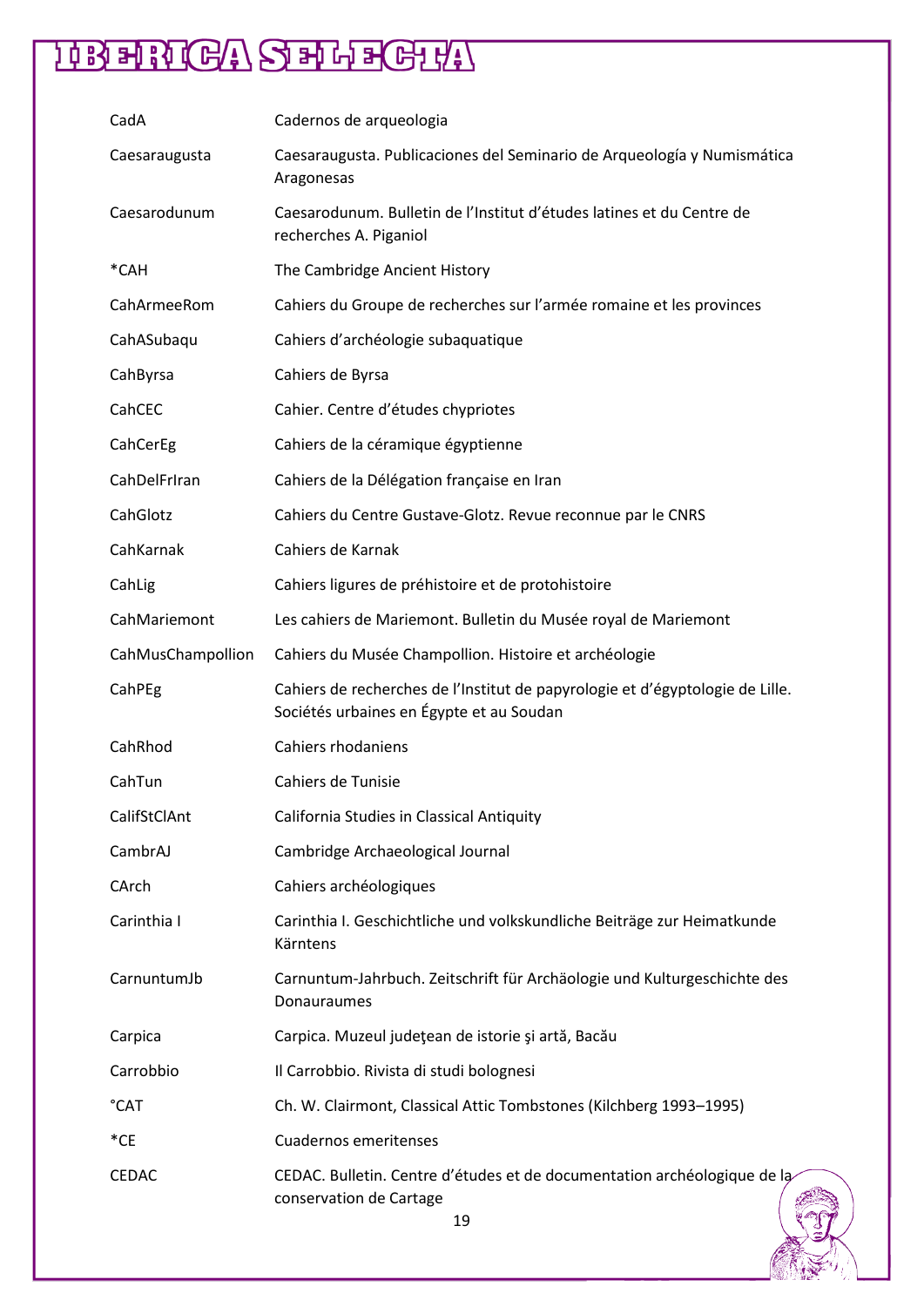| *CEFR         | Collection de l'École française de Rome                                                                           |
|---------------|-------------------------------------------------------------------------------------------------------------------|
| Celticum      | Celticum. Supplément à Ogam                                                                                       |
| CercA         | Cercetări arheologice                                                                                             |
| CercNum       | Cercetări numismatice. Muzeul național de istorie                                                                 |
| Chiron        | Chiron. Mitteilungen der Kommission für Alte Geschichte und Epigraphik des<br>Deutschen Archäologischen Instituts |
| ChronEg       | Chronique d'Égypte                                                                                                |
| °CIA          | Corpus inscriptionum Atticarum                                                                                    |
| °CIE          | Corpus inscriptionum Etruscarum                                                                                   |
| °CIG          | Corpus inscriptionum Graecarum                                                                                    |
| °CIH          | Corpus inscriptionum Semiticarum. Pars quarta. Inscriptiones himyariticas et<br>sabaeas continens                 |
| °CIL          | Corpus inscriptionum Latinarum                                                                                    |
| CincArtB      | The Cincinnati Art Museum Bulletin                                                                                |
| °CIS          | Corpus inscriptionum Semiticarum                                                                                  |
| CIstAMilano   | Contributi dell'Istituto di archeologia. Pubblicazioni dell'Università cattolica<br>del Sacro Cuore, Milano       |
| CivClCr       | Civiltà classica e cristiana                                                                                      |
| CivPad        | Civiltà padana. Archeologia e storia del territorio                                                               |
| ClAnt         | <b>Classical Antiquity</b>                                                                                        |
| ClevStHistArt | Cleveland Studies in the History of Art                                                                           |
| Clio          | Clio. Revista do Centro de história da Universidade Lisboa                                                        |
| Clire         | <b>Classics Ireland</b>                                                                                           |
| <b>CIJ</b>    | The Classical Journal                                                                                             |
| CIMediaev     | Classica et mediaevalia. Revue danoise de philologie et d'histoire                                                |
| <b>CIPhil</b> | <b>Classical Philology</b>                                                                                        |
| <b>CIQ</b>    | The Classical Quarterly                                                                                           |
| <b>CIR</b>    | The Classical Review                                                                                              |
| *CIRh         | Clara Rhodos                                                                                                      |
| CMatAOr       | Contributi e materiali di archeologia orientale                                                                   |
| *CMGr         | Convegni di studi sulla Magna Grecia                                                                              |
| °CMS          | Corpus der minoischen und mykenischen Siegel                                                                      |

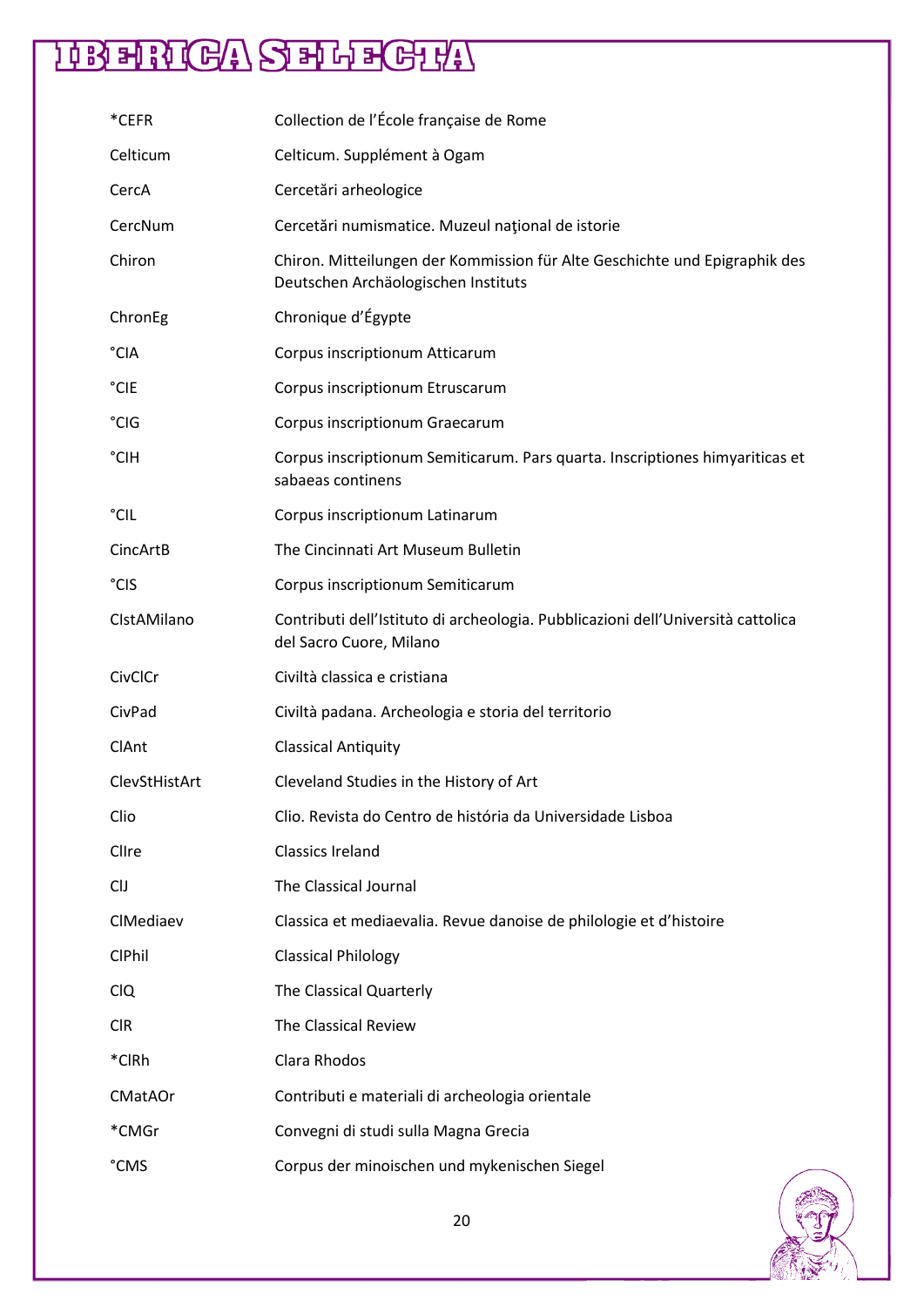| Coin Hoards   | Coin Hoards. The Royal Numismatic Society, London                                                                                        |
|---------------|------------------------------------------------------------------------------------------------------------------------------------------|
| ColloquiSod   | Colloqui del Sodalizio                                                                                                                   |
| CommunicAHung | Communicationes archaeologicae hungaricae                                                                                                |
| Complutum     | Complutum. Publicaciones del Departamento de prehistoria de la<br>Universidad complutense de Madrid                                      |
| Conoscenze    | Conoscenze. Rivista annuale della Soprintendenza archeologica e per i beni<br>ambientali, architettonici, artistici e storici del Molise |
| Corduba       | Corduba archaeologica                                                                                                                    |
| *Corinth      | Corinth. Results of Excavations Conducted by the American School of<br><b>Classical Studies at Athens</b>                                |
| <b>CRAI</b>   | Académie des inscriptions et belles-lettres. Comptes rendus des séances de<br>l'Académie                                                 |
| CretAnt       | Creta antica. Rivista annuale di studi archeologici, storici ed epigrafici                                                               |
| CretSt        | <b>Cretan Studies</b>                                                                                                                    |
| CronA         | Cronache di archeologia                                                                                                                  |
| CronErcol     | Cronache ercolanesi. Bollettino del Centro internazionale per lo studio dei<br>papiri ercolanesi                                         |
|               |                                                                                                                                          |
| CronPomp      | Cronache pompeiane                                                                                                                       |
| CRPétersbourg | Compte-rendu de la Commission impériale archéologique, St. Pétersbourg                                                                   |
| °CSE          | Corpus speculorum Etruscorum                                                                                                             |
| <b>°CSIR</b>  | Corpus signorum Imperii Romani                                                                                                           |
| CSSpecPisa    | Contributi della Scuola di specializzazione in archeologia dell'Università degli<br>studi di Pisa                                        |
| CuadAMed      | Cuadernos de arqueología mediterránea                                                                                                    |
| CuadArquitRom | Cuadernos de arquitectura romana                                                                                                         |
| CuadCastellon | Cuadernos de prehistoria y arqueología castellonense                                                                                     |
| CuadCat       | Cuaderni catanesi di studi classici e medievali                                                                                          |
| CuadFilCl     | Cuadernos de filología clásica. Facultad de letras y filosofía, Universidad de<br>Madrid                                                 |
| CuadGallegos  | Cuadernos de estudios gallegos                                                                                                           |
| CuadGranada   | Cuadernos de prehistoria de la Universidad de Granada                                                                                    |
| CuadNavarra   | Cuadernos de arqueología de la Universidad de Navarra                                                                                    |

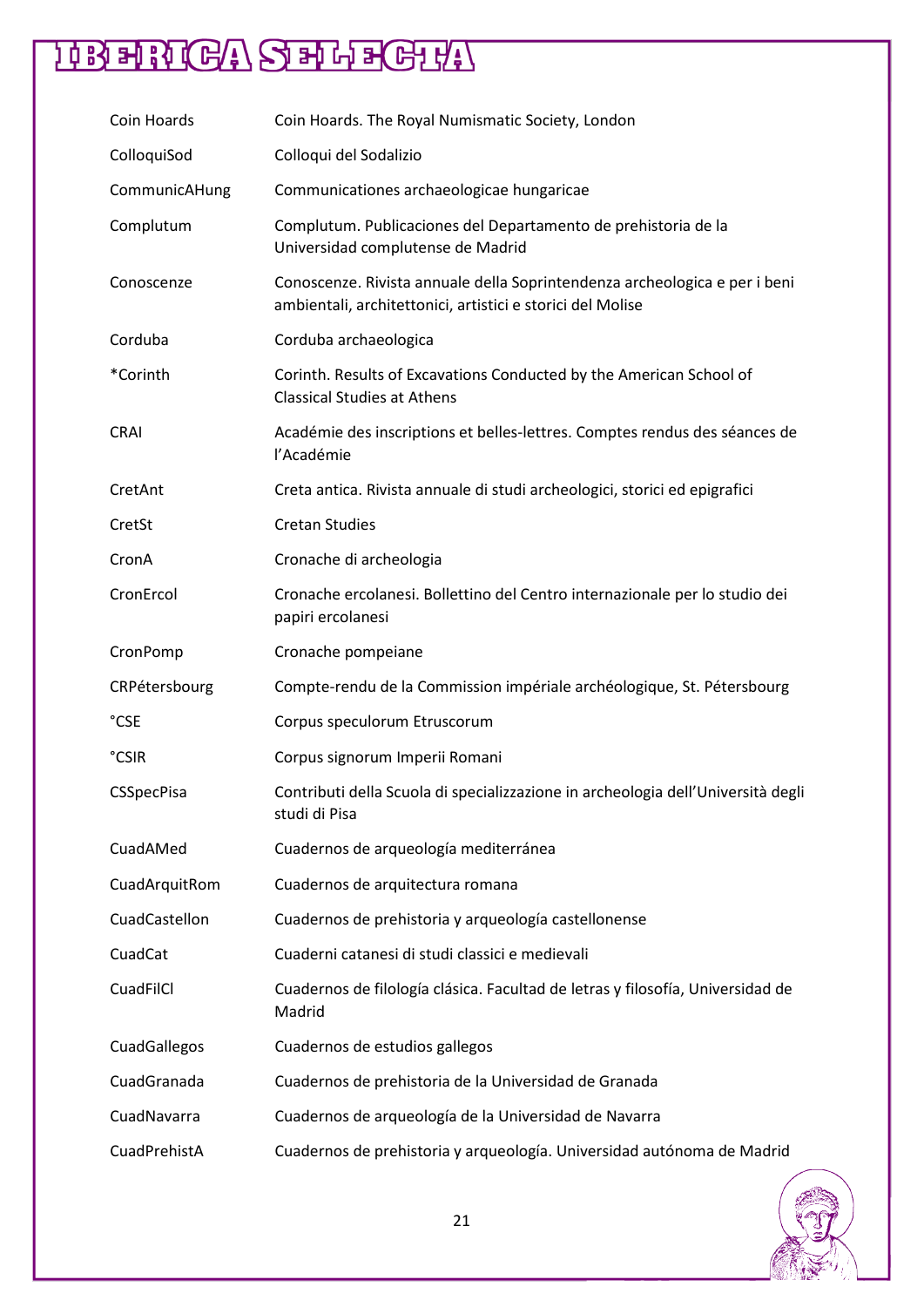| CuadRom | Cuadernos de trabajos de la Escuela española de historia y arqueología en<br>Roma |
|---------|-----------------------------------------------------------------------------------|
| CuPaUAM | Cuadernos de prehistoria y arqueología. Universidad autónoma de Madrid            |
| °CVA    | Corpus vasorum antiquorum                                                         |
| CZero   | Cota Zero. Revista d'arqueologia i ciencia                                        |

### **D**

| *DAA                            | Denkmäler antiker Architektur                                                                                                                           |
|---------------------------------|---------------------------------------------------------------------------------------------------------------------------------------------------------|
| Dacia                           | Dacia. Revue d'archéologie et d'histoire ancienne                                                                                                       |
| LDACL                           | Dictionnaire d'archéologie chrétienne et de liturgie                                                                                                    |
| Dacoromania                     | Dacoromania. Jahrbuch für östliche Latinität                                                                                                            |
| *DaF                            | Damaszener Forschungen                                                                                                                                  |
| <b>Daidalos</b>                 | Daidalos. Studi e ricerche del Dipartimento di scienze del mondo antico                                                                                 |
| *DAIGeschDok                    | Das Deutsche Archäologische Institut. Geschichte und Dokumente                                                                                          |
| DaM                             | Damaszener Mitteilungen                                                                                                                                 |
| <sup>L</sup> Daremberg – Saglio | Dictionnaire des antiquités grecques et romaines d'après les textes et les<br>monuments. Ouvrage rédigé sous la direction de Ch. Daremberg et E. Saglio |
| DebrecMuzEvk                    | A Debreceni Déri múzeum évkönyve                                                                                                                        |
| Dédalo                          | Dédalo. Revista de arte e arqueologia                                                                                                                   |
| *Délos                          | Exploration archéologique de Délos faite par l'École française d'Athènes                                                                                |
| DeltChrA                        | Δελτίον της Χριστιανικής Αρχαιολογικής Εταιρείας                                                                                                        |
| *Demircihüyük                   | Demircihüyük. Die Ergebnisse der Ausgrabungen 1975-1978                                                                                                 |
| DeMuseus                        | De museus. Quaderns de museologia i museografia                                                                                                         |
| DenkmPflBadWürt                 | Denkmalpflege in Baden-Württemberg                                                                                                                      |
| DenkschrWien                    | Österreichische Akademie der Wissenschaften, Philosophisch-Historische<br>Klasse. Denkschriften                                                         |
| Diadora                         | Diadora. Glasilo arheoloskog muzeja u Zadru                                                                                                             |
| DialA                           | Dialoghi di archeologia                                                                                                                                 |
| DialHistAnc                     | Dialogues d'histoire ancienne                                                                                                                           |
| Dike                            | Dike. Rivista di storia del diritto greco ed ellenistico. Università degli studi di<br>Milano. Facoltà di giurisprudenza                                |
| Dioniso                         | Dioniso. Annale della Fondazione INDA, Istituto nazionale del dramma antico-                                                                            |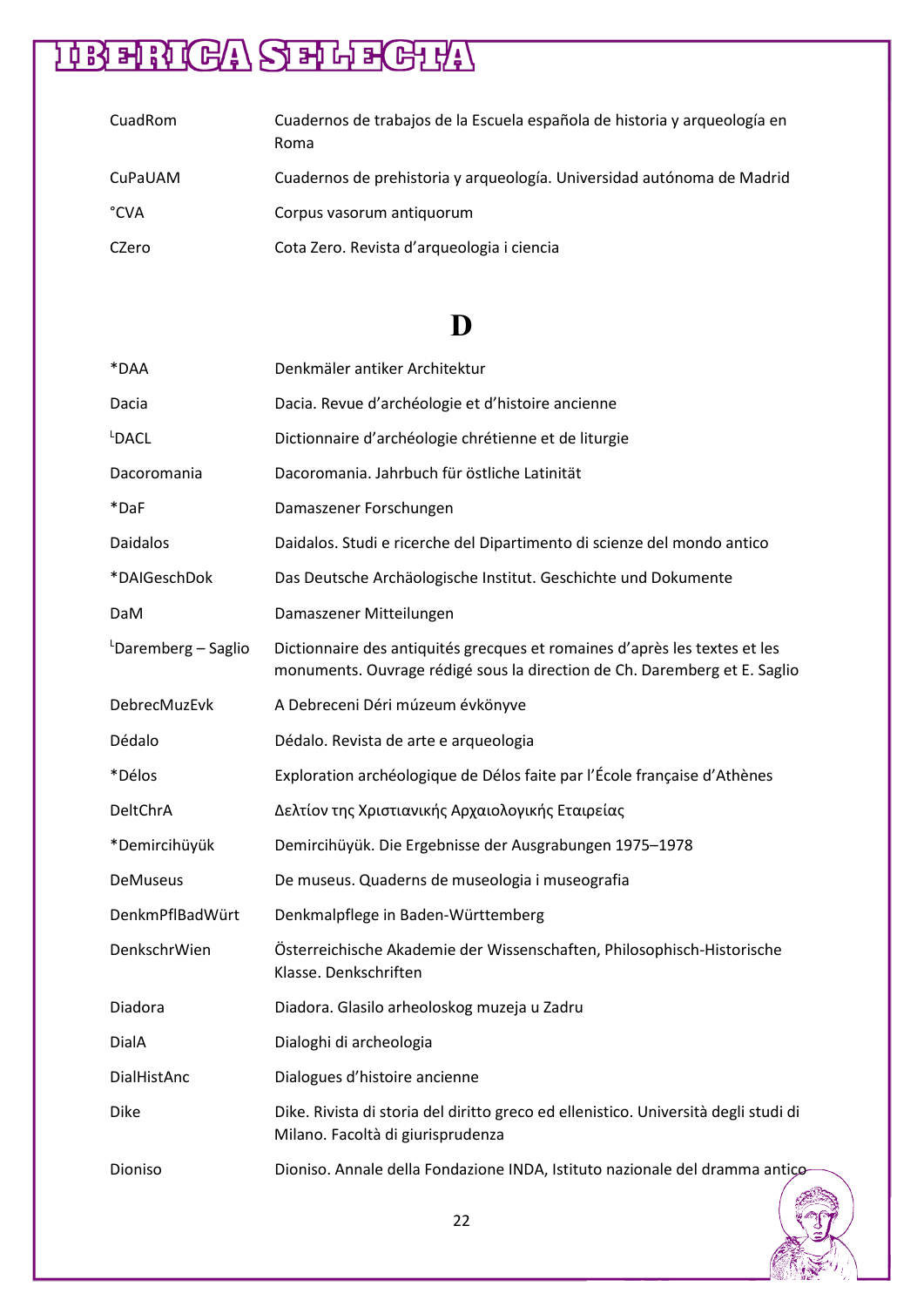| *DiskAB            | Diskussionen zur archäologischen Bauforschung                                                                      |
|--------------------|--------------------------------------------------------------------------------------------------------------------|
| <b>DKuDenkmPfl</b> | Deutsche Kunst und Denkmalpflege                                                                                   |
| <b>DLZ</b>         | Deutsche Literaturzeitung für Kritik der internationalen Wissenschaft                                              |
| L <sub>DNP</sub>   | Der Neue Pauly. Enzyklopädie der Antike                                                                            |
| DocAlb             | Documenta Albana                                                                                                   |
| DocALouv           | Documents d'archéologie régionale. Université catholique de Louvain                                                |
| DocAMerid          | Documents d'archéologie méridionale                                                                                |
| DocEmRom           | Documenti. Istituto per i beni artistici, culturali, naturali della regione Emilia-<br>Romagna                     |
| Dodone             | Δωδώνη                                                                                                             |
| <b>DOP</b>         | <b>Dumbarton Oaks Papers</b>                                                                                       |
| DossAlet           | Les dossiers du Centre régional archéologique d'Alet                                                               |
| <b>DossAParis</b>  | Les dossiers d'archéologie                                                                                         |
| *Dura-Europos      | The Excavations at Dura-Europos Conducted by Yale University and the<br>French Academy of Inscriptions and Letters |

### **E**

| LEAA       | Enciclopedia dell'arte antica classica e orientale                                                                                 |
|------------|------------------------------------------------------------------------------------------------------------------------------------|
| *EAE       | Excavaciones arqueológicas en España                                                                                               |
| EastWest   | East and West                                                                                                                      |
| EcAntNimes | École antique de Nîmes. Bulletin annuel                                                                                            |
| EchosCl    | Echos du monde classique. Classical Views                                                                                          |
| eDAI-F     | e-Forschungsberichte des Deutschen Archäologischen Instituts                                                                       |
| eDAI-J     | e-Jahresberichte des Deutschen Archäologischen Instituts                                                                           |
| EgA        | Egyptian Archaeology. The Bulletin of the Egypt Exploration Society                                                                |
| Egnatia    | Εγνατία. Επιστημονική Επετηρίδα της Φιλοσοφικής Σχολής, Αριστοτέλειο<br>Πανεπιστήμιο Θεσσαλονίκης, Τμήμα Ιστορίας και Αρχαιολογίας |
| EgVicOr    | Egitto e Vicino Oriente                                                                                                            |
| Eikasmos   | Εικασμός. Quaderni bolognesi di filologia classica                                                                                 |
| Eirene     | Eirene. Studia Graeca et Latina                                                                                                    |
| Elenchos   | Elenchos. Rivista di studi sul pensiero antico                                                                                     |
| Ellenika   | Ελληνικά. Φιλολογικόν, Ιστορικόν και Λαογραφικόν Περιοδικόν Σύγγραμμά                                                              |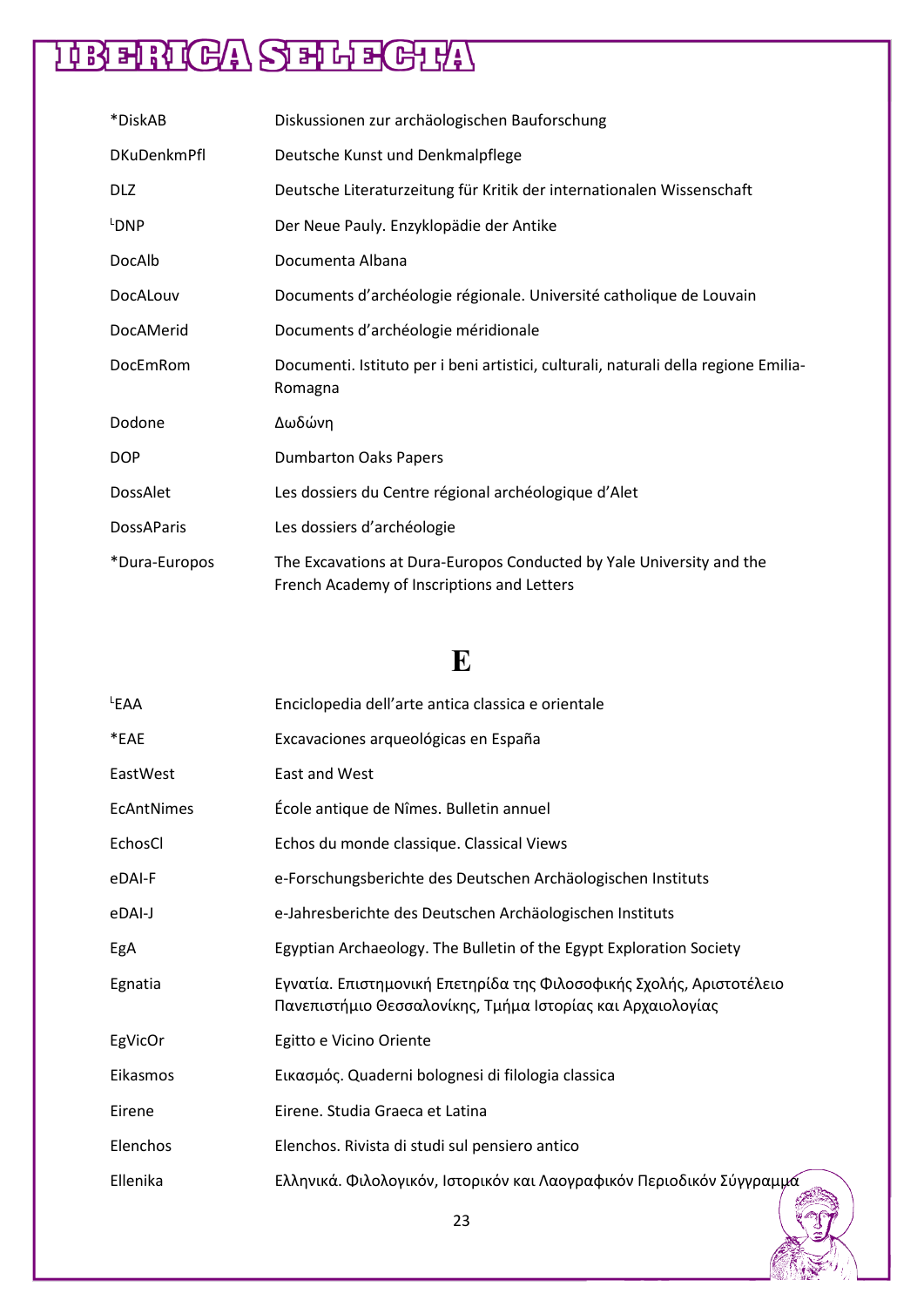| Emerita             | Emerita. Revista de linguistica y filología clasica                                                                       |
|---------------------|---------------------------------------------------------------------------------------------------------------------------|
| EmPrerom            | Emilia preromana                                                                                                          |
| Empúries            | Empúries. Revista de prehistòria, arqueologia i etnologia                                                                 |
| Enalia              | Ενάλια                                                                                                                    |
| EnaliaAnn           | Enalia. Annual. English Edition of the Hellenic Institute of Marine Archaeology                                           |
| Enchoria            | Enchoria. Zeitschrift für Demotistik und Koptologie                                                                       |
| Eos                 | Eos. Commentarii Societatis philologae Polonorum                                                                          |
| EpetBoiotMel        | Επετηρίς της Εταιρείας Βοιωτικών Μελετών                                                                                  |
| EpetByzSpud         | Επετηρίς της Εταιρείας Βυζαντινών Σπουδών                                                                                 |
| EpetKyklMel         | Επετηρίς της Εταιρείας Κυκλαδικών Μελετών                                                                                 |
| EphemDac            | Ephemeris Dacoromana. Annuario della Scuola Romena di Roma                                                                |
| EphemNapoc          | <b>Ephemeris Napocensis</b>                                                                                               |
| EpigrAnat           | Epigraphica Anatolica. Zeitschrift für Epigraphik und historische Geographie<br>Anatoliens                                |
| EpistEpetAth        | Επιστημονική Επετηρίς της Φιλοσοφικής Σχολής του Πανεπιστημίου Αθηνών                                                     |
| EpistEpetPolytThess | Επιστημονική Επετηρίδα της Πολυτεχνικής Σχολής, Αριστοτέλειο<br>Πανεπιστήμιο Θεσσαλονίκης, Τμήμα Αρχιτεκτόνων             |
| EpistEpetThess      | Επιστημονική Επετηρίδα της Φιλοσοφικής Σχολής του Πανεπιστημίου<br>Θεσσαλονίκης                                           |
| *EPRO               | Études préliminaires aux religions orientales dans l'empire romain                                                        |
| Eranos              | Eranos. Acta philologica Suecana                                                                                          |
| EranosJb            | Eranos-Jahrbuch                                                                                                           |
| *Eretria            | Eretria. Fouilles et recherches                                                                                           |
| Eretz-Israel        | Eretz-Israel. Archaeological, Historical and Geographical Studies                                                         |
| Ergon               | Το Έργον της Αρχαιολογικής Εταιρείας                                                                                      |
| <b>ESA</b>          | Eurasia septentrionalis antiqua                                                                                           |
| EspacioHist         | Espacio, tiempo y forma. Revista de la Facultad de geografia e historia. Serie<br>2, Historia antigua                     |
| EstMadr             | Estudios de prehistoria y arqueología madrileñas                                                                          |
| EstZaragoza         | Estudios del Seminario de prehistoria, arqueología e historia antigua de la<br>Facultad de filosofía y letras de Zaragoza |
| <b>EtACI</b>        | Études d'archéologie classique                                                                                            |
| EtCl                | Les études classiques. Revue trimestrielle de recherche et d'enseignement                                                 |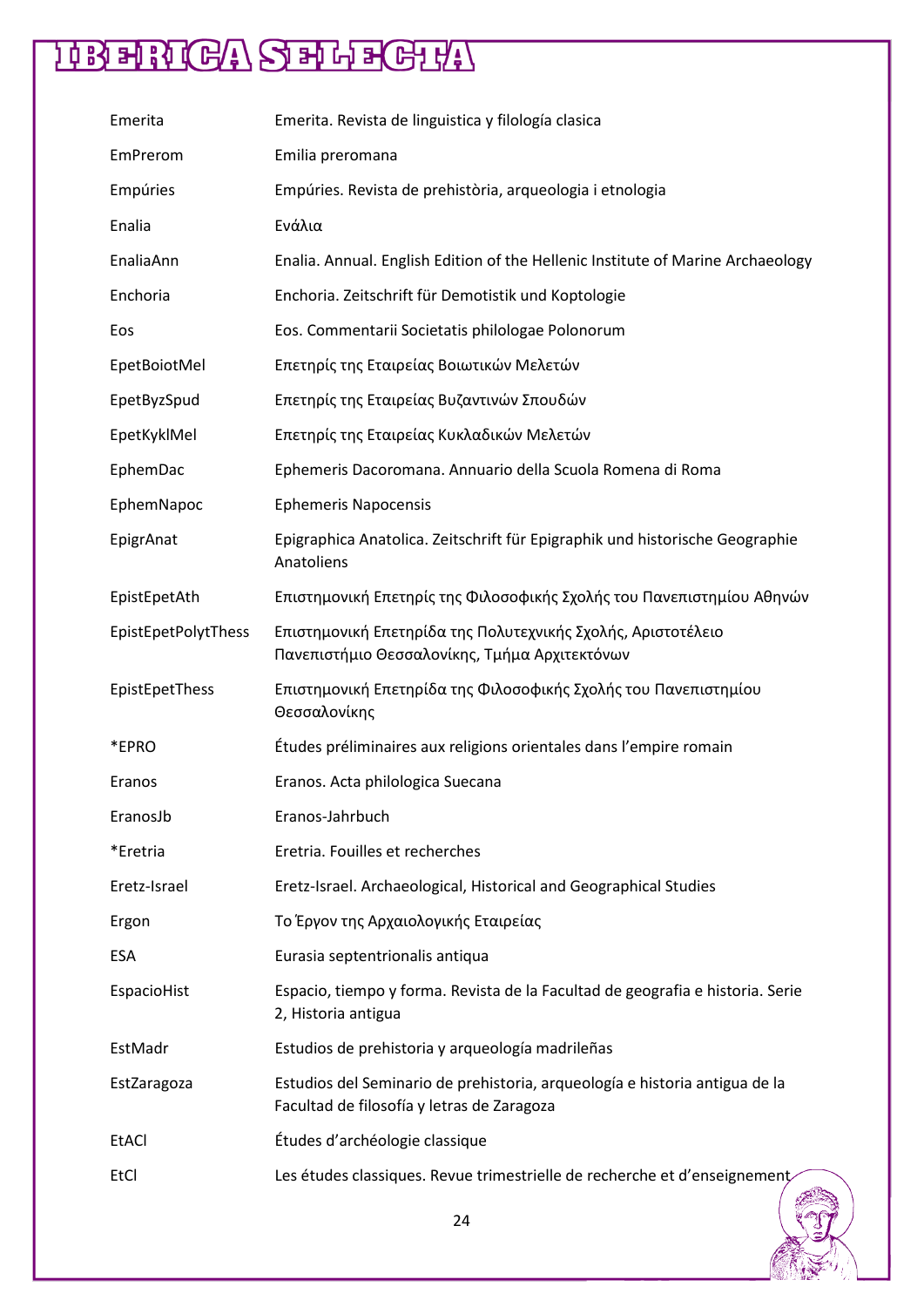| <b>EtClAix</b>   | Études classiques. Faculté des lettres et sciences humaines d'Aix                                                          |
|------------------|----------------------------------------------------------------------------------------------------------------------------|
| EtCret           | Études crétoises                                                                                                           |
| Ethnos           | Ethnos. Revista do Instituto português de arqueología, história e etnografia                                               |
| EtP              | Études de papyrologie                                                                                                      |
| EtPézenas        | Études sur Pézenas et l'Hérault                                                                                            |
| EtrSt            | Etruscan Studies. Journal of the Etruscan Foundation                                                                       |
| <b>Etruscans</b> | Etruscans. Bulletin of the Etruscan Foundation                                                                             |
| EtTrav           | Études et travaux. Studia i prace. Travaux du Centre d'archéologie<br>méditerranéenne de l'Académie des sciences polonaise |
| Eulimene         | Ευλιμένη (Μεσογειακή Αρχαιολογική Εταιρεία)                                                                                |
| Eunomia          | Eunomia. Ephemeridis Listy filologické supplementum                                                                        |
| Euphrosyne       | Euphrosyne. Revista de filologia clássica                                                                                  |
| EurAnt           | Eurasia antiqua                                                                                                            |
| EurRHist         | European Review of History. Revue européenne d'histoire                                                                    |
| Eutopia          | Eutopia. Commentarii novi de antiquitatibus totius Europae                                                                 |
| °EVP             | J. D. Beazley, Etruscan Vase Painting (Oxford 1947)                                                                        |
| Exclsr           | Excavations and Surveys in Israel                                                                                          |
| Expedition       | Expedition. The Magazine of Archaeology, Anthropology                                                                      |
| ExtremA          | Extremadura arqueológica                                                                                                   |

### **F**

| FA          | Fasti archaeologici                                                                                                                           |
|-------------|-----------------------------------------------------------------------------------------------------------------------------------------------|
| *FAAK       | Forschungen zur Archäologie Außereuropäischer Kulturen                                                                                        |
| Faenza      | Faenza. Bollettino del Museo internazionale delle ceramiche in Faenza.<br>Rivista bimestrale di studi storici e di tecnica dell'arte ceramica |
| *FAVA       | Forschungen zur Allgemeinen und Vergleichenden Archäologie                                                                                    |
| Faventia    | Faventia. Departement de clássiques, Facultat de letres, Universitat<br>autónoma de Barcelona                                                 |
| FBerBadWürt | Forschungen und Berichte zur Vor- und Frühgeschichte in Baden-<br>Württemberg                                                                 |
| *FdC        | Fouilles de Conimbriga. Publiées sous la direction de J. Alarcão et R. Etienne                                                                |
| *FdD        | Fouilles de Delphes                                                                                                                           |

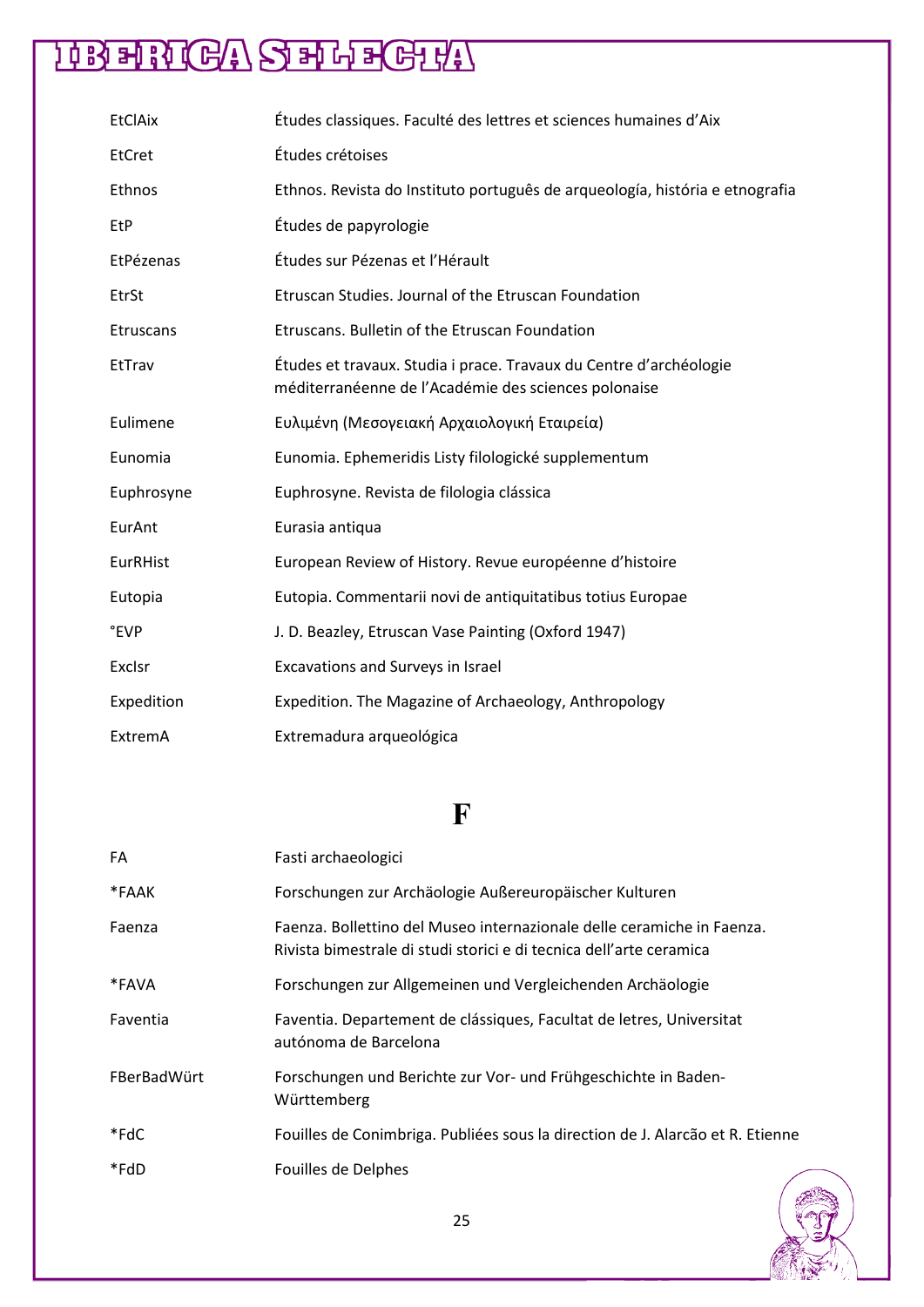| *FdX                          | Fouilles de Xanthos                                                                                                                         |
|-------------------------------|---------------------------------------------------------------------------------------------------------------------------------------------|
| *Feddersen Wierde             | Feddersen Wierde. Die Ergebnisse der Ausgrabung der vorgeschichtlichen<br>Wurt Feddersen Wierde bei Bremerhaven in den Jahren 1955 bis 1963 |
| FelRav                        | Felix Ravenna                                                                                                                               |
| <b><i><u>°FGrHist</u></i></b> | F. Jacoby, Die Fragmente der griechischen Historiker                                                                                        |
| °FHG                          | Fragmenta historicorum Graecorum                                                                                                            |
| *FiA                          | Forschungen in Augst                                                                                                                        |
| FichEpigr                     | Ficheiro epigráfico. Suplemento de »Conimbriga«                                                                                             |
| *FiE                          | Forschungen in Ephesos                                                                                                                      |
| *FIFAO                        | Fouilles de l'Institut français d'archéologie orientale du Caire                                                                            |
| Figlina                       | Figlina. Documents du Laboratoire de céramologie de Lyon                                                                                    |
| Florentia                     | Florentia. Studi di archeologia                                                                                                             |
| FlorII                        | Florentia Iliberritana. Revista de estudios de antigüedad clásica                                                                           |
| <b>°FMRD</b>                  | Die Fundmünzen der römischen Zeit in Deutschland                                                                                            |
| °FMRÖ                         | Fundmünzen der römischen Zeit in Österreich                                                                                                 |
| FoggArtMusAcqu                | Fogg Art Museum. Acquisitions                                                                                                               |
| FolA                          | Folia archaeologica                                                                                                                         |
| FolOr                         | Folia orientalia                                                                                                                            |
| Fonaments                     | Fonaments. Prehistòria i mon antic als Paisos Catalans                                                                                      |
| Fondamenti                    | Fondamenti. Rivista quadrimestrale di cultura                                                                                               |
| <b>FontAPos</b>               | Fontes archaeologici Posnanienses                                                                                                           |
| Fontes                        | Fontes. Rivista di filologia, iconografia e storia della tradizione classica                                                                |
| Forlimpopoli                  | Forlimpopoli. Documenti e studi                                                                                                             |
| Fornvännen                    | Fornvännen. Tidskrift för svensk antikvarisk forskning                                                                                      |
| Forum                         | Forum. Revue du Groupe d'archéologie antique                                                                                                |
| °FR                           | A. Furtwängler - K. Reichhold, Griechische Vasenmalerei (München 1900-<br>1925)                                                             |
| FrühMitAltSt                  | Frühmittelalterliche Studien. Jahrbuch des Instituts für                                                                                    |
|                               | Frühmittelalterforschung der Universität Münster                                                                                            |
| FuAusgrTrier                  | Funde und Ausgrabungen im Bezirk Trier                                                                                                      |
| FuB                           | Forschungen und Berichte. Staatliche Museen zu Berlin                                                                                       |

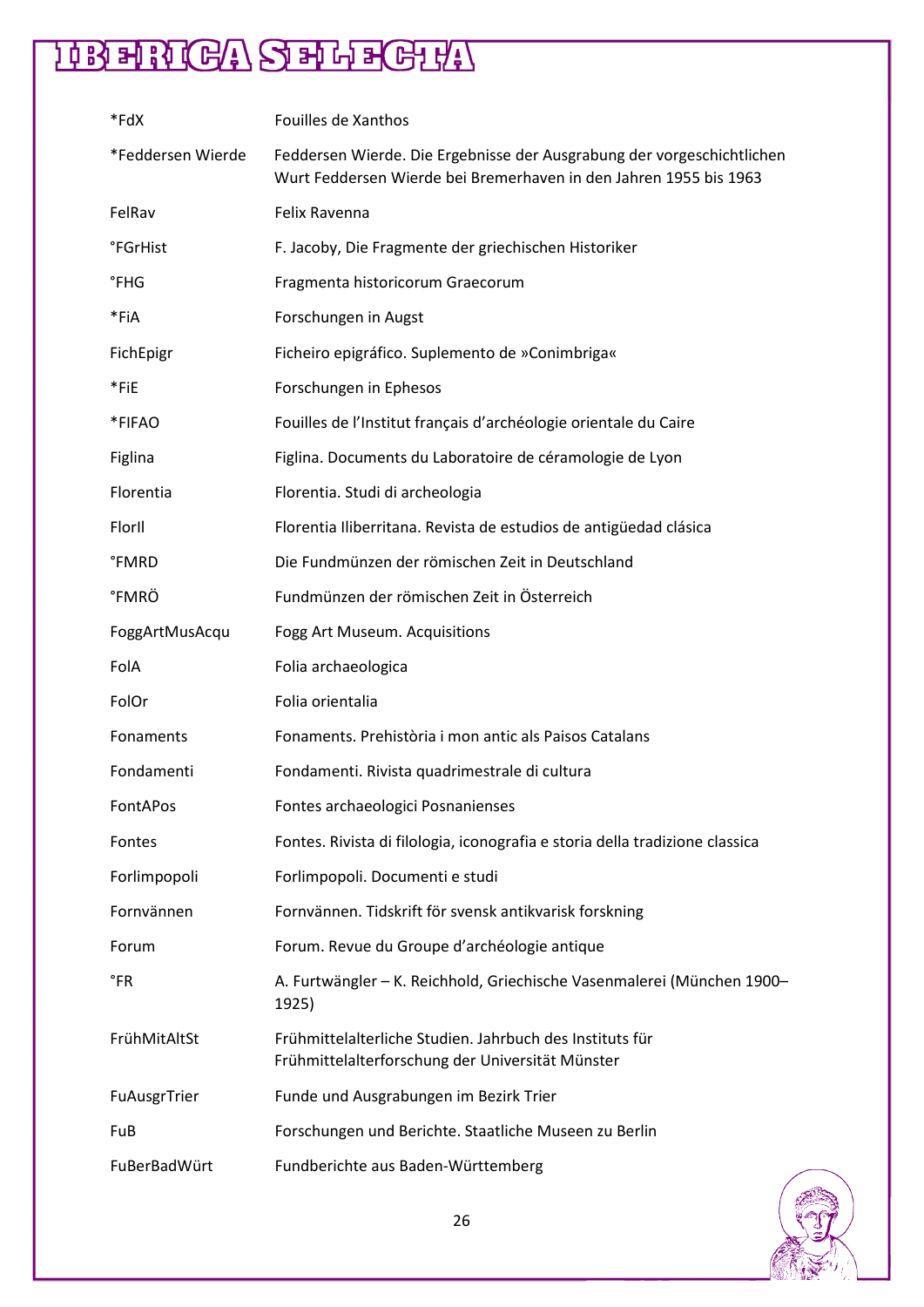# HEHRICA SERECHA

| FuBerHessen | Fundberichte aus Hessen                |
|-------------|----------------------------------------|
| FuBerÖ      | Fundberichte aus Österreich            |
| FuBerSchwab | Eundberichte aus Schwaben              |
| FuF         | Forschungen und Fortschritte           |
| FuWien      | Fundort Wien. Berichte zur Archäologie |

### **G**

| GacNum           | Gaceta numismática                                                                                |
|------------------|---------------------------------------------------------------------------------------------------|
| Gades            | Gades. Revista del Colegio universitario de filosofía y letras                                    |
| Gallaecia        | Gallaecia. Publicación del Departamento de prehistoria y arqueología                              |
| Gallia           | Gallia. Fouilles et monuments archéologiques en France metropolitaine                             |
| GalliaInf        | Gallia informations. Préhistoire et histoire                                                      |
| GalliaInfAReg    | Gallia informations. L'archéologie des régions                                                    |
| GalliaPrehist    | Gallia préhistoire. Archéologie de la France préhistorique                                        |
| GaR              | Greece and Rome                                                                                   |
| GazBA            | Gazette des beaux-arts                                                                            |
| Genava           | Genava. Revue d'histoire de l'art et d'archéologie                                                |
| GeoAnt           | Geographia antiqua. Rivista di geografia storica del mondo antico e di storia<br>della geografia  |
| Germania         | Germania. Anzeiger der Römisch-Germanischen Kommission des Deutschen<br>Archäologischen Instituts |
| Gesta            | Gesta. International Center of Medieval Art                                                       |
| GettyMusJ        | The J. Paul Getty Museum Journal                                                                  |
| GFA              | Göttinger Forum für Altertumswissenschaft                                                         |
| GGA              | Göttingische Gelehrte Anzeigen                                                                    |
| GiornFilFerr     | Giornale filologico ferrarese                                                                     |
| GiornItFil       | Giornale italiano di filologia                                                                    |
| GiornStorLun     | Giornale storico della Lunigiana e del territorio lucense                                         |
| GiRoccPalermo    | Giglio di roccia                                                                                  |
| Gladius Gladius. | Estudios sobre armas antiguas, armamento, arte militar y vida cultural en<br>Oriente y Occidente  |
| GlasAJ           | Glasgow Archaeological Journal                                                                    |

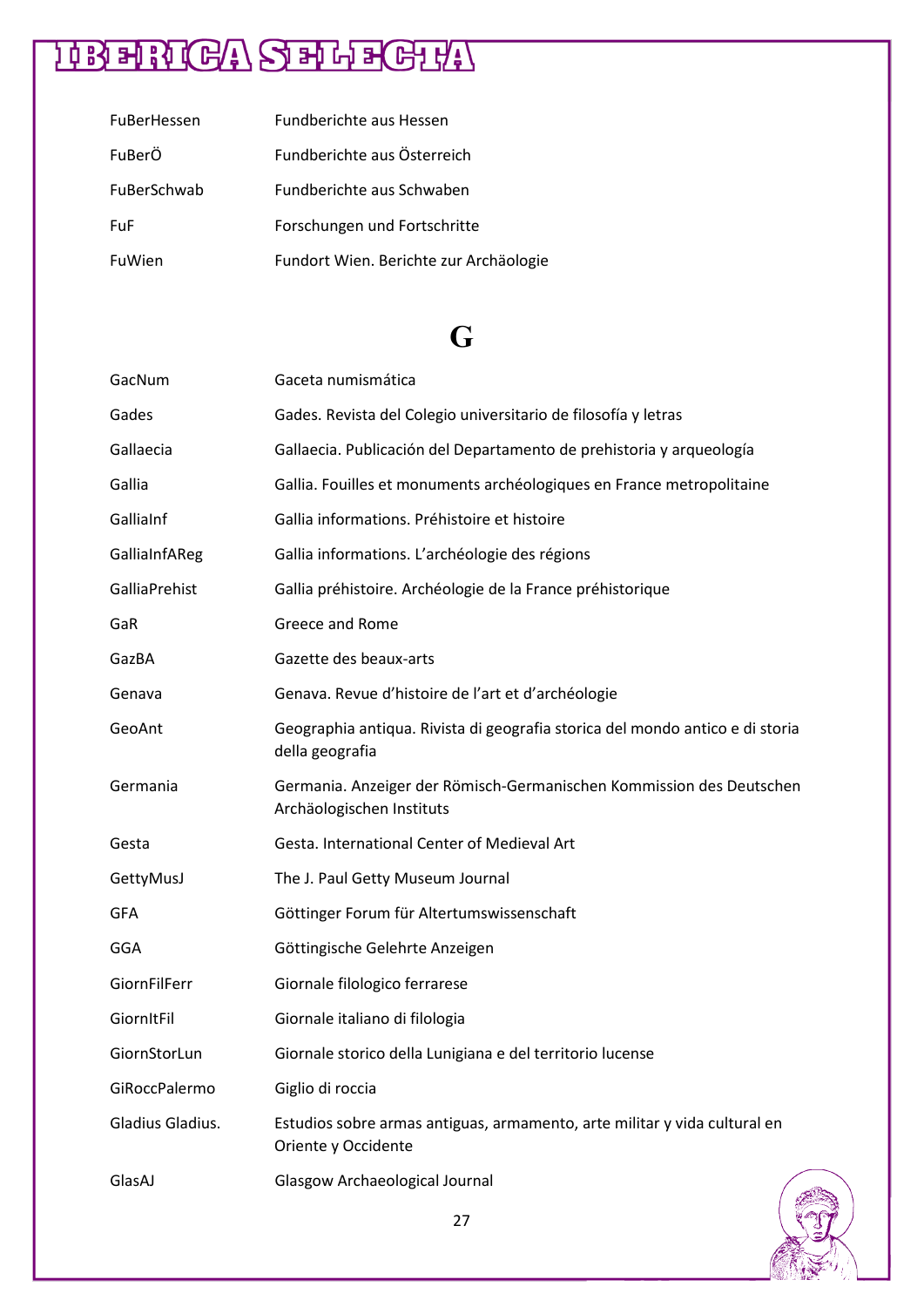| GlasBeograd   | Glasnik. Srpsko arheološko društvo                                                                  |
|---------------|-----------------------------------------------------------------------------------------------------|
| GlasSarajevo  | Glasnik Zemaljskog muzeja Bosne i Hercegovie u Sarajevu. Arheologija                                |
| Glotta        | Glotta. Zeitschrift für griechische und lateinische Sprache                                         |
| Gnomon        | Gnomon. Kritische Zeitschrift für die gesamte klassische<br>Altertumswissenschaft                   |
| GodDepA       | Godišnik na Departament archeologija                                                                |
| GodMuzPlov    | Godišnik na Archeologičeski muzej Plovdiv. Annuaire du Musée<br>archéologique Plovdiv               |
| GodMuzSof     | Godišnik na Nacionalnija archeologičeski muzej. Annuaire du Musée national<br>archéologique (Sofia) |
| GodZborSkopje | Godišen zbornik na Filozofskiot fakultet na Universitetot vo Skopje                                 |
| GorLet        | Goriški letnik. Zbornik Goriškega muzeja                                                            |
| GöttMisz      | Göttinger Miszellen. Beiträge zur ägyptologischen Diskussion                                        |
| GraRaspr      | Građa i rasprave. Arheološki muzej Istre, Pula                                                      |
| GrazBeitr     | Grazer Beiträge. Zeitschrift für die Klassische Altertumswissenschaft                               |
| GrLatOr       | Graecolatina et orientalia. Zborník Filozofickej fakulty Univerzity Komenského                      |
| GrLatPrag     | Graecolatina Pragensia. Acta Universitatis Carolinae. Philologica                                   |
| GrRomByzSt    | Greek, Roman and Byzantine Studies                                                                  |
| Gymnasium     | Gymnasium. Zeitschrift für Kultur der Antike und humanistische Bildung                              |

### **H**

| Habis        | Habis. Universidad de Sevilla. Arqueología, filología clásica                              |
|--------------|--------------------------------------------------------------------------------------------|
| *HallWPr     | Hallisches Winckelmannsprogramm                                                            |
| *Hama        | Hama. Fouilles et recherches de la Fondation Carlsberg                                     |
| HambBeitrA   | Hamburger Beiträge zur Archäologie                                                         |
| HambBeitrNum | Hamburger Beiträge zur Numismatik                                                          |
| Handlingar   | Kungliga vitterhets historie och antikvitets akademiens handlingar.<br>Antikvariska serien |
| HarvStClPhil | Harvard Studies in Classical Philology                                                     |
| HarvTheolR   | The Harvard Theological Review                                                             |
| <b>HASB</b>  | Hefte des Archäologischen Seminars der Universität Bern                                    |
| °HAW         | Handbuch der Altertumswissenschaften                                                       |

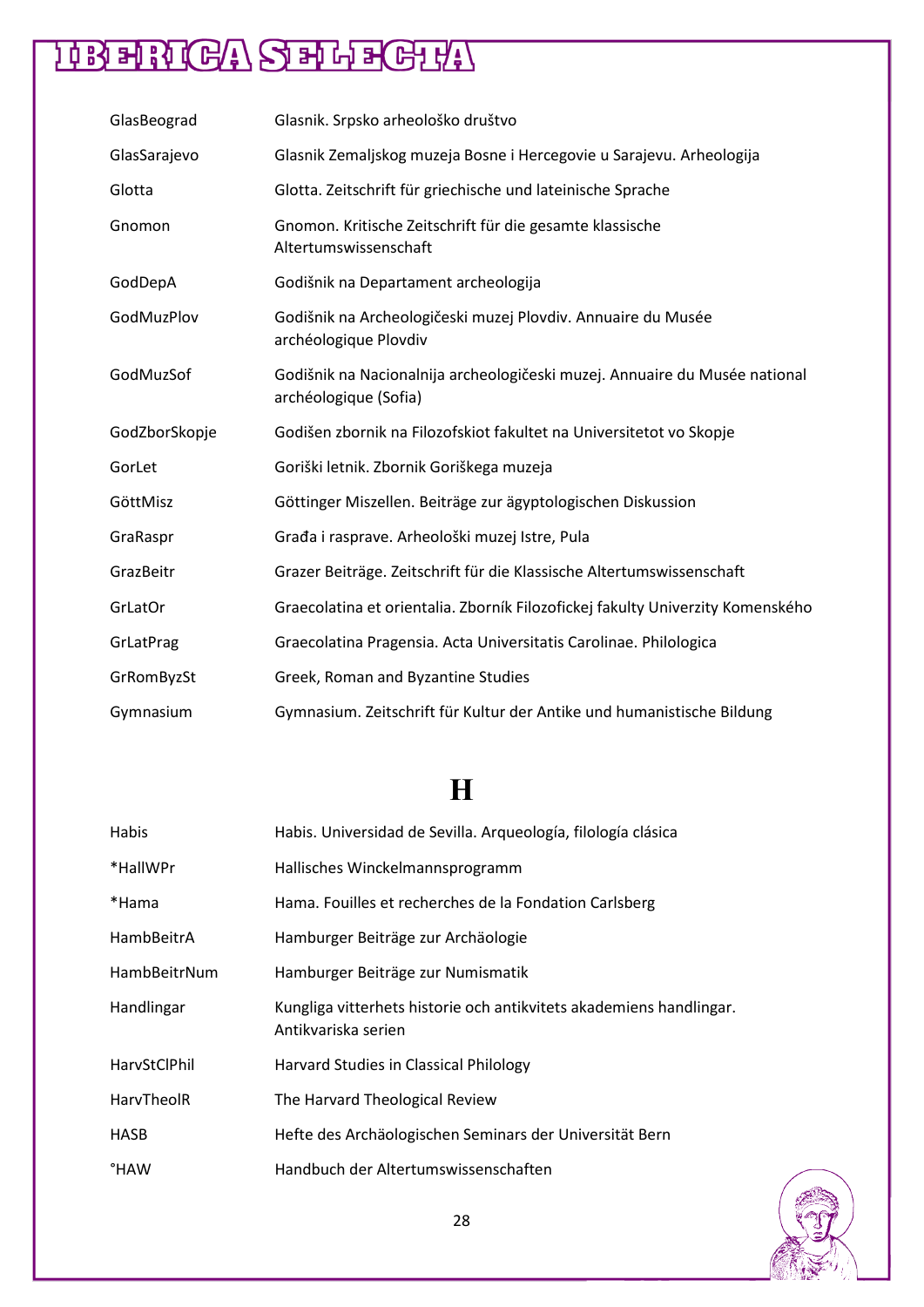| <b>HdArch</b>       | Handbuch der Archäologie                                                                                                                  |
|---------------------|-------------------------------------------------------------------------------------------------------------------------------------------|
| <b>Head</b>         | B. V. Head, Historia Numorum. A Manual of Greek Numismatics (Oxford<br>1887; 21911)                                                       |
| <sup>°</sup> Helbig | W. Helbig, Führer durch die öffentlichen Sammlungen klassischer Altertümer<br>in Rom                                                      |
| Helike              | Helike. Universidad nacional de educación a distancia, Centro regional de<br>Elche                                                        |
| Helikon             | Helikon. Rivista di tradizione e cultura classica                                                                                         |
| Helinium            | Helinium. Revue consacrée à l'archéologie des Pays-Bas, de la Belgique et du<br>Grand-Duché de Luxembourg                                 |
| Helios              | Helios. A Journal Devoted to Critical and Methodological Studies of Classical<br>Culture, Literature and Society                          |
| HellenikaJb         | Hellenika, Jahrbuch für die Freunde Griechenlands                                                                                         |
| HelvA               | Helvetia archaeologica                                                                                                                    |
| Hephaistos          | Hephaistos. Kritische Zeitschrift zur Theorie und Praxis der Archäologie und<br>angrenzender Wissenschaften                               |
| Hermes              | Hermes. Zeitschrift für klassische Philologie                                                                                             |
| *Herrscherbild      | Das römische Herrscherbild                                                                                                                |
| Hesperia            | Hesperia. Journal of the American School of Classical Studies at Athens                                                                   |
| Hispania            | Hispania. Revista española de historia                                                                                                    |
| HispAnt             | Hispania antiqua. Revista de historia antigua                                                                                             |
| HispAntEpigr        | Hispania antiqua epigraphica                                                                                                              |
| HispEpigr           | Hispania epigraphica                                                                                                                      |
| HistAnthr           | Historische Anthropologie. Kultur, Gesellschaft, Alltag                                                                                   |
| HistArt             | Histoire de l'art. Bulletin d'information de l'Institut National d'Histoire de<br>l'Art                                                   |
| Historia            | Historia. Zeitschrift für Alte Geschichte                                                                                                 |
| Historica           | Historica. Academia RSR. Centrul de istorie, filologie și etnografie din Craiova                                                          |
| *Histria            | Histria. Les résultats des fouilles                                                                                                       |
| HistriaA            | Histria archaeologica                                                                                                                     |
| HistriaAnt          | Histria antiqua. Casopis Međunarodnog Istraživačkog Centra za Arheologiju.<br>Journal of the International Research Centre for Archeology |
| HistSprF            | Historische Sprachforschung                                                                                                               |
| <b>HKL</b>          | R. Borger, Handbuch der Keilschriftliteratur (Berlin 1967-1975)                                                                           |

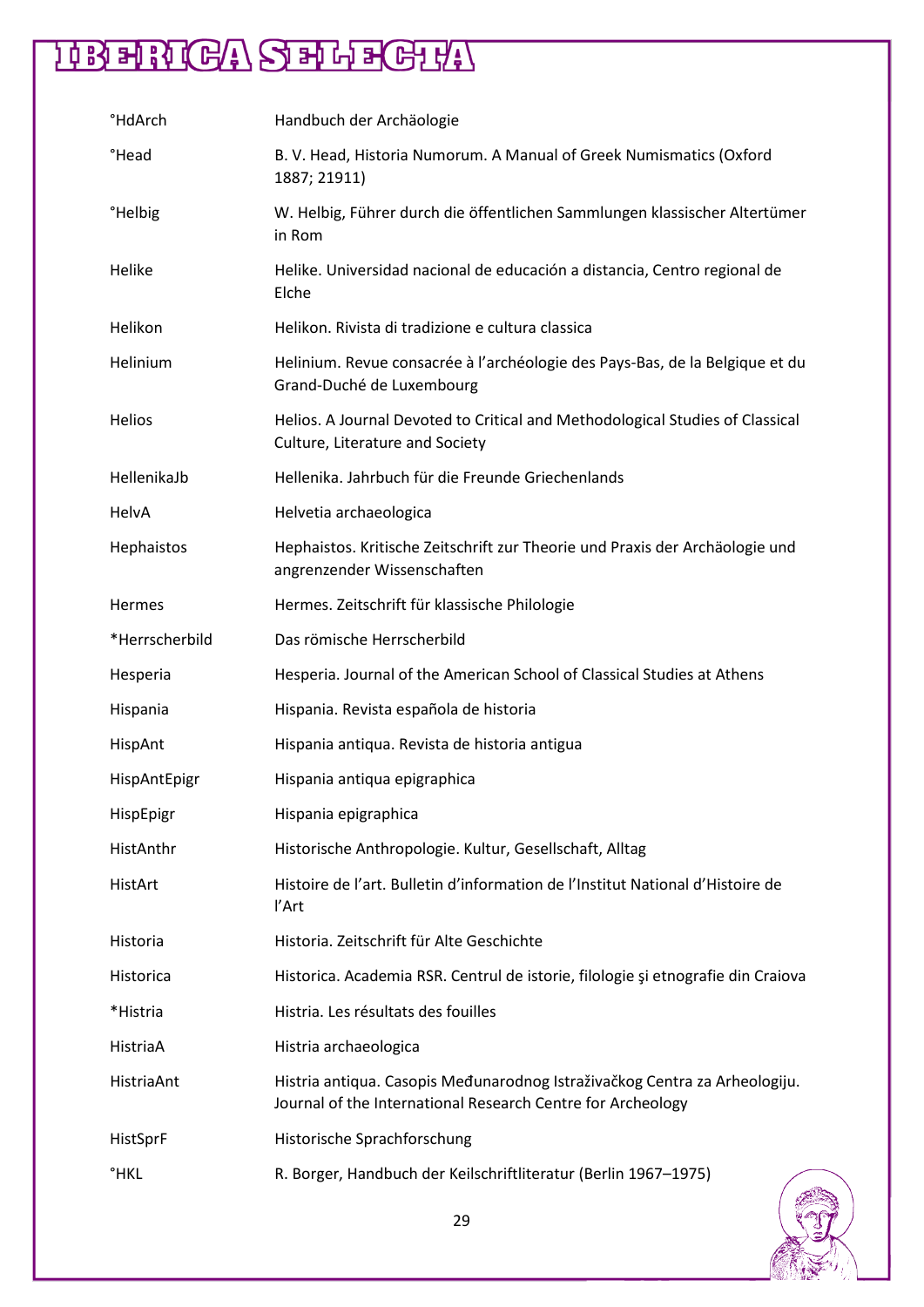| Horos   | Ηόρος. Ένα Άρχαιογνωστικὸ Περιοδικό |
|---------|-------------------------------------|
| *HSS    | <b>Harvard Semitic Series</b>       |
| HuelvaA | Huelva arqueológica                 |
| HumBild | Humanistische Bildung               |
| Hyp     | Hyperboreus. Studia classica        |
| HZ.     | Historische Zeitschrift             |

#### **I**

| $*1A$              | Iberia archaeologica                                                                          |
|--------------------|-----------------------------------------------------------------------------------------------|
| <b>Iberia</b>      | Iberia. Revista della antigüedad                                                              |
| IEJ                | <b>Israel Exploration Journal</b>                                                             |
| $^{\circ}$ IG      | <b>Inscriptiones Graecae</b>                                                                  |
| °IGCH              | M. Thompson – C. M. Kraay – O. Mørkholm, An Inventory of Greek Coin<br>Hoards (New York 1973) |
| $°$ IGR            | Inscriptiones Graecae ad res Romanas pertinentes                                              |
| $*$ IK             | Inschriften griechischer Städte aus Kleinasien                                                |
| Ilerda             | Ilerda. Instituto de estudios ilerdenses                                                      |
| Iliria             | Iliria. Revistë arkeologjike                                                                  |
| IllinClSt          | <b>Illinois Classical Studies</b>                                                             |
| <b>ILN</b>         | The Illustrated London News                                                                   |
| °ILS               | H. Dessau, Inscriptiones Latinae selectae (Berlin 1892-1916)                                  |
| <b>IndexQuad</b>   | Index. Quaderni camerti di studi romanistici                                                  |
| IndogermF          | Indogermanische Forschungen                                                                   |
| IndUnArtB          | Indiana University Art Museum Bulletin                                                        |
| InsFulc            | Insula Fulcheria                                                                              |
| InstNautAQ         | The Institute of Nautical Archaeology Quarterly                                               |
| IntJClTrad         | International Journal of the Classical Tradition                                              |
| <b>IntJNautA</b>   | International Journal of Nautical Archaeology                                                 |
| IntZSchauBibelWiss | Internationale Zeitschriftenschau für Bibelwissenschaft und Grenzgebiete                      |
| InvLuc             | Invigilata lucernis                                                                           |
| Ipek               | Jahrbuch für prähistorische und ethnographische Kunst                                         |

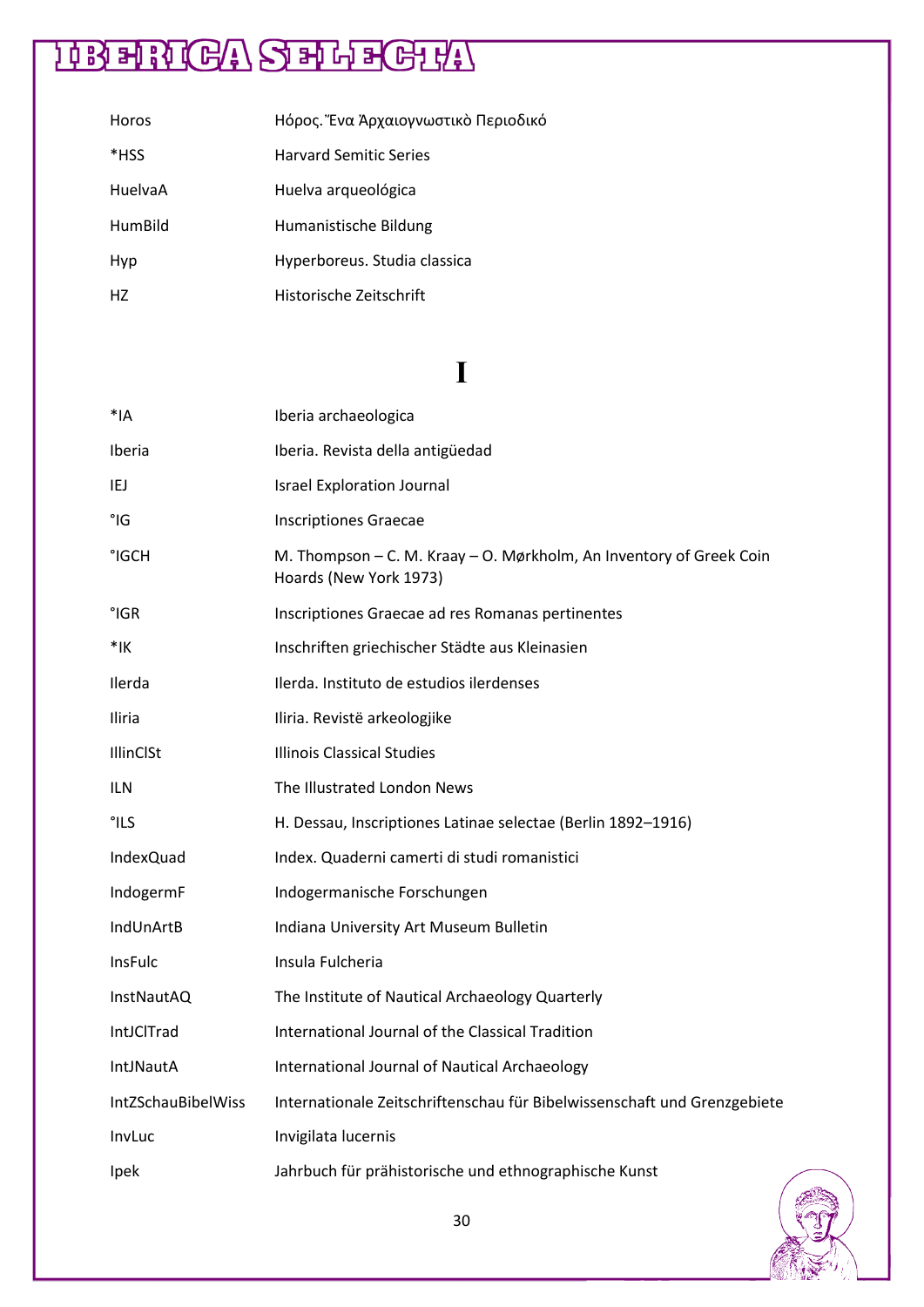| Iran                 | Iran. Journal of the British Institute of Persian Studies                                                                                                   |
|----------------------|-------------------------------------------------------------------------------------------------------------------------------------------------------------|
| IrAnt                | Iranica antiqua                                                                                                                                             |
| <b>IsrMusJ</b>       | The Israel Museum Journal                                                                                                                                   |
| <b>IsrMusN</b>       | The Israel Museum News                                                                                                                                      |
| <b>IsrMusStA</b>     | Israel Museum Studies in Archaeology. An Annual Publication by the Samuel<br>Bronfman Biblical and Archaeological Museum of the Israel Museum,<br>Jerusalem |
| <b>IsrNumJ</b>       | <b>Israel Numismatic Journal</b>                                                                                                                            |
| <b>IstanbAMüzYıl</b> | Istanbul Arkeoloji Müzeleri yıllığı                                                                                                                         |
| *IstForsch           | Istanbuler Forschungen                                                                                                                                      |
| *Isthmia             | Isthmia. Excavations by the University of Chicago under the Auspices of the<br>American School of Classical Studies at Athens                               |
| <b>IstMitt</b>       | Istanbuler Mitteilungen                                                                                                                                     |
| Italica              | Italica. Cuadernos de trabajos de la Escuela española de historia y<br>arqueología en Roma                                                                  |
| ItNostr              | Italia nostra                                                                                                                                               |
| <b>IzvBurgas</b>     | Izvestija na Narodnija muzej Burgas. Bulletin du Musée national de Bourgas                                                                                  |
| <b>IzvMuzJužBalg</b> | Izvestija na muzeite ot Južna Bălgarija. Bulletin des musées de la Bulgarie du<br>Sud                                                                       |
| IzvVarna             | Izvestija na Narodnija muzej Varna                                                                                                                          |

### **J**

| Jábega        | Jábega. Revista de la Disputación provincial de Málaga                    |
|---------------|---------------------------------------------------------------------------|
| JadrZbor      | Jadranski zbornik. Prilozi za povijest Istre, Rijeke i Hrvatskog primorja |
| JAOS          | Journal of the American Oriental Society                                  |
| <b>JARCE</b>  | Journal of the American Research Center in Egypt                          |
| JASc          | Journal of Archaeological Science                                         |
| JbAC          | Jahrbuch für Antike und Christentum                                       |
| JbAkMainz     | Jahrbuch. Akademie der Wissenschaften und der Literatur, Mainz            |
| JbBadWürt     | Jahrbuch der Staatlichen Kunstsammlungen in Baden-Württemberg             |
| JbBerlMus     | Jahrbuch der Berliner Museen                                              |
| JbBernHistMus | Jahrbuch des Bernischen Historischen Museums in Bern                      |
| JberAugst     | Jahresberichte aus Augst und Kaiseraugst                                  |

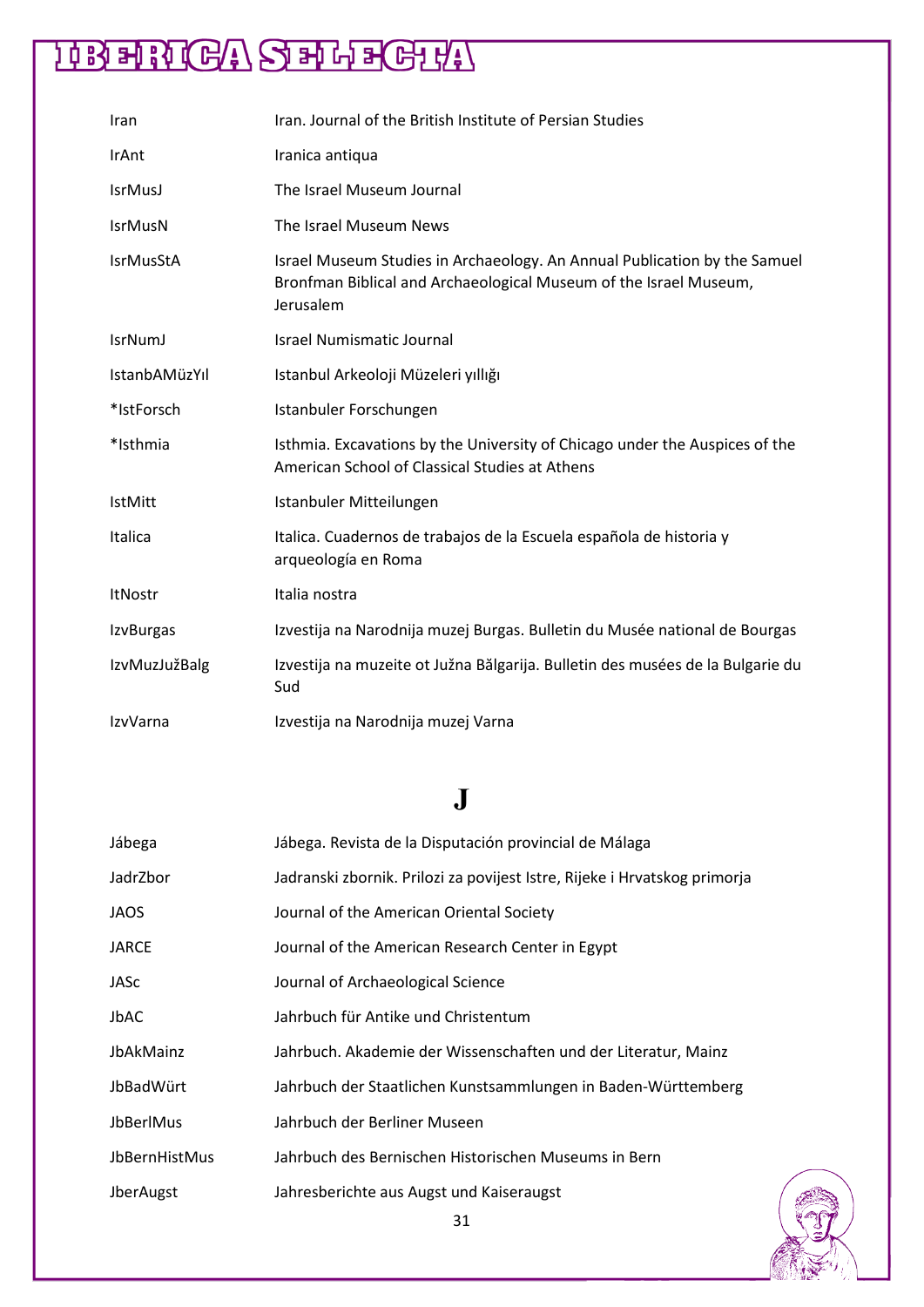| JberBasel         | Jahresbericht der Archäologischen Bodenforschung des Kantons Basel-Stadt                |
|-------------------|-----------------------------------------------------------------------------------------|
| JberBayDenkmPfl   | Jahresbericht der Bayerischen Bodendenkmalpflege                                        |
| JberProVindon     | Jahresbericht. Gesellschaft Pro Vindonissa                                              |
| JberVgFrankf      | Jahresbericht des Instituts für Vorgeschichte der Universität Frankfurt a. M.           |
| JberZürich        | Jahresbericht. Schweizerisches Landesmuseum Zürich                                      |
| JbGött            | Jahrbuch der Akademie der Wissenschaften in Göttingen                                   |
| JbHambKuSamml     | Jahrbuch der Hamburger Kunstsammlungen                                                  |
| JbKHMWien         | Jahrbuch des Kunsthistorischen Museums Wien                                             |
| JbKHSWien         | Jahrbuch der Kunsthistorischen Sammlungen in Wien                                       |
| JbKleinasF        | Jahrbuch für kleinasiatische Forschung                                                  |
| JbMünch           | Bayerische Akademie der Wissenschaften. Jahrbuch                                        |
| JbMusKGHamb       | Jahrbuch des Museums für Kunst und Gewerbe, Hamburg                                     |
| JbMusLinz         | Jahrbuch des Oberösterreichischen Musealvereins                                         |
| JbÖByz            | Jahrbuch der Österreichischen Byzantinistik                                             |
| JbPreussKul       | Jahrbuch Preussischer Kulturbesitz                                                      |
| JbRGZM            | Jahrbuch des Römisch-Germanischen Zentralmuseums Mainz                                  |
| JbSchwUrgesch     | Jahrbuch der Schweizerischen Gesellschaft für Ur- und Frühgeschichte                    |
| <b>JCS</b>        | Journal of Cuneiform Studies                                                            |
| JdI               | Jahrbuch des Deutschen Archäologischen Instituts                                        |
| JEA               | The Journal of Egyptian Archaeology                                                     |
| <b>JEChrSt</b>    | Journal of Early Christian Studies. Journal of the North American Patristics<br>Society |
| JEOL              | Jaarbericht van het Vooraziatisch-Egyptisch Genootschap Ex Oriente Lux                  |
| JewelSt           | Jewellery Studies                                                                       |
| JFieldA           | Journal of Field Archaeology                                                            |
| <b>JGS</b>        | Journal of Glass Studies                                                                |
| <b>JHS</b>        | The Journal of Hellenic Studies                                                         |
| JIbA              | Journal of Iberian Archaeology                                                          |
| <b>JJurP</b>      | The Journal of Juristic Papyrology                                                      |
| <b>JKuGesch</b>   | Journal für Kunstgeschichte                                                             |
| <b>JMedA</b>      | Journal of Mediterranean Archaeology                                                    |
| <b>JMedAnthrA</b> | Journal of Mediterranean Anthropology and Archaeology                                   |

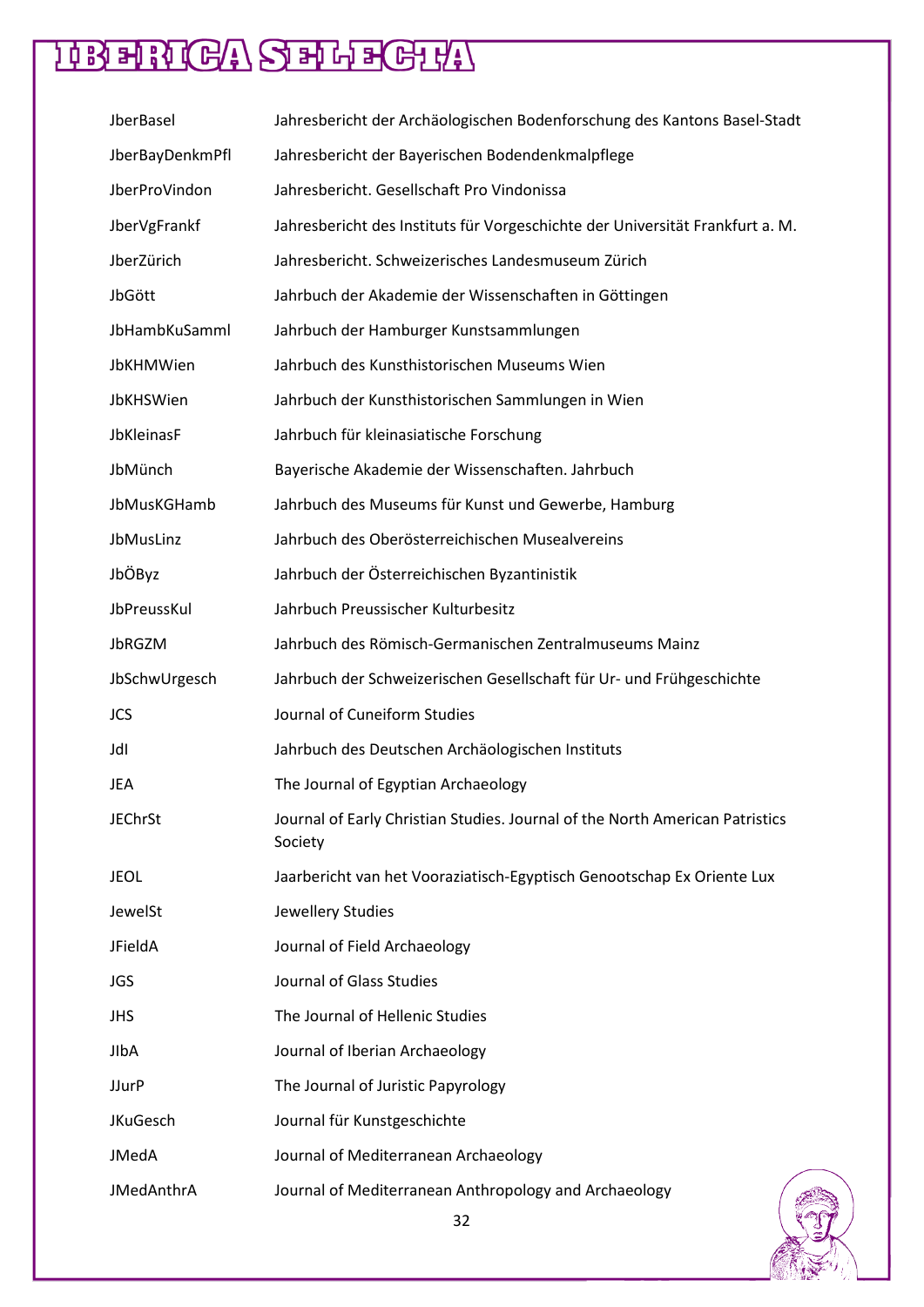| <b>JMithrSt</b>       | Journal of Mithraic Studies                             |
|-----------------------|---------------------------------------------------------|
| <b>JNES</b>           | Journal of Near Eastern Studies                         |
| <b>JNG</b>            | Jahrbuch für Numismatik und Geldgeschichte              |
| JPrehistRel           | Journal of Prehistoric Religion                         |
| <b>JRA</b>            | Journal of Roman Archaeology                            |
| <b>JRomMilSt</b>      | Journal of Roman Military Equipment Studies             |
| <b>JRomPotSt</b>      | Journal of Roman Pottery Studies                        |
| <b>JRS</b>            | The Journal of Roman Studies                            |
| JSav                  | Journal des savants                                     |
| <b>JSchrVgHalle</b>   | Jahresschrift für mitteldeutsche Vorgeschichte          |
| <b>JSS</b>            | Journal of Semitic Studies                              |
| <b>JTheorA</b>        | Journal of Theoretical Archaeology                      |
| Jura                  | lura. Rivista internazionale di diritto romano e antico |
| <b>JWaltersArtGal</b> | The Journal of the Walters Art Gallery                  |
| <b>JWCI</b>           | Journal of the Warburg and Courtauld Institutes         |

### K

| Kadmos      | Kadmos. Zeitschrift für vor- und frühgriechische Epigraphik                                                                                                                    |
|-------------|--------------------------------------------------------------------------------------------------------------------------------------------------------------------------------|
| Kairos      | Kairos. Zeitschrift für Judaistik und Religionswissenschaft                                                                                                                    |
| *Kalapodi   | Kalapodi. Ergebnisse der Ausgrabungen im Heiligtum der Artemis und des<br>Apollon von Hyampolis in der antiken Phokis                                                          |
| Kalathos    | Kalathos. Revista del Seminario de arqueología y etnología Turolense,<br>Universidad de Teruel                                                                                 |
| Kalós       | Kalós. Arte in Sicilia                                                                                                                                                         |
| Karthago    | Karthago. Revue d'archéologie mediterranéenne                                                                                                                                  |
| Kêmi        | Kêmi. Revue de philologie et d'archéologie égytiennes et coptes                                                                                                                |
| *Kenchreai  | Kenchreai. Eastern Port of Corinth. Results of Investigations by the University<br>of Chicago and Indiana University for the American School of Classical Studies<br>at Athens |
| KentAR      | Kent Archaeological Review                                                                                                                                                     |
| *Keos       | Keos. Results of Excavations Conducted by the University of Cincinnati under<br>the Auspices of the American School of Classical Studies at Athens                             |
| *Kerameikos | Kerameikos. Ergebnisse der Ausgrabungen<br>າ າ                                                                                                                                 |

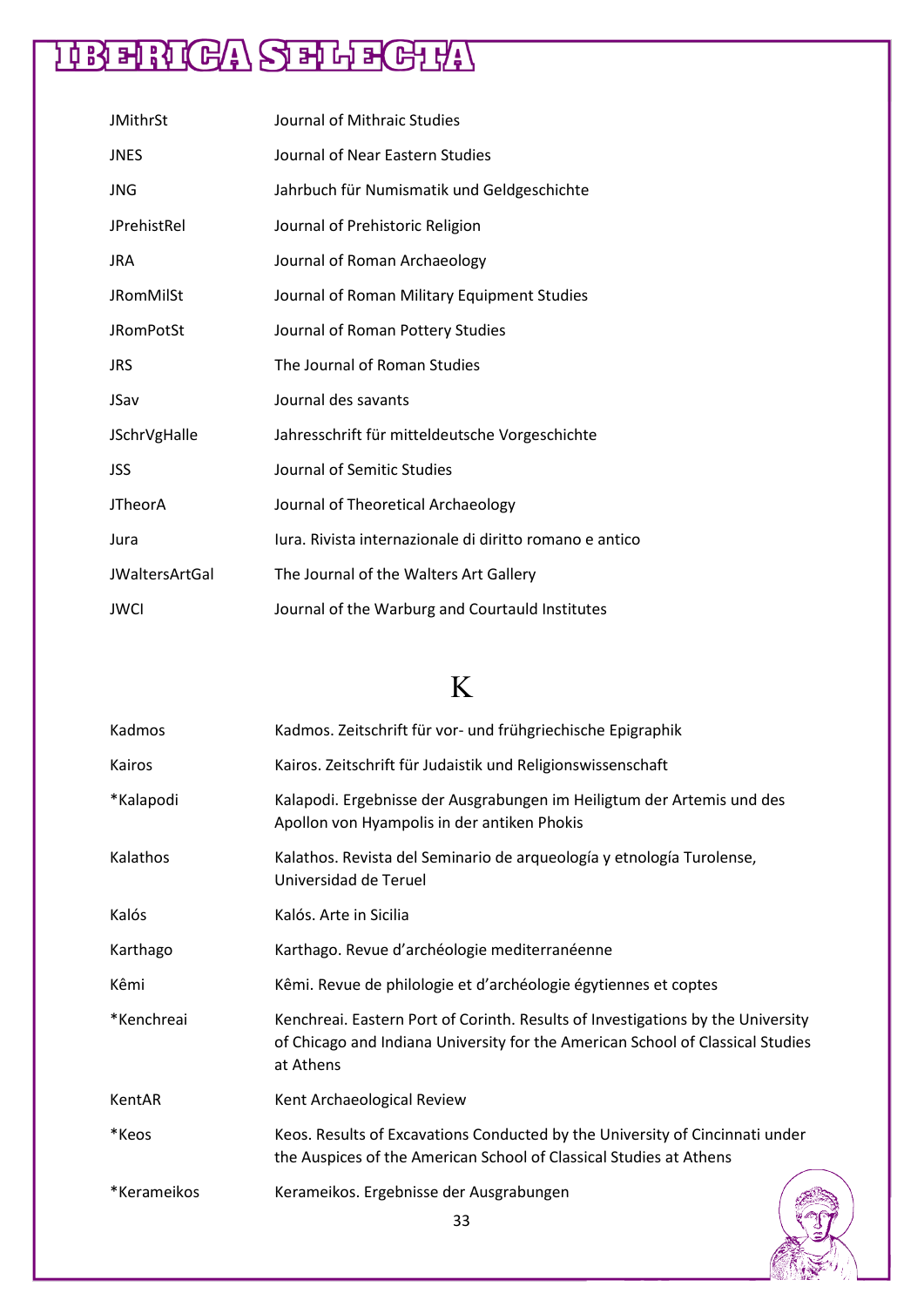### **HRENGA SELECHY**

| Kernos               | Kernos. Revue internationale et pluridisciplinaire de religion grecque antique                                                                 |
|----------------------|------------------------------------------------------------------------------------------------------------------------------------------------|
| Klearchos            | Klearchos. Bollettino dell'Associazione Amici del Museo nazionale di Reggio<br>Calabria                                                        |
| Kleos                | Kleos. Estemporaneo di studi e testi sulla fortuna dell'antico                                                                                 |
| Klio                 | Klio. Beiträge zur alten Geschichte                                                                                                            |
| Kodai                | Kodai. Journal of Ancient History                                                                                                              |
| KölnJb               | Kölner Jahrbuch                                                                                                                                |
| KölnMusB             | Kölner Museums-Bulletin. Berichte und Forschungen aus den Museen der<br>Stadt Köln                                                             |
| Kokalos              | Κώκαλος. Studi pubblicati dall'Istituto di storia antica dell'Università di<br>Palermo                                                         |
| *KollAVA             | Kolloquien zur Allgemeinen und Vergleichenden Archäologie                                                                                      |
| Kratylos             | Kratylos. Kritisches Berichts- und Rezensionsorgan für indogermanische und<br>allgemeine Sprachwissenschaft                                    |
| KretChron            | Κρητικά Χρονικά                                                                                                                                |
| <b>KSIA</b>          | Kratkie soobščenija o dokladach i polevych issledovanijach Instituta<br>archeologii                                                            |
| <b>KSIAKiev</b>      | Kratkie soobščenija Instituta archeologii, Kiev                                                                                                |
| KST                  | Kazı Sonuçları Toplantısı                                                                                                                      |
| Ktema                | Ktema. Civilisations de l'Orient, de la Grèce et de Rome antiques                                                                              |
| KuGeschAnz           | Kunstgeschichtliche Anzeigen                                                                                                                   |
| Kuml                 | Kuml. Årbog for Jysk Arkaeologisk Selskab                                                                                                      |
| Kunstchronik         | Kunstchronik. Monatsschrift für Kunstwissenschaft, Museumswesen und<br>Denkmalpflege, Mitteilungsblatt des Verbandes Deutscher Kunsthistoriker |
| KuOr                 | Kunst des Orients                                                                                                                              |
| Kush                 | Kush. Journal of the National Corporation for Antiquities and Museums<br>(NCAM)                                                                |
| <b>KuWeltBerlMus</b> | Kunst der Welt in den Berliner Museen                                                                                                          |
| KypA                 | Κυπριακή Αρχαιολογία. Archaeologia Cypria                                                                                                      |
| KypSpud              | Κυπριακαὶ Σπουδαί                                                                                                                              |

#### **L**

Labeo Labeo. Rassegna di ritritto romano

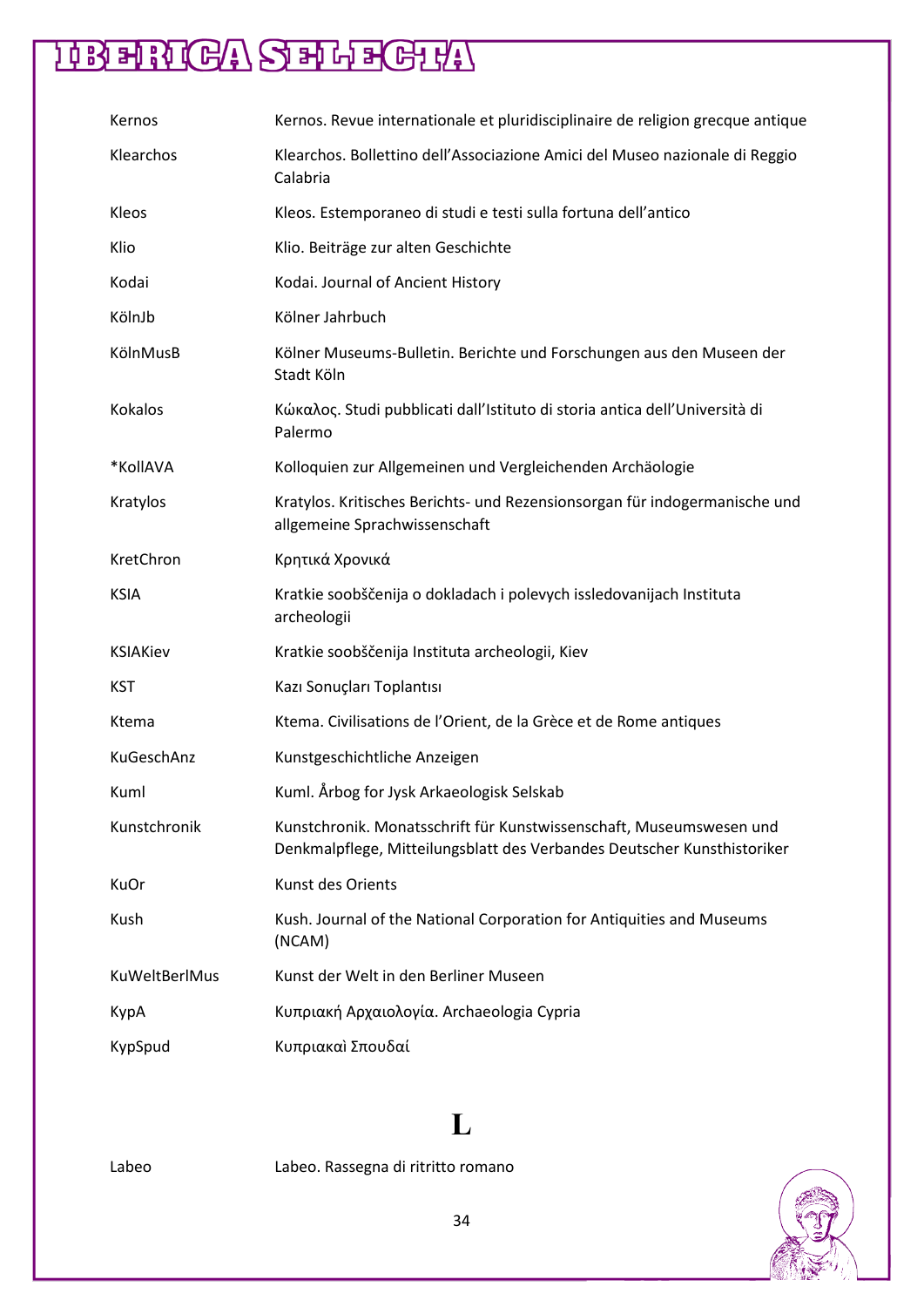| └LÄ                | Lexikon der Ägyptologie                                                                                                                    |
|--------------------|--------------------------------------------------------------------------------------------------------------------------------------------|
| Laietania          | Laietania. Estudios d'arqueologia del Maresme                                                                                              |
| Lampas             | Lampas. Tijdschrift voor nederlandse classici                                                                                              |
| Lancia             | Lancia. Revista de prehistoria, arqueología e historia antigua del noreste<br>peninsular                                                   |
| LandKunVierJBI     | Landeskundliche Vierteljahrsblätter. Trier                                                                                                 |
| LangOrAnc          | Langues orientales anciennes. Philologie et linguistique                                                                                   |
| Latinitas          | Latinitas. Commentarii linguae Latinae excolendae provehendae                                                                              |
| Latomus            | Latomus. Revue d'études latines                                                                                                            |
| Laverna            | Laverna. Beiträge zur Wirtschafts- und Sozialgeschichte der Alten Welt                                                                     |
| °LCS               | A. D. Trendall, The Red-figured Vases of Lucania, Campania and Sicily (Oxford<br>1967-1983)                                                |
| Levant             | Levant. Journal of the British School of Archaeology in Jerusalem and the<br>British Institute at Amman for Archaeology and History        |
| Lexis              | Lexis. Poetica, retorica e comunicazione nella tradizione classica                                                                         |
| LF                 | Listy filologické                                                                                                                          |
| LibSt              | Libyan Studies                                                                                                                             |
| LibyaAnt           | Libya antiqua                                                                                                                              |
| LibycaBServAnt     | Libyca. Bulletin du Service des antiquités. Archéologie, épigraphie                                                                        |
| LibycaTrav Libyca. | Travaux du Laboratoire d'anthropologie et d'archéologie préhistorique du<br>Musée du Bardo                                                 |
|                    | <sup>L</sup> Liddell – Scott – Jones H. G. Liddell – R. Scott – H. S. Jones, A Greek-English Lexikon <sup>9</sup> (1996); Suppl.<br>(1996) |
| LIMC               | Lexikon iconographicum mythologiae classicae                                                                                               |
| *Limesforschungen  | Limesforschungen. Studien zur Organisation der römischen Reichsgrenze an<br>Rhein und Donau                                                |
| *Lindos            | Lindos. Fouilles et recherches                                                                                                             |
| LingIt             | Linguistica, epigrafia, filologia italica                                                                                                  |
| <sup>L</sup> LTUR  | Lexikon topographicum urbis Romae                                                                                                          |
| Lucentum           | Lucentum. Anales de la Universidad de Alicante. Prehistoria, arqueología e<br>historia antigua                                             |
| LundAR             | Lund Archaeological Review                                                                                                                 |
| Lustrum            | Lustrum. Internationale Forschungsberichte aus dem Bereich des klassischen<br>Altertums                                                    |

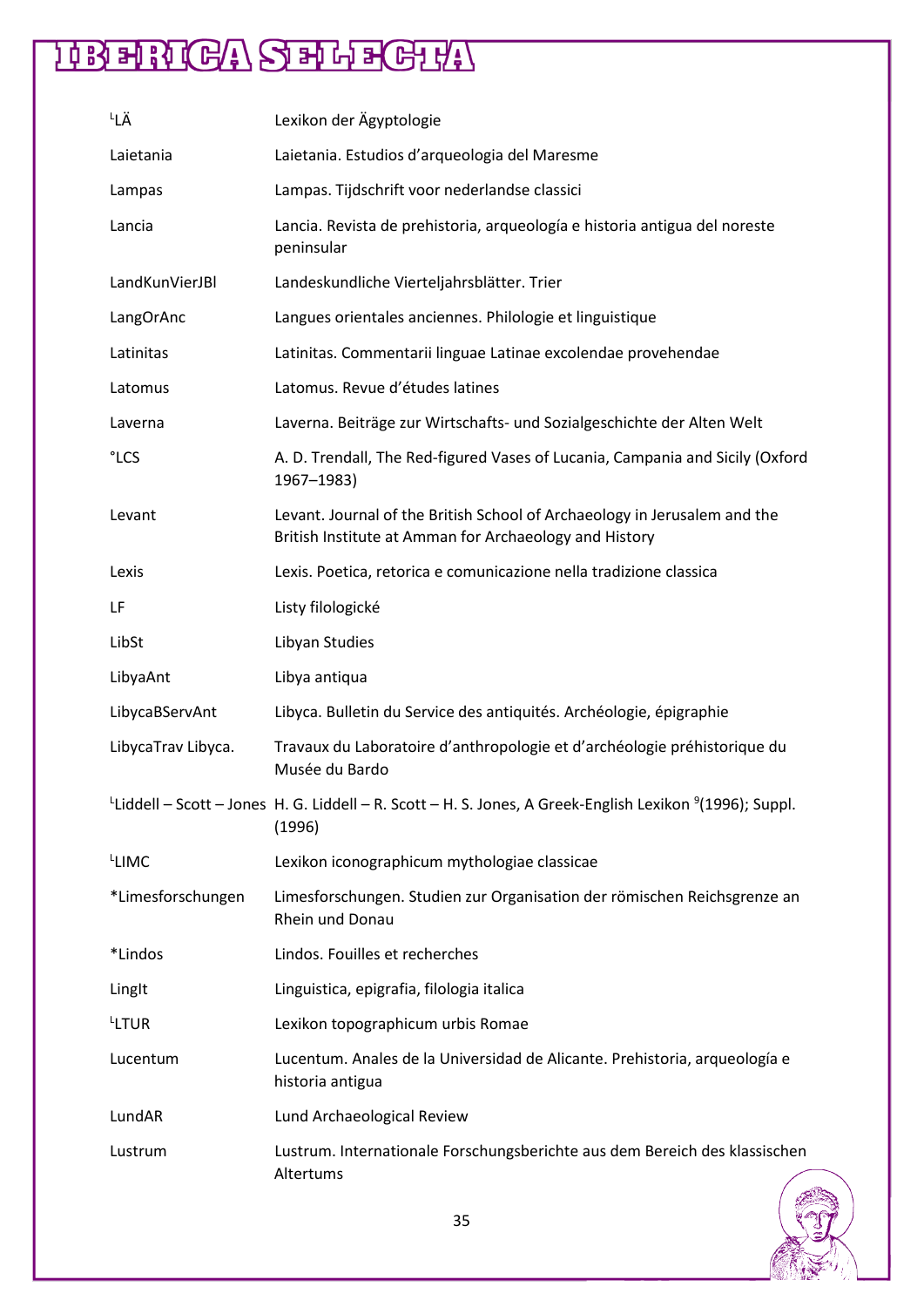Lykia Lykia. Anadolu-akdeniz kültürleri

#### **M**

| MacActaA    | Macedoniae acta archaeologica                                                                                      |
|-------------|--------------------------------------------------------------------------------------------------------------------|
| Maecenas    | Maecenas. Studi sul mondo classico                                                                                 |
| MAGesGraz   | Mitteilungen der Archäologischen Gesellschaft Graz                                                                 |
| MAGesStei   | Mitteilungen der Archäologischen Gesellschaft Steiermark                                                           |
| Maia        | Maia. Rivista di letterature classiche                                                                             |
| Mainake     | Mainake. Estudios de arqueología Malagueña                                                                         |
| MAInstUngAk | Mitteilungen des Archäologischen Instituts der Ungarischen Akademie der<br>Wissenschaften                          |
| MainzZ      | Mainzer Zeitschrift                                                                                                |
| MakedNasl   | Makedonsko nasledstvo. Spisanie za arheologija, istorija, istorija na<br>umetnosta i etnologija                    |
| Makedonika  | Μακεδονικά. Σύγγραμμα Περιοδικόν της Εταιρείας Μακεδονικών Σπουδών                                                 |
| *MAMA       | Monumenta Asiae Minoris antiqua. Publications of the American Society for<br>Archaeological Research in Asia Minor |
| MAnthrWien  | Mitteilungen der Anthropologischen Gesellschaft in Wien                                                            |
| *MAR        | Monumenta artis Romanae                                                                                            |
| *MarbWPr    | Marburger Winckelmann-Programm                                                                                     |
| Marche      | Le Marche. Archeologia, storia, territorio                                                                         |
| Mari        | Mari. Annales de recherches interdisciplinaires                                                                    |
| Marisia     | Marisia. Studii și materiale. Arheologie, istorie, etnografie                                                      |
| MarNero     | Il Mar Nero. Annali di archeologia e storia                                                                        |
| Marsyas     | Marsyas. Studies in the History of Art                                                                             |
| MascaJ      | Masca Journal. Museum Applied Science Center for Archaeology, University<br>of Pennsylvania                        |
| MascaP      | Masca Research Papers in Science and Archaeology                                                                   |
| Mastia      | Mastia. Revista del Museo arqueológico municipal de Cartagena                                                      |
| MatABSSR    | Materialy po archeologii BSSR                                                                                      |
| MatASevPrič | Materialy po archeologii severnogo Pričernomor'ja                                                                  |

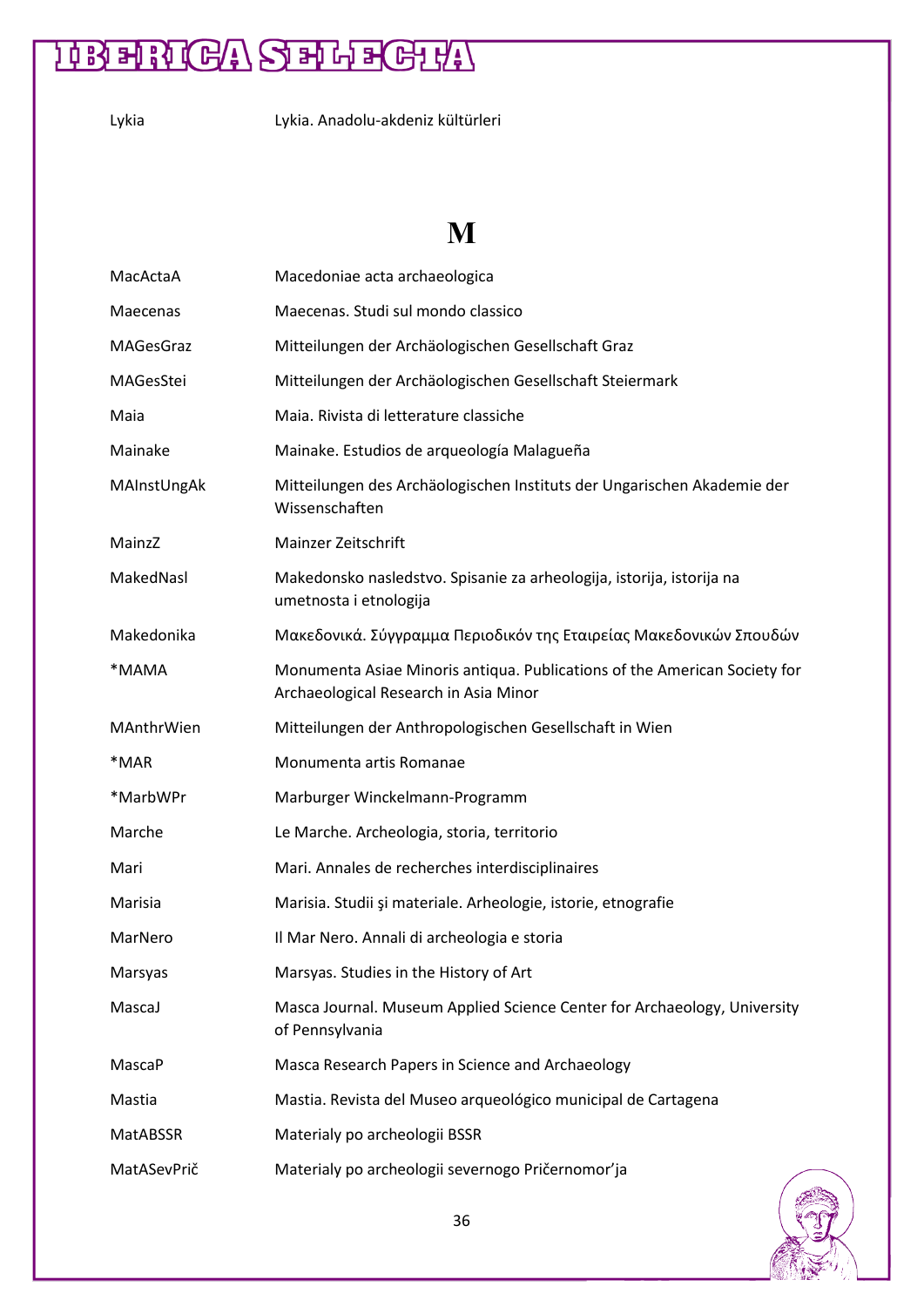| MatCercA            | Materiale și cercetări arheologice                                                                                                                  |
|---------------------|-----------------------------------------------------------------------------------------------------------------------------------------------------|
| MatIssIA            | Materialy i issledovanija po archeologii SSSR                                                                                                       |
| MatStar             | Materiały starożytne                                                                                                                                |
| <b>MatStarWczes</b> | Materiały starożytne i wczesnośredniowieczne                                                                                                        |
| MatTestiCl          | Materiali e discussioni per l'analisi dei testi classici                                                                                            |
| MatWczes            | Materiały wczesnośredniowieczne                                                                                                                     |
| *MAVA               | Materialien zur Allgemeinen und Vergleichenden Archäologie                                                                                          |
| *MB                 | Madrider Beiträge                                                                                                                                   |
| <b>MBAH</b>         | Marburger Beiträge zur antiken Handels-, Wirtschafts- und Sozialgeschichte,<br>vor Jahrgang 2009 Münstersche Beiträge zur antiken Handelsgeschichte |
| MBIVFrühGesch       | Mitteilungsblatt für Vor- und Frühgeschichte                                                                                                        |
| <b>MDAIK</b>        | Mitteilungen des Deutschen Archäologischen Instituts, Abteilung Kairo                                                                               |
| MDAVerb             | Mitteilungen des Deutschen Archäologen-Verbandes e.V.                                                                                               |
| Mdl                 | Mitteilungen des Deutschen Archäologischen Instituts                                                                                                |
| MDOG                | Mitteilungen der Deutschen Orient-Gesellschaft zu Berlin                                                                                            |
| Meander             | Meander. Miesięcznik poświęcony kulturze świata starożytnego                                                                                        |
| MedA                | Mediterranean Archaeology                                                                                                                           |
| MedAnt              | Mediterraneo antico. Economie, società, culture                                                                                                     |
| MeddelGlypt         | Meddelelser fra Ny Carlsberg Glyptotek                                                                                                              |
| MeddelLund          | Meddelanden från Lunds universtitets historiska museum                                                                                              |
| MeddelThor          | Meddelelser fra Thorvaldsens Museum                                                                                                                 |
| MededRom            | Mededelingen van het Nederlands instituut te Rome                                                                                                   |
| MedelhavsMusB       | Medelhavsmuseet. Bulletin                                                                                                                           |
| MedHistR            | Mediterranean Historical Review                                                                                                                     |
| MedievA             | Medieval Archaeology. Journal of the Society for Medieval Archaeology                                                                               |
| MediSec             | Medicina nei secoli. Arte e scienza                                                                                                                 |
| MEFRA               | Mélanges de l'École française de Rome. Antiquité                                                                                                    |
| MelBeyrouth         | Mélanges de l'Université Saint-Joseph                                                                                                               |
| MelCasaVelazquez    | Mélanges de la Casa de Velázquez. Antiquité et moyen âge                                                                                            |
| MemAcInscr          | Mémoires de l'Académie des inscriptions et belles-lettres                                                                                           |
| MemAmAc             | Memoirs of the American Academy in Rome                                                                                                             |

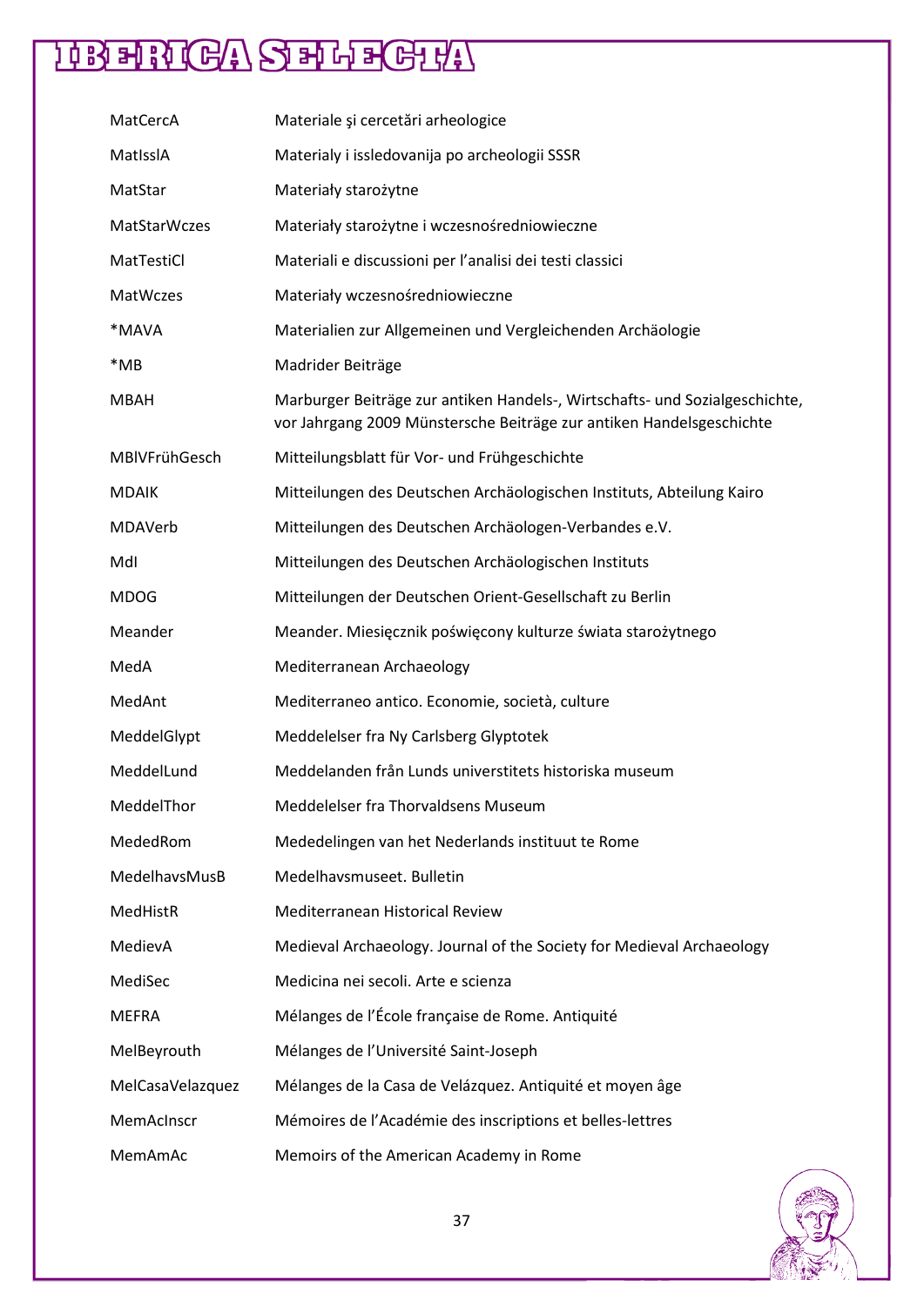| MemAnt        | Memoria antiquitatis. Acta Musei Petrodavensis. Revista Muzeului arheologic<br>Piatra Neamț                                                                                       |
|---------------|-----------------------------------------------------------------------------------------------------------------------------------------------------------------------------------|
| MemAntFr      | Mémoires de la Société nationale des antiquaires de France                                                                                                                        |
| MemBarcelA    | Memoria. Universidad de Barcelona, Instituto de arqueología y prehistoria                                                                                                         |
| MemBologna    | Atti de la Accademia delle scienze dell'Istituto di Bologna. Memorie                                                                                                              |
| MemHistAnt    | Memorias de historia antigua (Universidad de Oviedo)                                                                                                                              |
| MemInstNatFr  | Mémoires de l'Institut national de France                                                                                                                                         |
| MemLinc       | Atti dell'Accademia nazionale dei Lincei, Classe di scienze morali, storiche e f<br>ilologiche. Memorie                                                                           |
| MemNap        | Memorie dell'Accademia di archeologia, lettere e belle arti di Napoli                                                                                                             |
| MemPontAc     | Atti della Pontificia accademia romana di archeologia. Memorie                                                                                                                    |
| MemStor       | Memoria storica. Rivista del Centro studi storici terni                                                                                                                           |
| MemStorFriuli | Memorie storiche forogiuliesi                                                                                                                                                     |
| Mérida        | Mérida. Ciudad y patrimonio                                                                                                                                                       |
| MéridaMem     | Mérida. Excavaciones arqueológicas. Memoria                                                                                                                                       |
| *Meroitica    | Meroitica. Schriften zur altsudanesischen Geschichte und Archäologie                                                                                                              |
| Mesopotamia   | Mesopotamia. Rivista di archeologia                                                                                                                                               |
| Messana       | Messana. Rassegna di studi filologici, linguistici e storici                                                                                                                      |
| Métis         | Métis. Revue d'anthropologie du monde grec ancien                                                                                                                                 |
| MetrMusJ      | Metropolitan Museum Journal                                                                                                                                                       |
| *MetrMusSt    | <b>Metropolitan Museum Studies</b>                                                                                                                                                |
| *MF           | Madrider Forschungen                                                                                                                                                              |
| MFrühChrÖ     | Mitteilungen zur frühchristlichen Archäologie in Österreich                                                                                                                       |
| *Milet        | Milet. Ergebnisse der Ausgrabungen und Untersuchungen seit dem Jahr 1899                                                                                                          |
| *MilForsch    | Milesische Forschungen                                                                                                                                                            |
| MinEpigrP     | Minima epigraphica et papyrologica. Taccuini della cattedra e del laboratorio<br>di epigrafia e papirologia giuridica dell'Università degli studi di Catanzaro<br>»Magna Graecia« |
| Minerva       | Minerva. Revista de filología clásica                                                                                                                                             |
| <b>Minos</b>  | Minos. Revista de filología egea                                                                                                                                                  |
| MInstWasser   | Mitteilungen. Leichtweiss-Institut für Wasserbau der Technischen Universität<br>Braunschweig                                                                                      |
| <b>MIO</b>    | Mitteilungen des Instituts für Orientforschung                                                                                                                                    |

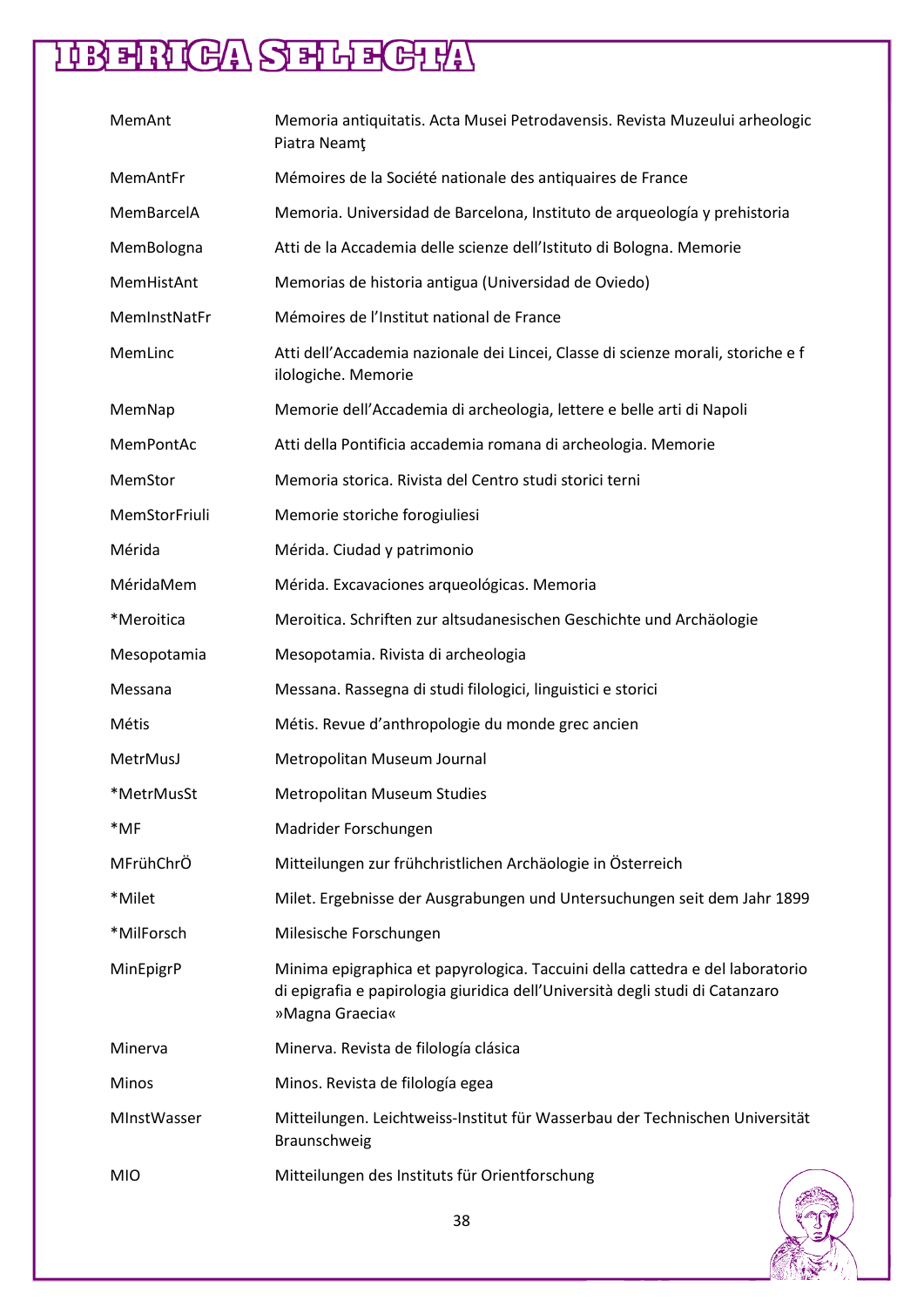| MiscCrAnt        | Miscellanea di studi di letteratura christiana antica                                                                  |
|------------------|------------------------------------------------------------------------------------------------------------------------|
| MiscStStor       | Miscellanea di studi storici                                                                                           |
| MitChrA          | Mitteilungen zur christlichen Archäologie                                                                              |
| *MKT             | Menschen - Kulturen - Traditionen. Studien aus den Forschungsclustern des<br>Deutschen Archäologischen Instituts       |
| MKuHistFlorenz   | Mitteilungen des Kunsthistorischen Institutes in Florenz                                                               |
| MKul             | Mitteilungen zur Kulturkunde                                                                                           |
| <b>MM</b>        | Madrider Mitteilungen                                                                                                  |
| Mnemosyne        | Mnemosyne. A Journal of Classical Studies                                                                              |
| <b>MÖNumGes</b>  | Mitteilungen der Österreichischen Numismatischen Gesellschaft                                                          |
| MonAnt           | Monumenti antichi                                                                                                      |
| *MonInst         | Monumenti inediti pubblicati dall'Istituto Archeologico                                                                |
| MonPiot          | Monuments et mémoires. Fondation E. Piot                                                                               |
| *MonPitt         | Monumenti della pittura antica scoperti in Italia                                                                      |
| *Mozia           | Mozia. Rapporto preliminare della missione congiunta con la Soprintendenza<br>alle antichità della Sicilia occidentale |
| MPrähistKomWien  | Mitteilungen der Prähistorischen Kommission der Österreichischen Akademie<br>der Wissenschaften                        |
| *MSAtene         | Monografie della Scuola archeologica di Atene e delle missioni italiane in<br>Oriente                                  |
| MSchliemann      | Mitteilungen aus dem Heinrich-Schliemann-Museum Ankershagen                                                            |
| MSchwUrFrühGesch | Mitteilungsblatt der Schweizerischen Gesellschaft für Ur- und Frühgeschichte                                           |
| MSpätAByz        | Mitteilungen zur spätantiken Archäologie und byzantinischen<br>Kunstgeschichte                                         |
| MüJb             | Münchner Jahrbuch der bildenden Kunst                                                                                  |
| MünchBeitrVFG    | Münchner Beiträge zur Vor- und Frühgeschichte                                                                          |
| MünchStSprWiss   | Münchener Studien zur Sprachwissenschaft                                                                               |
| *MuM             | Münzen und Medaillen                                                                                                   |
| MusAfr           | Museum Africum. West African Journal of Classical and Related Studies                                                  |
| MusBenaki        | Μουσείο Μπενάκη                                                                                                        |
| MusCrit          | Museum criticum                                                                                                        |
| Muse             | Muse. Annual of the Museum of Art and Archaeology, University of Missouri,<br>Columbia                                 |
| Muséon           | Le Muséon. Revue d'études orientales<br>39                                                                             |

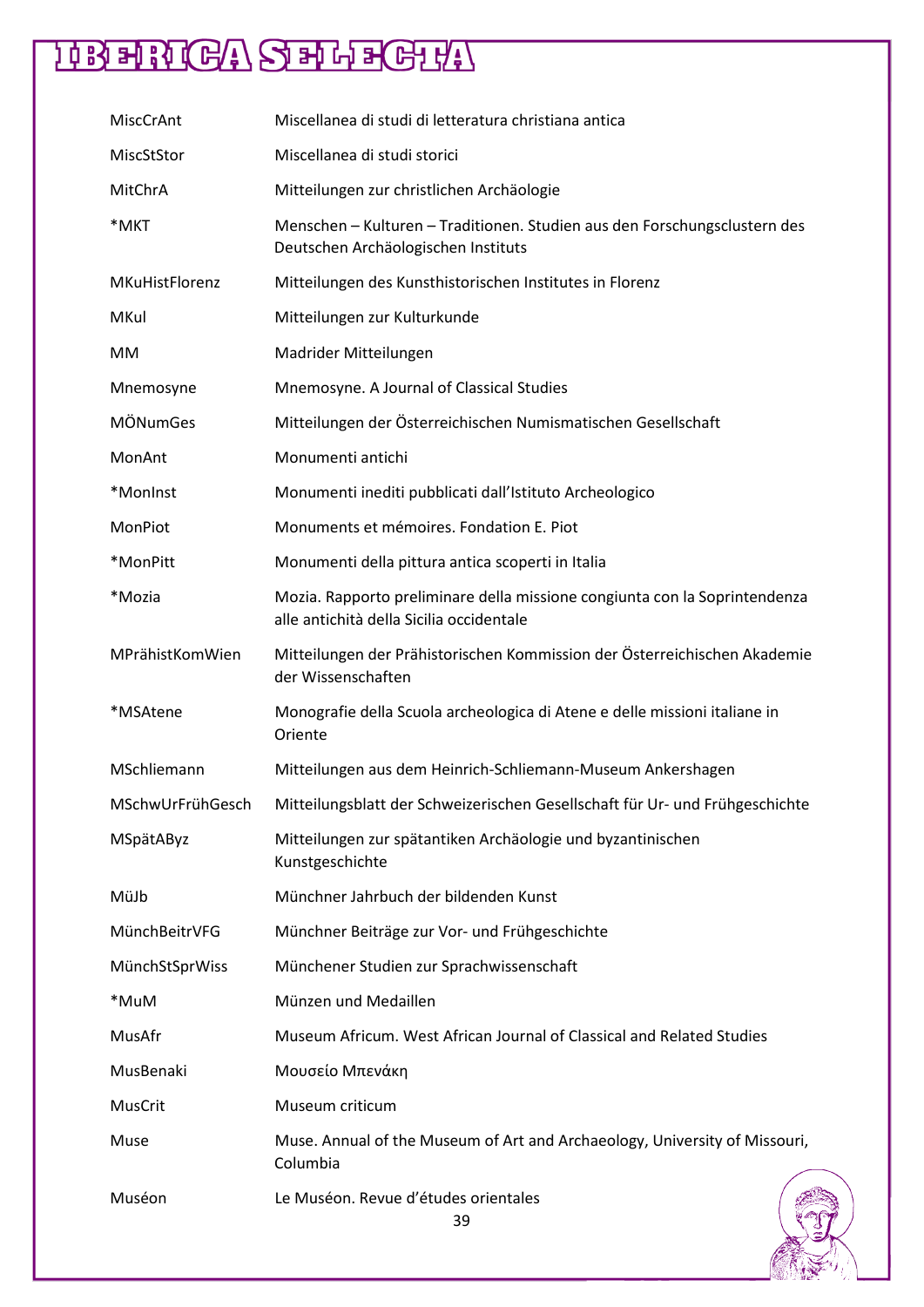| MuseumUnesco          | Museum. A Quarterly Review Published by UNESCO         |
|-----------------------|--------------------------------------------------------|
| <b>MusFerr</b>        | Musei Ferraresi. Bollettino annuale                    |
| MusGallt              | Musei e gallerie d'Italia                              |
| MusHaaretz            | Museum Haaretz, Tel Aviv. Yearbook                     |
| MusHelv               | Museum Helveticum                                      |
| MusKöln               | Museen in Köln, Bulletin                               |
| <b>MusNotAmNumSoc</b> | Museum Notes. The American Numismatic Society          |
| MusPontevedra         | El Museo de Pontevedra                                 |
| <b>MusRiv</b>         | Museo in rivista. Notiziario dei Musei civici di Pavia |
| <b>MusTusc</b>        | Museum Tusculanum. København                           |
| MuzEvkSzeged          | A Móra Ferenc múzeum évkönyve                          |
| MuzNat                | Muzeul național. București                             |
| MuzPamKul             | Muzei i pametnici na kulturata                         |

#### **N**

| NachrArbUWA         | Nachrichtenblatt Arbeitskreis Unterwasserarchäologie                                                 |
|---------------------|------------------------------------------------------------------------------------------------------|
| NapNobil            | Napoli nobilissima                                                                                   |
| NassAnn             | Nassauische Annalen                                                                                  |
| <b>NAWG</b>         | Nachrichten der Akademie der Wissenschaften in Göttingen. Philologisch-<br><b>Historische Klasse</b> |
| <b>NBWorcArtMus</b> | News Bulletin and Calendar. Worcester Art Museum                                                     |
| NEphemSemEpigr      | Neue Ephemeris für semitische Epigraphik                                                             |
| NewsletterAthen     | Newsletter of the Netherlands Institute at Athens                                                    |
| NewsletterPotTech   | Newsletter. Department of Pottery Technology, University of Leiden                                   |
| <b>NGWG</b>         | Nachrichten von der Gesellschaft der Wissenschaften zu Göttingen.<br>Philologisch-Historische Klasse |
| <b>NigCl</b>        | Nigeria and the Classics                                                                             |
| Nikephoros          | Nikephoros. Zeitschrift für Sport und Kultur im Altertum                                             |
| Nin                 | Nin. Journal of Gender Studies in Antiquity                                                          |
| *NNM                | American Numismatic Society. Numismatic Notes and Monographs                                         |
| NomChron            | Νομισματικά Χρονικά. Περιοδική Έκδωσις της Ελληνικής Νομισματικής<br>Εταιρείας                       |

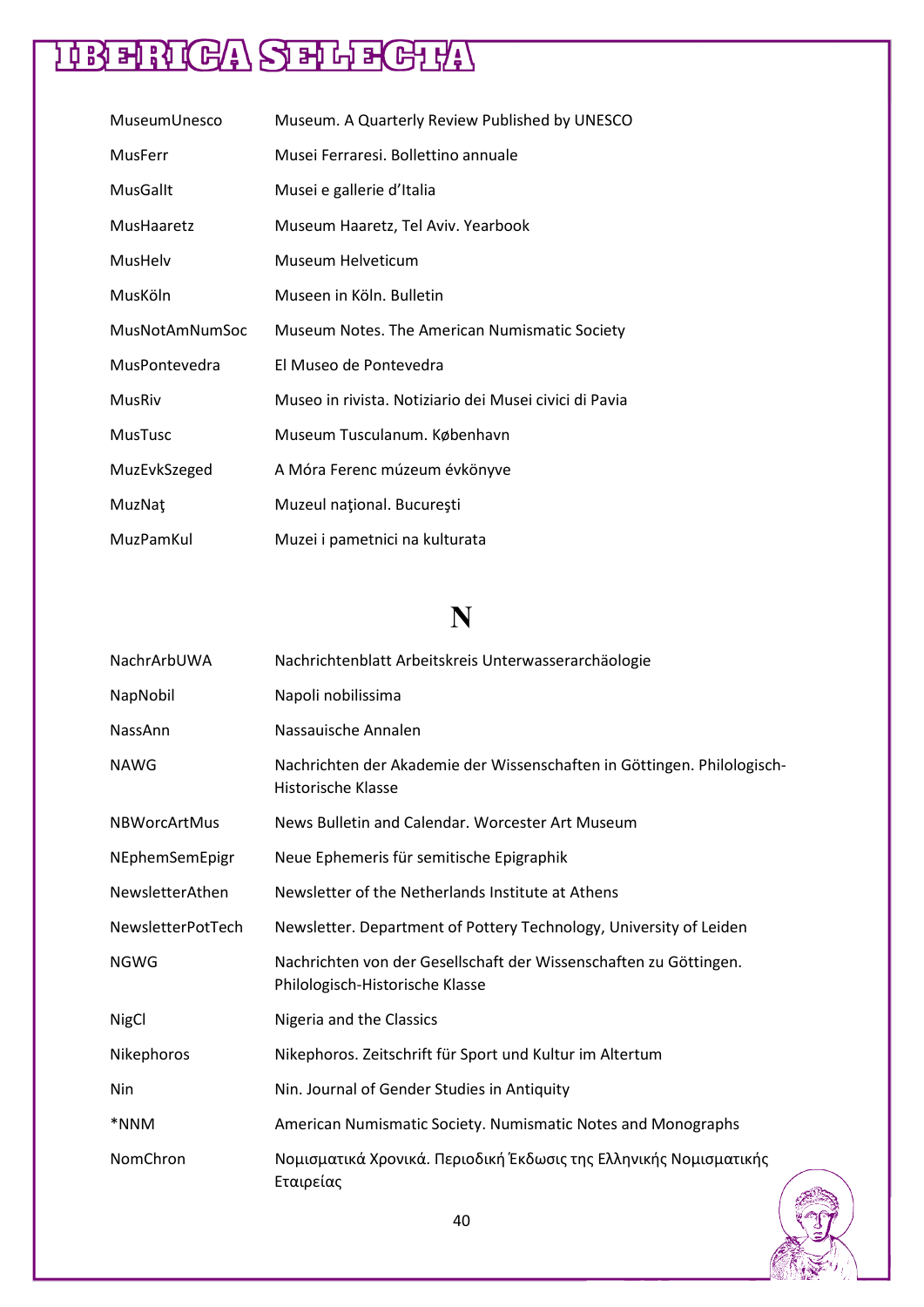| Norba               | Norba. Revista de arte, geografía e historia                                                                                                  |
|---------------------|-----------------------------------------------------------------------------------------------------------------------------------------------|
| NordNumArs          | Nordisk numismatisk årsskrift. Utgiven av Kungliga vitterhets historie och<br>antikvitets akademien i samarbete med Nordisk numismatisk union |
| NotABerg            | Notizie archeologiche bergomensi. Periodico di archeologia del Civico museo<br>archeologico di Bergamo                                        |
| NotAHisp            | Noticiario arqueológico hispánico. Arqueología                                                                                                |
| NotAHispPrehistoria | Noticiario arqueológico hispánico. Prehistoria                                                                                                |
| NotAllumiere        | Notiziario. Museo civico, Associazione archeologica, Allumiere                                                                                |
| NotALomb            | Notiziario. Soprintendenza archeologica della Lombardia                                                                                       |
| NotMilano           | Notizie dal chiostro del monastero maggiore. Rassegna di studi del Civico<br>museo archeologico e del Civico gabinetto numismatico di Milano  |
| NouvClio            | La nouvelle Clio                                                                                                                              |
| Novaensia           | Novaensia. Badania Ekspedycji archeologicznej Uniwersytetu warszawskiego<br>w Novae                                                           |
| <b>NSc</b>          | Notizie degli scavi di antichità                                                                                                              |
| <b>NStFan</b>       | Nuovi studi fanesi                                                                                                                            |
| NubChr              | Nubia christiana                                                                                                                              |
| NubLet              | <b>Nubian Letters</b>                                                                                                                         |
| NüBIA               | Nürnberger Blätter zur Archäologie. Publikationsreihe des Bildungszentrums<br>der Stadt Nürnberg, Fachbereich Archäologie                     |
| <b>NumAntCl</b>     | Numismatica e antichità classiche. Quaderni ticinesi                                                                                          |
| <b>Numantia</b>     | Numantia. Investigaciones arqueológicas en Castilla y León                                                                                    |
| NumChron            | The Numismatic Chronicle. The Journal of the Royal Society                                                                                    |
| Numen               | Numen. International Review for the History of Religions                                                                                      |
| NumEpigr            | Numizmatika i epigrafika                                                                                                                      |
| Numisma             | Numisma. Revista de la Sociedad iberoamericana de estudios numismáticos                                                                       |
| NumismaticaRom      | Numismatica. Periodico di cultura e di informazione numismatica                                                                               |
| Numizmatičar        | Numizmatičar. Casopis za anticki i stari jugoslavenski novac                                                                                  |
| <b>Nummus</b>       | Nummus. Sociedade portuguesa de numismatica                                                                                                   |
| <b>NumZ</b>         | Numismatische Zeitschrift                                                                                                                     |
| NuovDidask          | Nuovo Didaskaleion                                                                                                                            |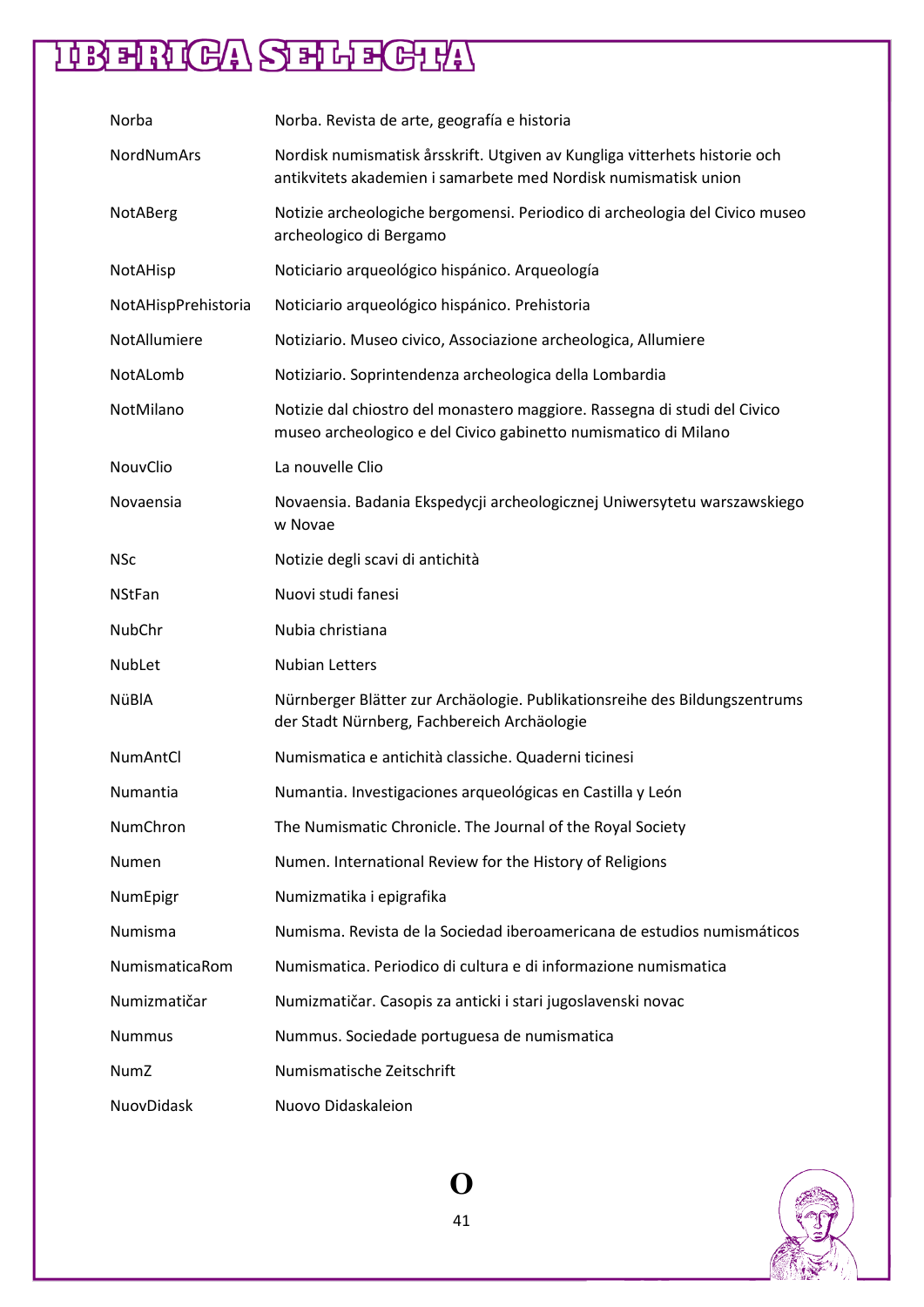| <b>OccasPublClSt</b> | <b>Occasional Publications in Classical Studies</b>                                                 |
|----------------------|-----------------------------------------------------------------------------------------------------|
| OccOr                | <b>Occident and Orient</b>                                                                          |
| °OGIS                | W. Dittenberger, Orientis Graeci inscriptiones selectae (Leipzig 1903-1905)                         |
| ÖJh                  | Jahreshefte des Österreichischen Archäologischen Institutes in Wien                                 |
| $*$ OF               | Olympische Forschungen                                                                              |
| Offa                 | Offa. Berichte und Mitteilungen zur Urgeschiche, Frühgeschichte und<br>Mittelalterarchäologie       |
| Ogam                 | Ogam. Bulletin des Amis de la tradition celtique                                                    |
| Oikumene             | Oikumene. Studia ad historiam antiquam classicam et orientalem pertinentia                          |
| *OIP                 | <b>Oriental Institute Publications</b>                                                              |
| Olba                 | Olba. Mersin Üniversitesi Kilikia Arkeolojisini Araştırma Merkezi yayınları                         |
| *OlBer               | Bericht über die Ausgrabungen in Olympia                                                            |
| *Olympia             | Olympia. Die Ergebnisse der von dem Deutschen Reich veranstalteten<br>Ausgrabung (Berlin 1890-1897) |
| *Olynthus            | <b>Excavations at Olynthus</b>                                                                      |
| OLZ                  | Orientalistische Literaturzeitung                                                                   |
| OpArch               | Skrifter utgivna av Svenska institutet i Rom. Opuscula archaeologica                                |
| OpAth                | Opuscula Atheniensia                                                                                |
| OpFin                | Opuscula Instituti Romani Finlandiae                                                                |
| OpPomp               | Opuscula Pompeiana                                                                                  |
| OpRom                | Opuscula Romana                                                                                     |
| Opus                 | Opus. Rivista internazionale per la storia economica e sociale dell'antichità                       |
| Or                   | Orientalia (Pontificio Istituto biblico)                                                            |
| *OrA                 | Orient-Archäologie                                                                                  |
| OrAnt                | Oriens antiquus. Rivista del Centro per le antichità e la storia dell'arte del<br>Vicino Oriente    |
| OrbTerr              | Orbis terrarum. Internationale Zeitschrift für historische Geographie der<br>Alten Welt             |
| OrChr                | Oriens christianus                                                                                  |
| OrChrPer             | Orientalia christiana periodica                                                                     |
| *Ordona              | Ordona. Rapports et études                                                                          |
| Orient               | Orient. The Reports of the Society for Near Eastern Studies in Japan                                |
| Origini              | Origini. Preistoria e protostoria delle civiltà antiche                                             |

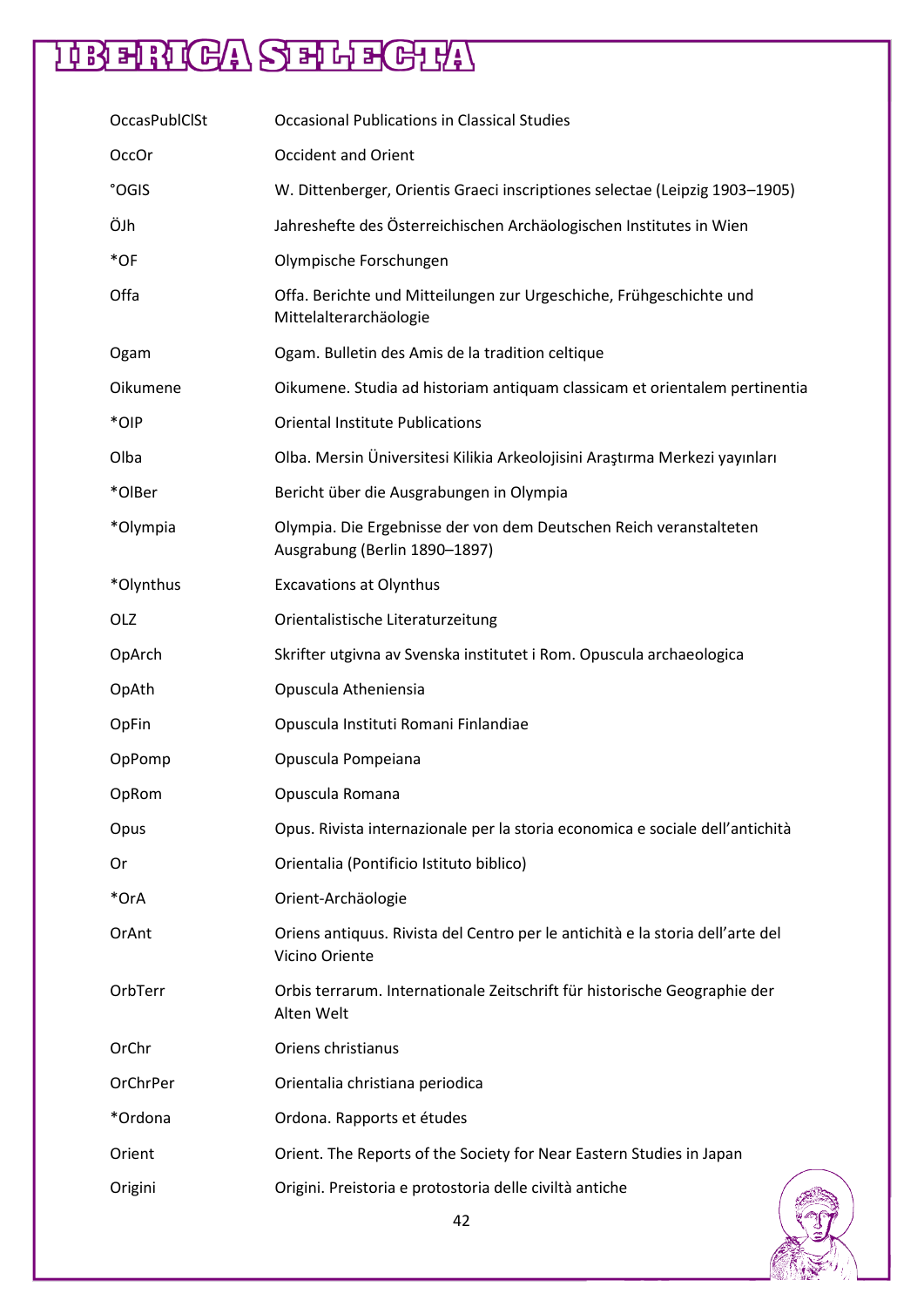| Orizzonti      | Orizzonti. Rassegna di archeologia                                                                      |
|----------------|---------------------------------------------------------------------------------------------------------|
| Orpheus        | Orpheus. Rivista di umanità classica e cristiana                                                        |
| OrpheusThracSt | Orpheus. Journal of Indo-European, Palaeo-Balkan and Thracian Studies                                   |
| OrSu           | Orientalia Suecana. An International Journal of Indological, Iranian, Semitic,<br><b>Turkic Studies</b> |
| OsjZbor        | Osječki zbornik                                                                                         |
| OstbGrenzm     | Ostbairische Grenzmarken. Passauer Jahrbuch für Geschichte, Kunst und<br>Volkskunde                     |
| Ostraka        | Ostraka. Rivista di antichità                                                                           |
| OudhMeded      | Oudheidkundige mededelingen uit het Rijksmuseum van oudheden te Leiden                                  |
| OxfJA          | Oxford Journal of Archaeology                                                                           |
| OxfStPhilos    | Oxford Studies in Ancient Philosophy                                                                    |

#### **P**

| Pact           | Pact. Revue du Groupe européen d'études pour les techniques physiques,<br>chimiques et mathématiques appliquées à l'archéologie |
|----------------|---------------------------------------------------------------------------------------------------------------------------------|
| Padusa         | Padusa. Bolletino del Centro polesano di studi storici, archeologici ed<br>etnografici, Rovigo                                  |
| PagA           | Pagine di archeologia. Studi e materiali                                                                                        |
| PAI            | Polevye archeologičeskie issledovanija                                                                                          |
| Paideuma       | Paideuma. Mitteilungen zur Kulturkunde                                                                                          |
| Palaeohistoria | Palaeohistoria. Acta et communicationes Instituti bio-archaeologici<br>universitatis Groninganae                                |
| Paleohispánica | Paleohispánica. Revista sobre lenguas y culturas de la Hispania antigua                                                         |
| Palladio       | Palladio. Rivista di storia dell'architettura                                                                                   |
| Pallas         | Pallas. Revue d'études antiques                                                                                                 |
| Palmet         | Palmet. Sadberk Hanım Müzesi yıllığı                                                                                            |
| PamA           | Památky archeologické                                                                                                           |
| Pan            | Pan. Studi dell'Istituto di filologia latina                                                                                    |
| PapBilb        | Papeles Bilbilitanos                                                                                                            |
| Papyri         | Papyri. Bollettino del Museo del papiro                                                                                         |
| Parthica       | Parthica. Incontri di culture nel mondo antico                                                                                  |
| Partenope      | Partenope. Rivista trimestrale di cultura napoletana<br>$\sqrt{2}$                                                              |

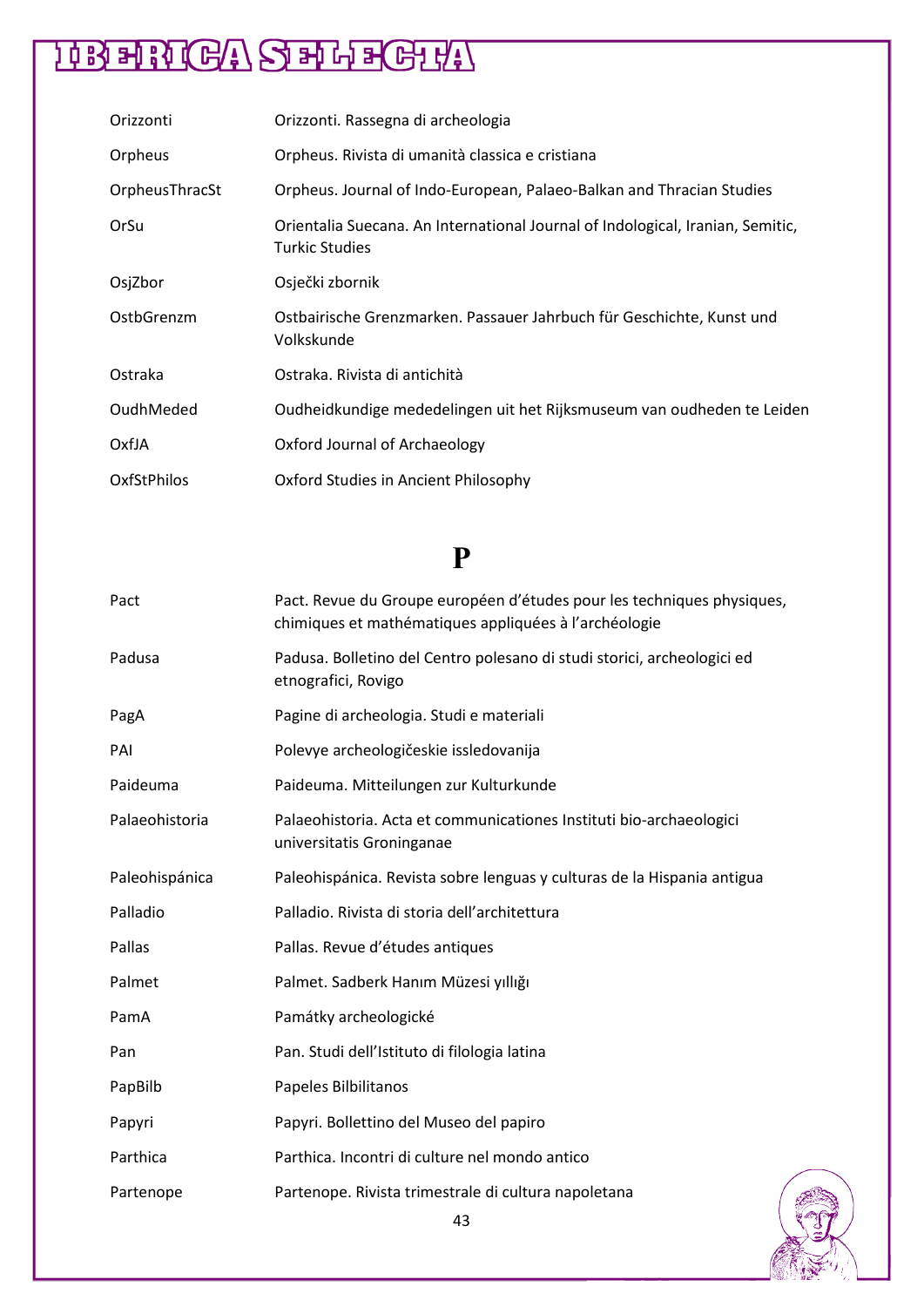| *PAS             | Prähistorische Archäologie in Südosteuropa                                                             |
|------------------|--------------------------------------------------------------------------------------------------------|
| *PBF             | Prähistorische Bronzefunde                                                                             |
| Pegasus          | Pegasus. Berliner Beiträge zum Nachleben der Antike                                                    |
| <b>PEQ</b>       | <b>Palestine Exploration Quarterly</b>                                                                 |
| Peristil         | Peristil. Zbornik radova za povijest umjetnosti                                                        |
| Persica          | Persica. Jaarboek van het Genootschap Nederland-Iran, Stichting voor<br>culturele betrekkingen         |
| Peuce            | Peuce. Studii și comunicări de istorie veche, arheologie și numismatică                                |
| *PF              | Pergamenische Forschungen                                                                              |
| Pharos           | Pharos, Journal of the Netherlands Institute at Athens                                                 |
| Philologus       | Philologus. Zeitschrift für das klassische Altertum                                                    |
| Phoenix          | Phoenix. The Journal of the Classical Association of Canada                                            |
| PhoenixExOrLux   | Phoenix. Bulletin uitgegeven door het Vooraziatisch-Egyptisch Genootschap<br>»Ex Oriente Lux«          |
| Phoibos          | Phoibos. Bulletin du Cercle de philologie classique et orientale de l'Université<br>libre de Bruxelles |
| Phronesis        | Phronesis. A Journal for Ancient Philosophy                                                            |
| Picus            | Picus. Studi e ricerche sulle Marche nell'antichità                                                    |
| $L$ PIR          | Prosopographia Imperii Romani                                                                          |
| °PKG             | Propyläen Kunstgeschichte                                                                              |
| Platon           | Πλάτον. Δελτίον της Εταιρείας Ελλήνων Φιλολόγων                                                        |
| PLup             | Papyrologica Lupiensia                                                                                 |
| PolAMed          | Polish Archaeology in the Mediterranean                                                                |
| Polemon          | Πολέμων. Αρχαιολογικόν Περιοδικόν                                                                      |
| Polis            | Polis. Revista de ideas y formas políticas de la antigüedad clásica                                    |
| PompHercStab     | Pompeii, Herculaneum, Stabiae. Bolletino. Associazione internazionale Amici<br>di Pompei               |
| Pontica          | Pontica. Studii și materiale de istorie, arheologie și muzeografie, Constanța                          |
| Portugalia       | Portugália. Revista do Instituto de arqueologia da Faculdade de letras da<br>Universidade do Porto     |
| PP               | La parola del passato                                                                                  |
| L <sub>PPM</sub> | Pompei: Pitture e mosaici. Enciclopedia dell'arte antica classica e orientale                          |
| PraceA           | Prace archeologiczne                                                                                   |

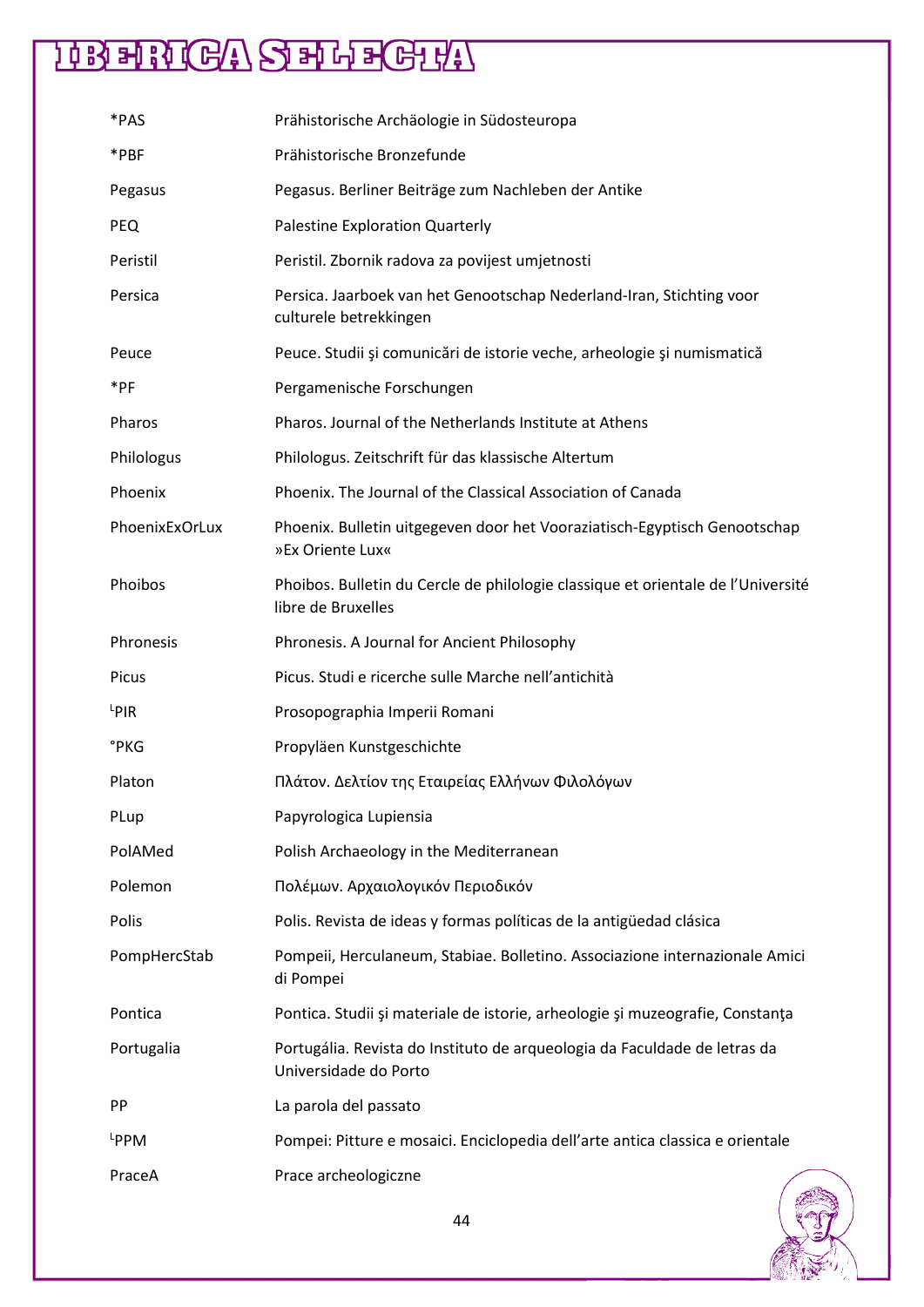| PraceMatŁodz      | Prace i materialy Muzeum archeologicznego i etnograficznego w Łodzi                                   |
|-------------------|-------------------------------------------------------------------------------------------------------|
| Prakt             | Πρακτικά της εν Αθήναις Αρχαιολογικής Εταιρείας                                                       |
| PraktAkAth        | Πρακτικά της Ακαδημίας Αθηνών                                                                         |
| PreistAlp         | Preistoria alpina. Museo tridentino di scienze naturali                                               |
| PriloziZagreb     | Prilozi Instituta za arheologiju u Zagrebu                                                            |
| PrincViana        | Principe di Viana                                                                                     |
| Problisk          | Problemi na izkustvoto. Trimesecno spisanie za estetika, teorija, istorija i<br>kritika na izkustvoto |
| ProcAfrClAss      | The Proceedings of the African Classical Associations                                                 |
| ProcCambrPhilSoc  | Proceedings of the Cambridge Philological Society                                                     |
| ProcDanInstAth    | Proceedings of the Danish Institute at Athens                                                         |
| ProcPrehistSoc    | Proceedings of the Prehistoric Society                                                                |
| Prometheus        | Prometheus. Rivista quadrimestrale di studi classici                                                  |
| ProspAQuad        | Prospezioni archeologiche. Quaderni                                                                   |
| Prospettiva       | Prospettiva. Rivista di storia dell'arte antica e moderna                                             |
| Prospezioni       | Prospezioni. Bollettino di informazioni scientifiche                                                  |
| ProvHist          | Provence historique                                                                                   |
| ProvLucca         | La provincia di Lucca                                                                                 |
| PublInstTTMeneses | Publicaciones de la Institución »Tello Téllez de Meneses«                                             |
| Pulpudeva         | Pulpudeva. Semaines philippopolitaines de l'histoire et de la culture thrace                          |
| Puteoli           | Puteoli. Studi di storia antica                                                                       |
| Pyrenae           | Pyrenae. Crónica arqueológica                                                                         |
| PZ.               | Prähistorische Zeitschrift                                                                            |

### **Q**

| QDAP        | The Quarterly of the Department of Antiquities in Palestine                   |
|-------------|-------------------------------------------------------------------------------|
| QuadABarcel | Quaderns d'arqueologia i història de la ciutat (Barcelona)                    |
| QuadACagl   | Quaderni. Soprintendenza archeologica per la provincie di Cagliari e Oristano |
| QuadACal    | Quaderni del Dipartimento delle arti, Università della Calabria               |
| QuadALibya  | Quaderni di archeologia della Libia                                           |
| QuadAMant   | Quaderni di archeologia del Mantovano                                         |

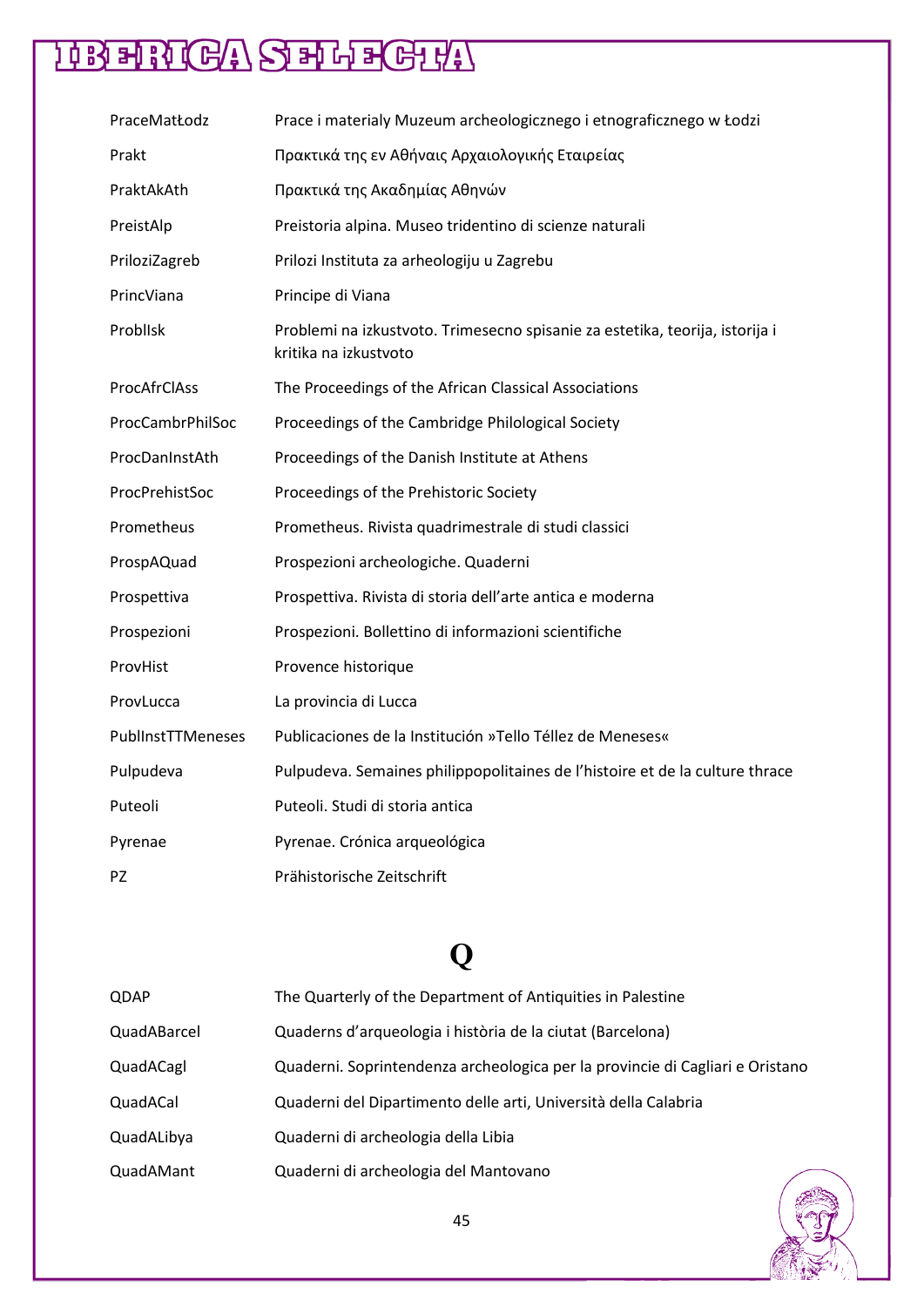| QuadAMess         | Quaderni di archeologia, Università di Messina                                                               |
|-------------------|--------------------------------------------------------------------------------------------------------------|
| QuadAOst          | Quaderni del Gruppo archeologico ostigliese                                                                  |
| QuadAPiem         | Quaderni della Soprintendenza archeologica del Piemonte                                                      |
| QuadAquil         | Quaderni aquileiesi                                                                                          |
| QuadAReggio       | Quaderni d'archeologia reggiana                                                                              |
| QuadAVen          | Quaderni di archeologia del Veneto                                                                           |
| QuadCast          | Quaderns de prehistòria i arqueologia de Castelló                                                            |
| QuadCat           | Quaderni catanesi di studi classici e medievali                                                              |
| QuadChieti        | Quaderni dell'Istituto di archeologia e storia antica, Università di Chieti                                  |
| QuadErb           | Quaderni erbesi. Civico museo archeologico di Erba                                                           |
| QuadFriulA        | Quaderni friulani di archeologia                                                                             |
| QuadGerico        | Quaderni di Gerico                                                                                           |
| QuadIstFilGr      | Quaderni dell'Istituto di filologia greca                                                                    |
| QuadIstLat        | Quaderni dell'Istituto di lingua e letteratura latina, Università di Roma                                    |
| QuadLecce         | Quaderni. Istituto di lingue e letterature classiche, Facoltà di magistero,<br>Università degli studi, Lecce |
| QuadMusPontecorvo | Museo civico Pontecorvo. Quaderni                                                                            |
| QuadMusSalinas    | Quaderni del Museo archeologico regionale Antonino Salinas                                                   |
| QuadProtost       | Quaderni di protostoria. Università di Perugia                                                               |
| QuadStLun         | Quaderni. Centro studi lunensi                                                                               |
| QuadStor          | Quaderni di storia                                                                                           |
| QuadStorici       | Quaderni storici                                                                                             |
| QuadUrbin         | Quaderni urbinati di cultura classica                                                                        |
| Quaternaria       | Quaternaria. Storia naturale e culturale del quaternario                                                     |

### **R**

| <b>RA</b>        | Revue archéologique                                          |
|------------------|--------------------------------------------------------------|
| RAArtLouv        | Revue des archéologues et historiens d'art de Louvain        |
| <sup>L</sup> RAC | Reallexikon für Antike und Christentum                       |
| <b>RACFr</b>     | Revue archéologique du Centre de la France                   |
| RAComo           | Rivista archeologica dell'antica provincia e diocesi di Como |

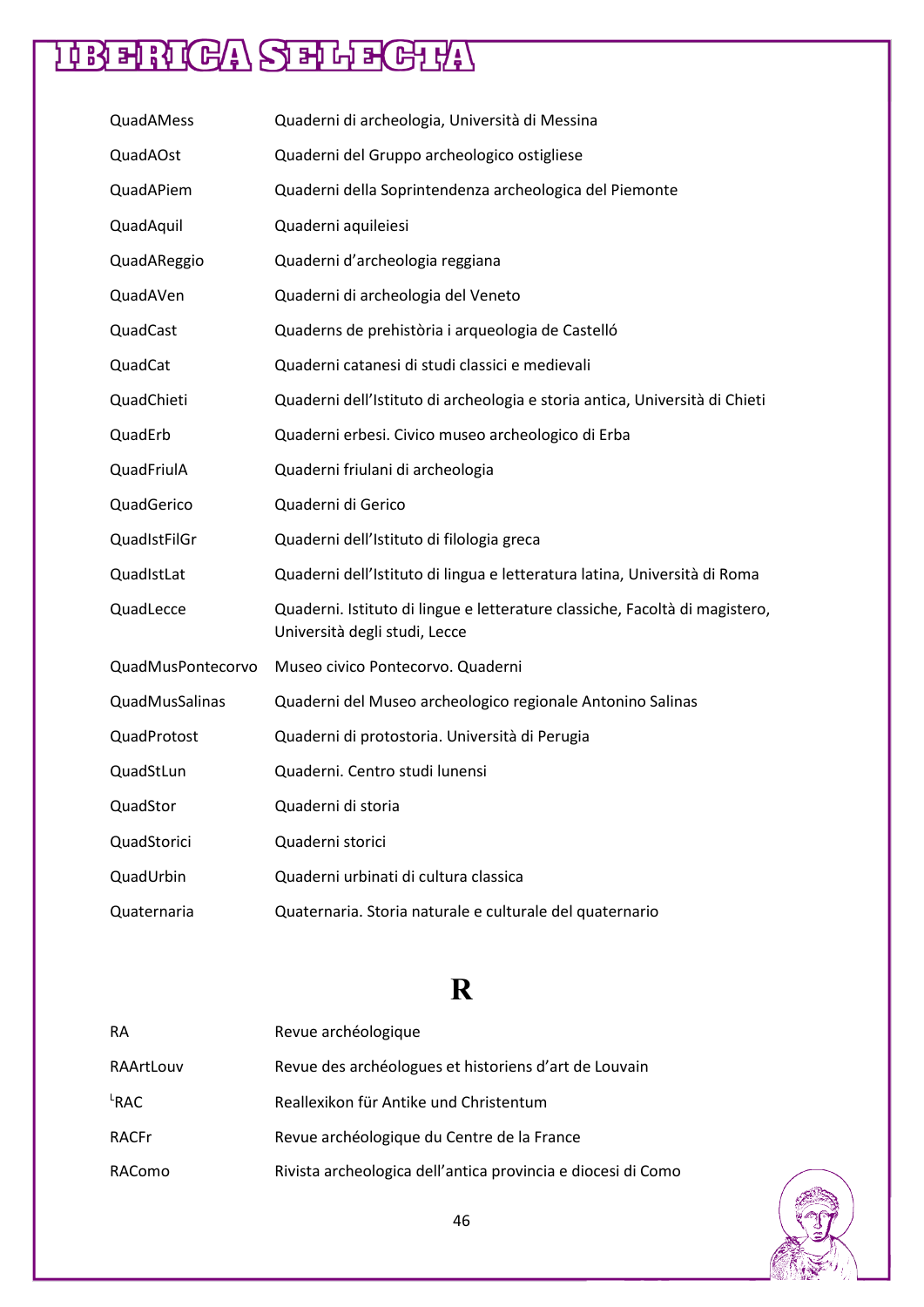| RACr                | Rivista di archeologia cristiana                                                         |
|---------------------|------------------------------------------------------------------------------------------|
| RadAkZadar          | Radovi Zavoda za povijesne znanosti, Hrvatska akademija znanosti i<br>umjetnosti u Zadru |
| Radiocarbon         | Radiocarbon. An International Journal of Cosmogenic Isotope Research                     |
| RadSplit            | Radovi. Razdio povijesnih znanosti                                                       |
| <b>RAE</b>          | Revue archéologique de l'Est et du Centre-Est                                            |
| Raggi               | Raggi. Zeitschrift für Kunstgeschichte und Archäologie                                   |
| RAMadrid            | Revista de arqueología                                                                   |
| RANarb              | Revue archéologique de Narbonnaise                                                       |
| RAPon               | Revista d'arqueologia de Ponent                                                          |
| RapWyk              | Raporty wykopaliskowe                                                                    |
| <b>RArchBiblMus</b> | Revista de archivos, bibliotecas y museos                                                |
| RArcheom            | Revue d'archéométrie                                                                     |
| RArtMus             | La revue des arts. Musées de France                                                      |
| RassAPiomb          | Rassegna di archeologia. Associazione archeologica piombinese                            |
| RassLazio           | Rassegna del Lazio                                                                       |
| RassStorSalern      | Rassegna storica salernitana                                                             |
| RassVolt            | Rassegna volterrana                                                                      |
| RAssyr              | Revue d'assyriologie et d'archéologie orientale                                          |
| Ratiariensia        | Ratiariensia. Studi e materiali mesici e danubiani                                       |
| RAtlMed             | Revista atlántica-mediterránea de prehistoria y arqueología social                       |
| RavStRic            | Ravenna studi e ricerche                                                                 |
| Raydan Raydan.      | Journal of the Ancient Yemeni Antiquities and Epigraphy                                  |
| <b>RB</b>           | Revue biblique                                                                           |
| RBelgNum            | Revue belge de numismatique et de sigillographie                                         |
| RBelgPhilHist       | Revue belge de philologie et d'histoire                                                  |
| $k$ RBK             | Reallexikon zur byzantinischen Kunst                                                     |
| RCulClMedioev       | Rivista di cultura classica e medioevale                                                 |
| RdA                 | Rivista di archeologia                                                                   |
| <b>RDAC</b>         | Report of the Department of Antiquities, Cyprus                                          |
| RdE                 | Revue d'égyptologie (Kairo)                                                              |
| RDroitsAnt          | Revue internationale des droits de l'antiquité                                           |

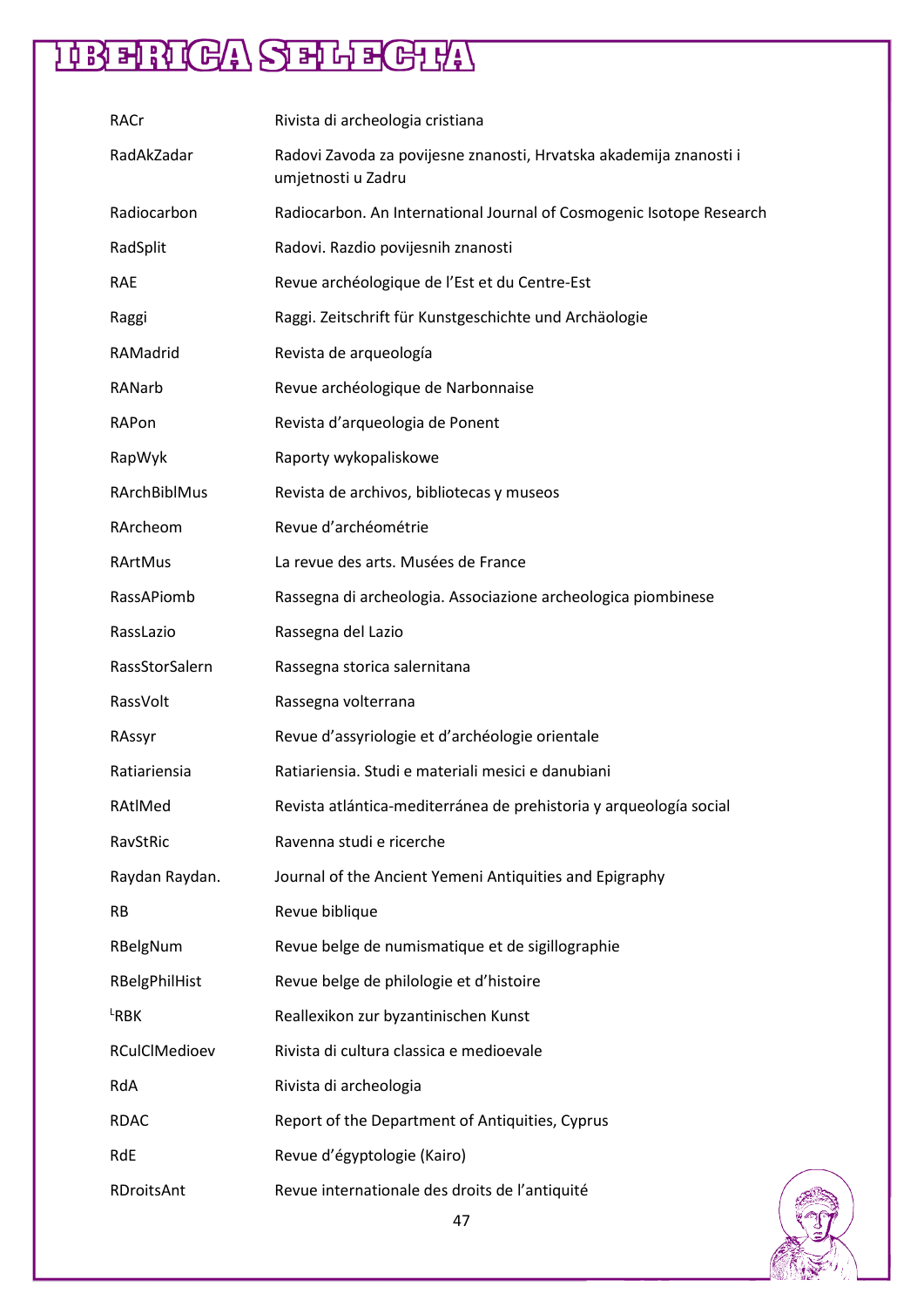| <sup>L</sup> RE | Paulys Realencyclopädie der classischen Altertumswissenschaft                                                            |
|-----------------|--------------------------------------------------------------------------------------------------------------------------|
| <b>REA</b>      | Revue des études anciennes                                                                                               |
| REByz           | Revue des études byzantines                                                                                              |
| RecConstantine  | Recueil des notices et memoires de la Société archéologique du département<br>de Constantine                             |
| RechACrac       | Recherches archéologiques. Institut d'archéologie de l'Université de Cracovie                                            |
| RechAlb         | Recherches albanologiques                                                                                                |
| RecMusAlcoi     | Recerques del Museu d'Alcoi                                                                                              |
| RecTrav         | Recueil de travaux relatifs à philologie et l'archéologie égyptiennes et<br>assyriennes                                  |
| <b>REG</b>      | Revue des études grecques                                                                                                |
| ReiCretActa     | Rei Cretariae Romanae Fautorum acta                                                                                      |
| ReiCretCommunic | Rei Cretariae Romanae Fautores. Communicationes                                                                          |
| <b>REL</b>      | Revue des études latines                                                                                                 |
| Rema            | Pήμα. Mitteilungen zur indogermanischen, vornehmlich indo-iranischen<br>Wortkunde sowie zur holothetischen Sprachtheorie |
| RendBologna     | Atti della Accademia delle scienze dell'Istituto di Bologna. Rendiconti                                                  |
| RendIstLomb     | Rendiconti. Classe di lettere e scienze morali e storiche, Istituto lombardo,<br>Accademia di scienze e lettere          |
| RendLinc        | Rendiconti dell'Accademia nazionale dei Lincei, Classe di scienze morali,<br>storiche e filologiche                      |
| RendNap         | Rendiconti della Accademia di archeologia, lettere e belle arti, Napoli                                                  |
| RendPontAc      | Rendiconti. Atti della Pontificia accademia romana di archeologia                                                        |
| RepMalta        | Report on the Working of the Museum Department, Malta, Department of<br>Information                                      |
| Reppal          | Reppal. Revue des études phénicienne-puniques et des antiquités libyques                                                 |
| RepSocLibSt     | Annual Report. The Society for Libyan Studies                                                                            |
| LRES            | Répertoire d'épigraphie sémitique (Paris 1900-1950)                                                                      |
| REstIber        | Revista de estudios ibéricos                                                                                             |
| REtArm          | Revue des études arméniennes                                                                                             |
| RevEg           | Revue égyptologique (Paris)                                                                                              |
| <b>RFil</b>     | Rivista di filologia e di istruzione classica                                                                            |
| RGeorgCauc      | Revue des études géorgiennes et caucasiennes                                                                             |
| *RGF            | Römisch-Germanische Forschungen                                                                                          |

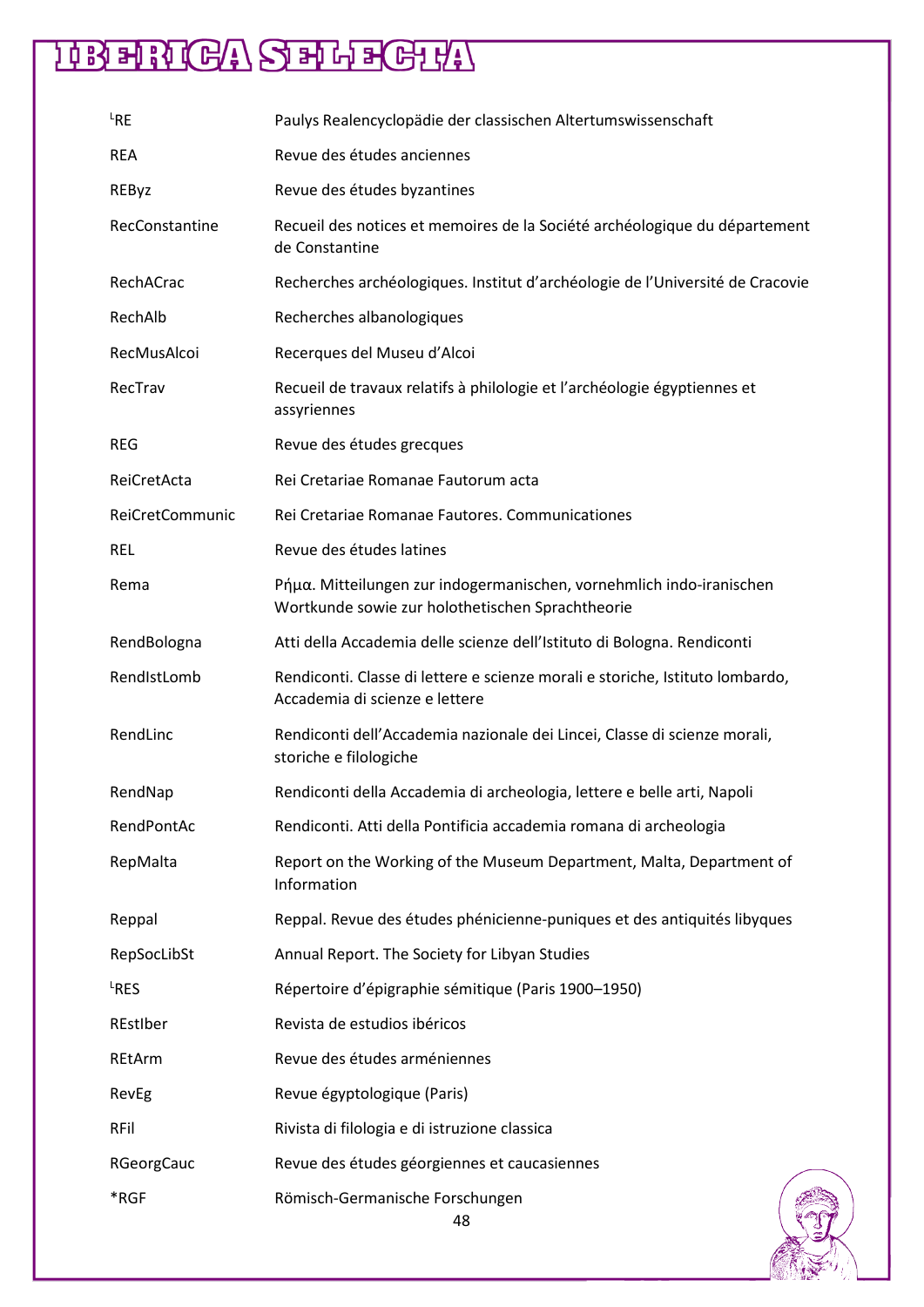| RGuimar                  | Revista de Guimarães                                                                                    |
|--------------------------|---------------------------------------------------------------------------------------------------------|
| <b>RHA</b>               | Revue hittite et asianique                                                                              |
| RheinMusBonn             | Das Rheinische Landesmuseum Bonn. Berichte aus der Arbeit des Museums                                   |
| RHistArmées              | Revue historique des armées                                                                             |
| RHistRel                 | Revue de l'histoire des religions                                                                       |
| RhM                      | Rheinisches Museum für Philologie                                                                       |
| <b>RIA</b>               | Rivista dell'Istituto nazionale d'archeologia e storia dell'arte                                        |
| °RIC                     | H. Mattingly - E. A. Sydenham, The Roman Imperial Coinage                                               |
| RicEgAntCopt             | Ricerche di egittologia e di antichità copte                                                            |
| RicognA                  | Ricognizioni archeologiche                                                                              |
| RicStBrindisi            | Ricerche e studi. Museo Francesco Ribezzo, Brindisi                                                     |
| Ringintem                | Rivista Ingauna e Intemelia                                                                             |
| RItNum                   | Rivista italiana di numismatica e scienze affini                                                        |
| └RIA                     | Reallexikon der Assyriologie und vorderasiatischen Archäologie                                          |
| RLouvre                  | Revue du Louvre. La revue des musées de France                                                          |
| RM                       | Mitteilungen des Deutschen Archäologischen Instituts, Römische Abteilung                                |
|                          |                                                                                                         |
| RNum                     | Revue numismatique                                                                                      |
| <b>RoczMuzWarsz</b>      | Rocznik Muzeum narodowego w Warszawie                                                                   |
| RömÖ                     | Römisches Österreich. Jahresschrift der Österreichischen Gesellschaft für<br>Archäologie                |
| RömQSchr                 | Römische Quartalschrift für christliche Altertumskunde und<br>Kirchengeschichte                         |
| Romanobarbarica          | Romanobarbarica. Contributi allo studio dei rapporti culturali tra il mondo<br>latino e mondo barbarico |
| RomGens                  | Romana gens. Bollettino dell'Associazione archeologica romana                                           |
| <sup>L</sup> Roscher, ML | W. H. Roscher, Ausführliches Lexikon der griechischen und römischen<br>Mythologie                       |
| RossA                    | Rossijskaja archeologija                                                                                |
| °RPC                     | Roman Provincial Coinage                                                                                |
| <b>RPhil</b>             | Revue de philologie, de littérature et d'histoire anciennes                                             |
| <b>RPortA</b>            | Revista portuguesa de arqueologia                                                                       |
| RPorto                   | Revista da Facultade de letras. Serie de historia. Universidade do Porto                                |

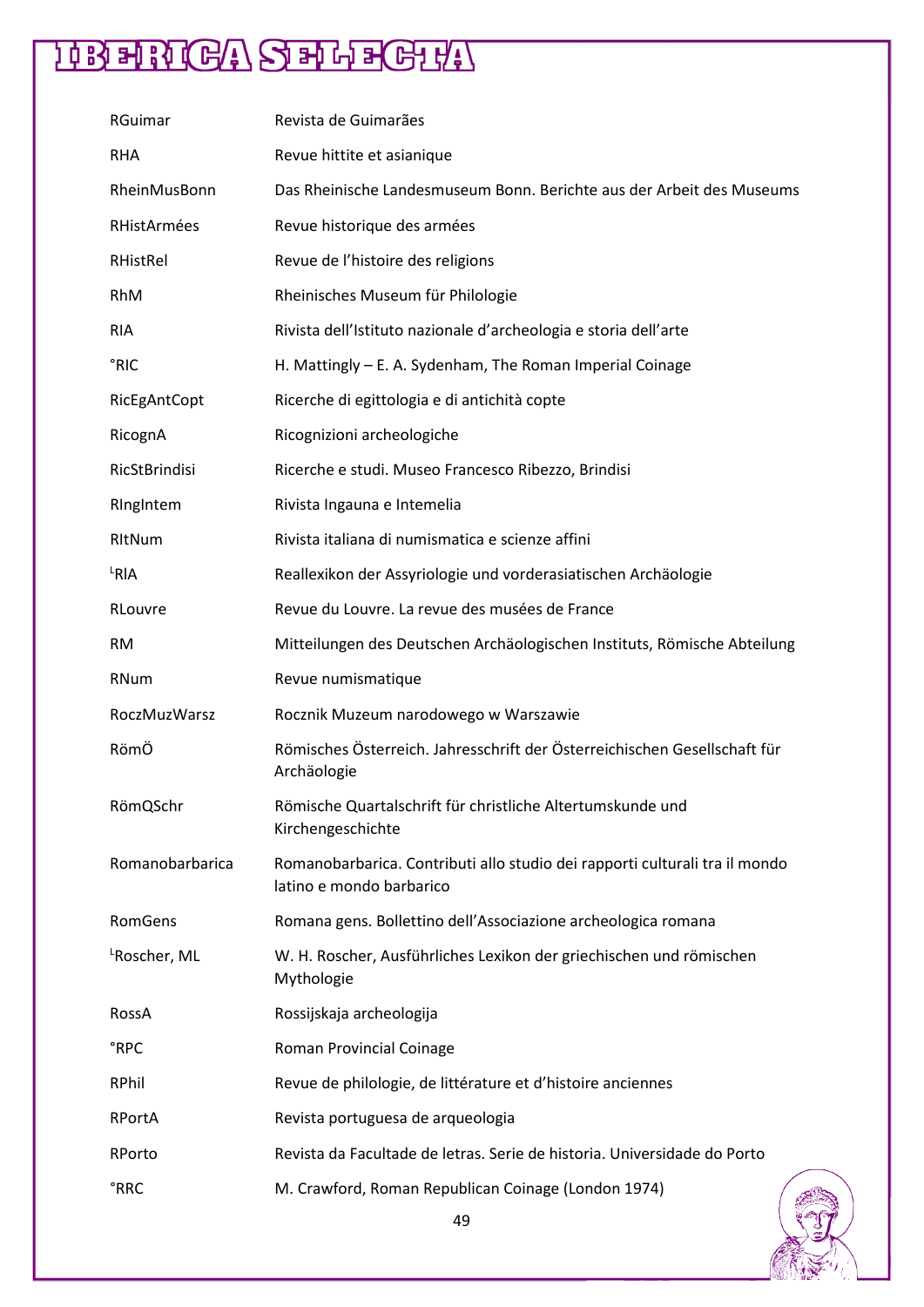| RSaintonge       | Revue de la Saintonge et de l'Aunis      |
|------------------|------------------------------------------|
| <b>RScPreist</b> | Rivista di scienze preistoriche          |
| <b>RSO</b>       | Rivista degli studi orientali            |
| <b>RStBiz</b>    | Rivista di studi bizantini e neoellenici |
| <b>RStCl</b>     | Rivista di studi classici                |
| RStFen           | Rivista di studi fenici                  |
| RStLig           | Rivista di studi liguri                  |
| RStMarch         | Rivista di studi marchigiani             |
| <b>RStorAnt</b>  | Rivista storica dell'antichità           |
| <b>RStorCal</b>  | Rivista storica calabrese                |
| RStPomp          | Rivista di studi pompeiani               |
| <b>RStPun</b>    | Rivista di studi punici                  |
| RTopAnt          | Rivista di topografia antica             |
| Rudiae           | Rudiae. Ricerche sul mondo classico      |

### **S**

| SaalbJb     | Saalburg-Jahrbuch. Bericht des Saalburg-Museums                                           |
|-------------|-------------------------------------------------------------------------------------------|
| SaarBeitr   | Saarbrücker Beiträge zur Altertumskunde                                                   |
| SaarStMat   | Saarbrücker Studien und Materialien zur Altertumskunde                                    |
| Sacer       | Sacer. Bollettino della Associazione storica saccarese                                    |
| Saeculum    | Saeculum. Jahrbuch für Universalgeschichte                                                |
| *SAGA       | Studien zur Archäologie und Geschichte Altägyptens                                        |
| SaggiFen    | Saggi fenici                                                                              |
| Saguntum    | Saguntum. Papeles del Laboratorio de arqueología de Valencia                              |
| Saitabi     | Saitabi. Noticiario de historia, arte y arqueología de Levante                            |
| <b>SAK</b>  | Studien zur altägyptischen Kultur                                                         |
| Salduie     | Salduie. Estudios de prehistoria y arqueología                                            |
| *Samothrace | Samothrace. Excavations Conducted by the Institute of Fine Arts of New York<br>University |
| Sandalion   | Sandalion. Quaderni di cultura classica, cristiana e medievale                            |
| *Sardis     | Sardis. Publications of the American Society for the Excavation of Sardis                 |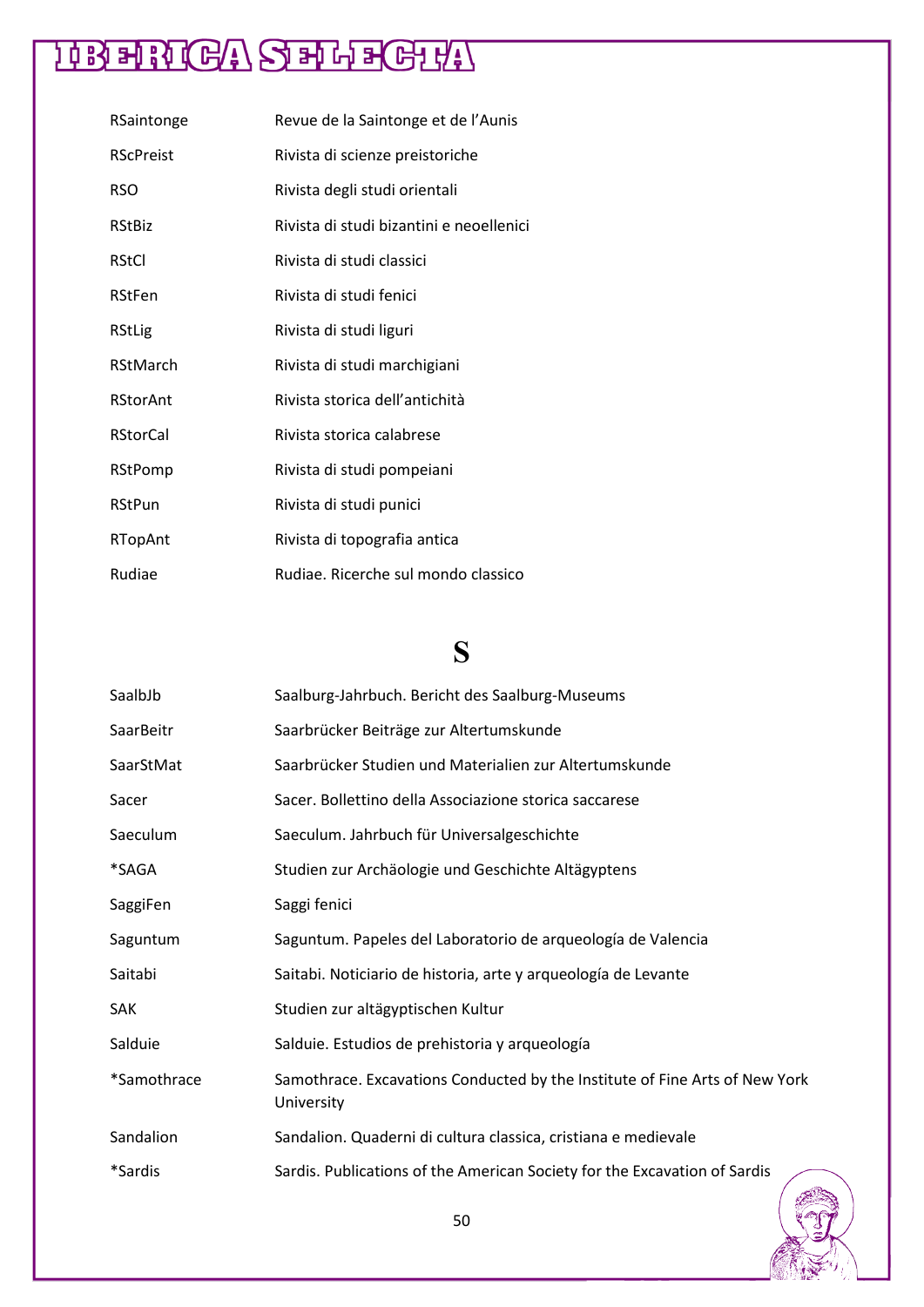| Sargetia         | Sargetia. Acta Musei regionalis Devensis                                                                                                               |
|------------------|--------------------------------------------------------------------------------------------------------------------------------------------------------|
| *SarkSt          | Sarkophag-Studien                                                                                                                                      |
| Sautuola         | Sautuola. Revista del Instituto de prehistoria y arqueologia Sautuola                                                                                  |
| Savaria          | Savaria. Bulletin der Museen des Komitats Vas                                                                                                          |
| SBBerlin         | Sitzungsberichte der Deutschen Akademie der Wissenschaften zu Berlin.<br>Klasse für Sprache, Literatur und Kunst                                       |
| SBLeipzig        | Sitzungsberichte der Sächsischen Akademie der Wissenschaften zu Leipzig                                                                                |
| SBMünchen        | Bayerische Akademie der Wissenschaften. Philosophisch-Historische Klasse.<br>Sitzungsberichte                                                          |
| SborBrno         | Sborník prací Filozofické fakulty Brněnské univerzity. M, Rada archeologická                                                                           |
| SBWien           | Sitzungsberichte. Österreichische Akademie der Wissenschaften                                                                                          |
| ScAnt            | Scienze dell'antichità. Storia, archeologia, antropologia                                                                                              |
| *SCE             | The Swedish Cyprus Expedition                                                                                                                          |
| SchildStei       | Schild von Steier. Beiträge zur Steirischen Vor- und Frühgeschichte und<br>Münzkunde                                                                   |
| Scholia Scholia. | Natal Studies in Classical Antiquity                                                                                                                   |
| SchwMüBl         | Schweizer Münzblätter                                                                                                                                  |
| SchwNumRu        | Schweizerische numismatische Rundschau                                                                                                                 |
| <b>ScrCiv</b>    | Scrittura e civiltà                                                                                                                                    |
| <b>ScrClIsr</b>  | Scripta classica Israelica. Yearbook of the Israel Society for the Promotion of<br><b>Classical Studies</b>                                            |
| <b>ScrHieros</b> | Scripta Hierosolymitana. Publications of the Hebrew University, Jerusalem                                                                              |
| ScrMed           | Scripta mediterranea. Bulletin of the Society for Mediterranean Studies,<br>Toronto                                                                    |
| *SDAIK           | Sonderschriften des Deutschen Archäologischen Instituts, Abteilung Kairo                                                                               |
| °SEG             | Supplementum epigraphicum Graecum                                                                                                                      |
| SeminRom         | Seminari romani di cultura greca                                                                                                                       |
| Semitica         | Semitica. Cahiers publiés par l'Institut d'études sémitiques du College de<br>France. Avec le concours du Centre national de la recherche scientifique |
| SetubalA         | Setúbal arqueológica                                                                                                                                   |
| Sibrium          | Sibrium. Collana di studi e documentazioni                                                                                                             |
| SicA             | Sicilia archeologica                                                                                                                                   |
| SicGymn          | Siculorum gymnasium                                                                                                                                    |
| °SIG             | W. Dittenberger, Sylloge inscriptionum Graecarum <sup>3</sup> (Leipzig 1915-1924)<br>51                                                                |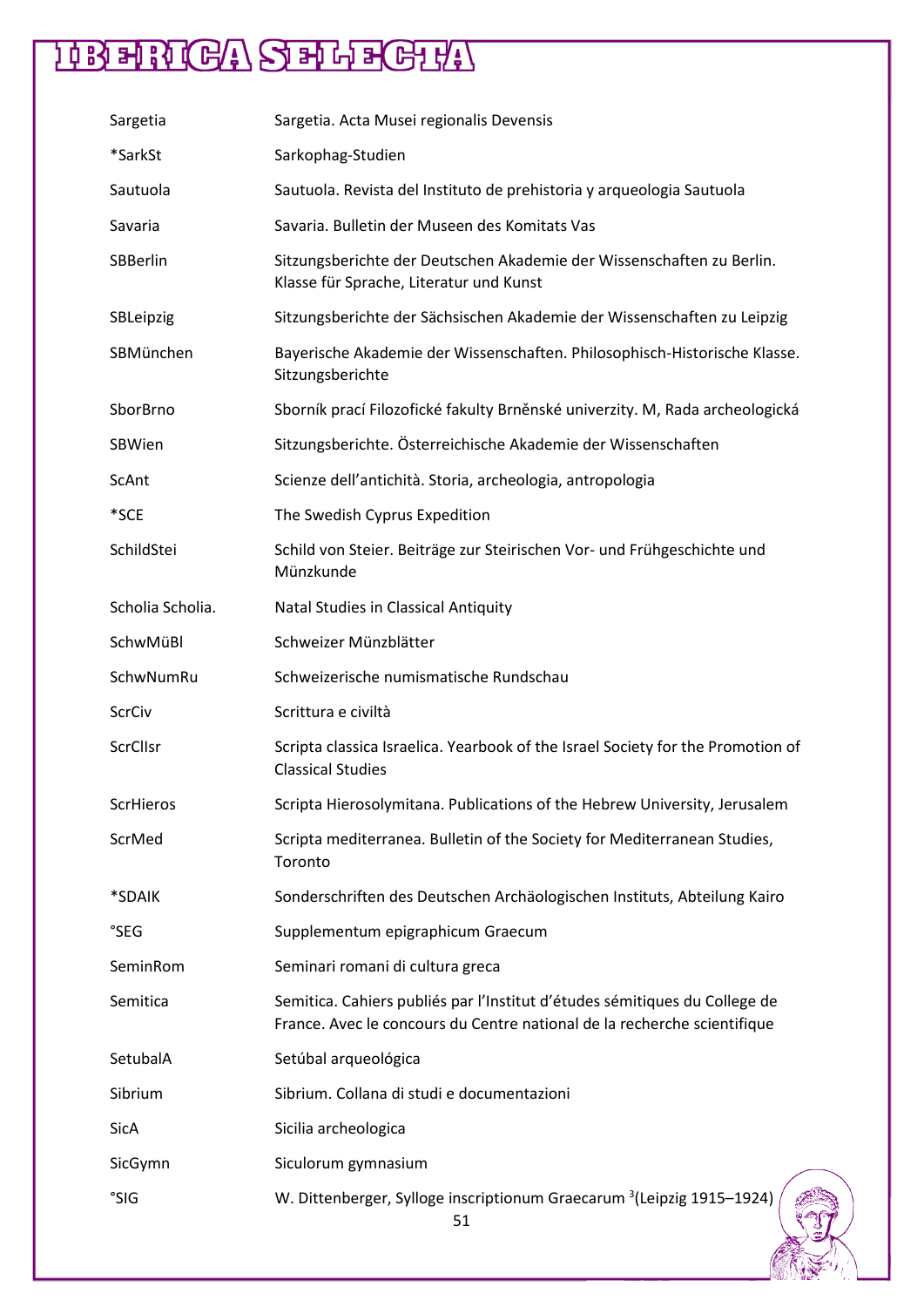| Sileno           | Sileno. Rivista di studi classici e cristiani                                                                        |  |
|------------------|----------------------------------------------------------------------------------------------------------------------|--|
| SilkRoadArtA     | Silk Road Art and Archaeology. Journal of the Institute of Silk Road Studies,<br>Kamakura                            |  |
| *SIMA            | Studies in Mediterranean Archaeology                                                                                 |  |
| Simblos          | Simblos. Scritti di storia antica                                                                                    |  |
| Skyllis          | Skyllis. Zeitschrift für Unterwasserarchäologie                                                                      |  |
| SlovA            | Slovenská archeológia                                                                                                |  |
| SlovNum          | Slovenská numizmatika                                                                                                |  |
| SMEA             | Studi micenei ed egeo-anatolici                                                                                      |  |
| °SNG             | Sylloge nummorum Graecorum                                                                                           |  |
| SocGeoAOran      | (Bulletin trimestriel de la) Société de géographie et d'archéologie (de la<br>province) d'Oran                       |  |
| SoobErmit        | Soobščenija Gosudarstvennogo Ermitaža                                                                                |  |
| SoobMuzMoskva    | Soobščenija Gosudarstvennogo muzeja izobraziteľnych isskustvimeni A.S.<br>Puškina                                    |  |
| SovA             | Sovetskaja archeologija                                                                                              |  |
| Spal             | Spal. Revista de prehistoria y arqueología de la Universidad de Sevilla                                              |  |
| SpNov            | Specimina nova dissertationum ex Instituto historico Universitatis<br>Quinqueecclesiensis de Iano Pannonio nominatae |  |
| Spoletium        | Spoletium. Rivista di arte, storia, cultura                                                                          |  |
| *StA             | Studia archaeologica                                                                                                 |  |
| Stadion          | Stadion. Internationale Zeitschrift für Geschichte des Sports                                                        |  |
| StädelJb         | Städel-Jahrbuch                                                                                                      |  |
| <b>StAeg</b>     | Studia Aegyptiaca. Budapest                                                                                          |  |
| StAlb            | Studia Albanica                                                                                                      |  |
| StAnt            | Studi di antichità. Università di Lecce                                                                              |  |
| Starinar         | Starinar. Arheološki institut Beograd                                                                                |  |
| StAWarsz         | Studia archeologiczne. Uniwersytet Warszawski, Instytut archeologii                                                  |  |
| <b>StBiFranc</b> | Studium biblicum Franciscanum. Liber annuus                                                                          |  |
| <b>StBitont</b>  | Studi bitontini                                                                                                      |  |
| *StBoT           | Studien zu den Bogazköy-Texten                                                                                       |  |
| StCerclstorV     | Studii și cercetări de istorie veche și arheologie                                                                   |  |
| StCercNum        | Studii și cercetări de numismatică                                                                                   |  |

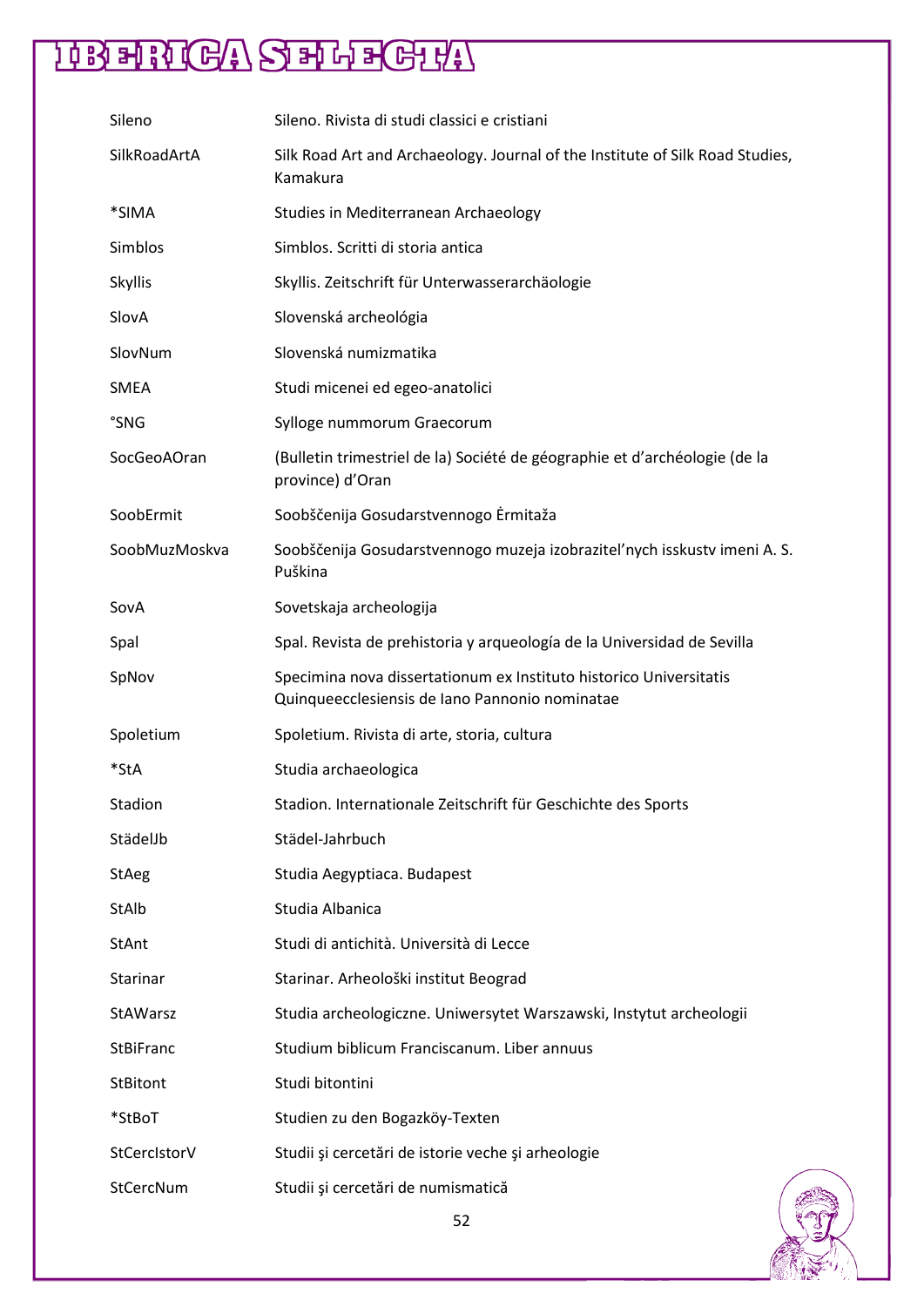| <b>StCl</b>      | Studii clasice. Societatea de studii clasice din Republica socialistă Romănia |
|------------------|-------------------------------------------------------------------------------|
| StClOr           | Studi classici e orientali                                                    |
| StDocA           | Studi e documenti di archeologia                                              |
| StDocHistlur     | Studia et documenta historiae et iuris                                        |
| StEbla           | Studi eblaiti                                                                 |
| StEgAntPun       | Studi di egittologia e di antichità puniche                                   |
| <b>SteMat</b>    | Studi e materiali. Soprintendenza ai beni archeologici per la Toscana         |
| StEpigrLing      | Studi epigrafici e linguistici sul Vicino Oriente antico                      |
| <b>StEtr</b>     | Studi etruschi                                                                |
| StGenu           | Studi genuensi                                                                |
| <b>StHist</b>    | Studia historica. Historia antigua                                            |
| StiftHambKuSamml | Stiftung zur Förderung der Hamburgischen Kunstsammlungen. Erwerbungen         |
| <b>StitFilCl</b> | Studi italiani di filologia classica                                          |
| StLatIt          | Studi latini e italiani                                                       |
| StMagreb         | Studi magrebini                                                               |
| StMatStorRel     | Studi e materiali di storia delle religioni                                   |
| StOliv           | Studia Oliveriana                                                             |
| StOr             | Studia orientalia, Helsinki                                                   |
| <b>StOrCr</b>    | Studi sull'Oriente cristiano                                                  |
| <b>StP</b>       | Studia papyrologica                                                           |
| StrennaRom       | Strenna dei romanisti                                                         |
| StRom            | Studi romani                                                                  |
| StRomagn         | Studi romagnoli                                                               |
| StSalent         | Studi salentini                                                               |
| StSard           | Studi sardi                                                                   |
| StStorRel        | Studi storico-religiosi                                                       |
| StTardoant       | Studi tardoantichi                                                            |
| StTrentStor      | Studi trentini di scienze storiche. Sezione seconda                           |
| StTroica         | Studia Troica                                                                 |
| StUrbin          | Studi urbinati. B, Scienze umane. 3, Linguistica, letteratura, arte           |
| Sumer            | Sumer. A Journal of Archaeology (and History) in Iraq                         |
|                  |                                                                               |

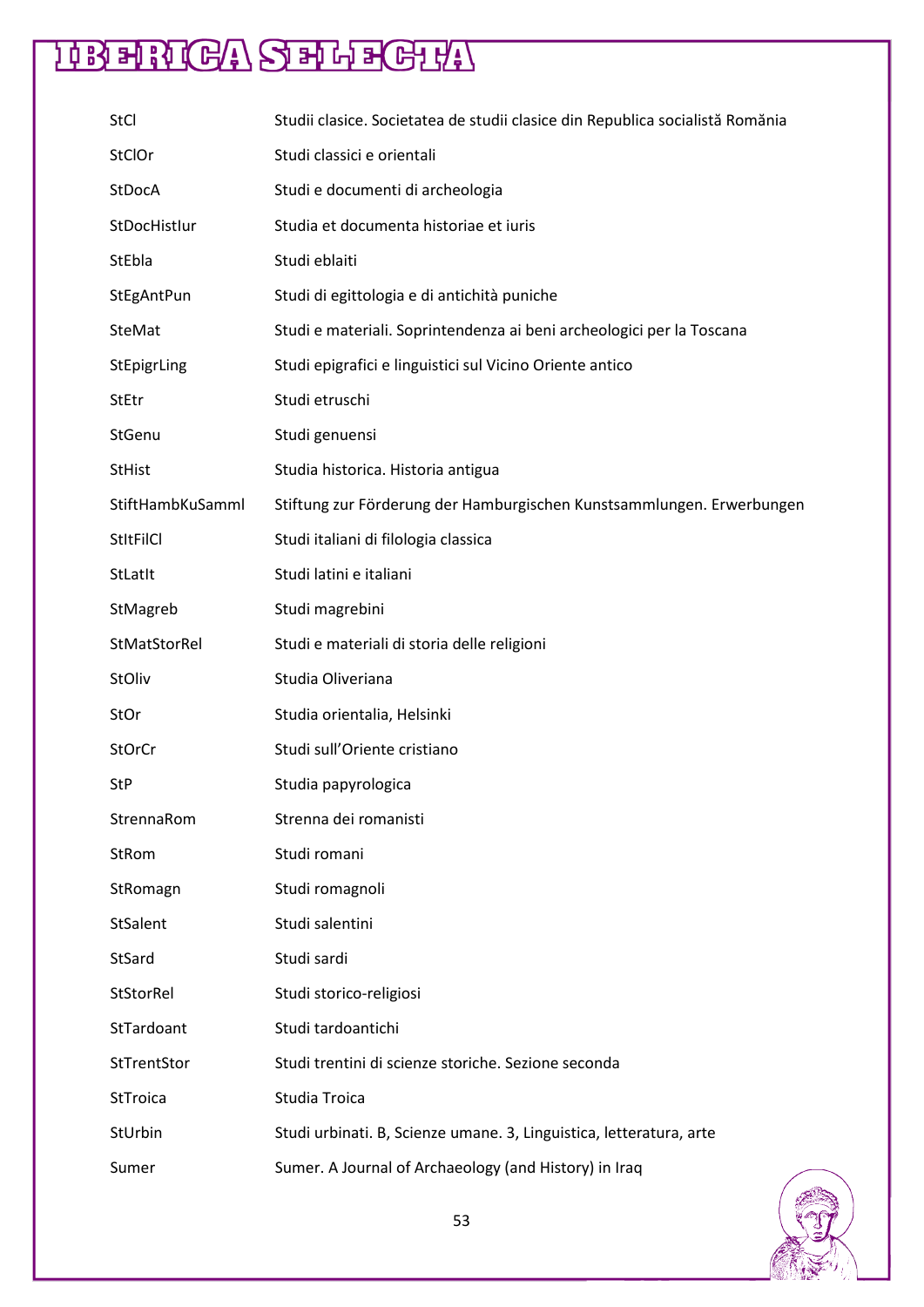| Sylva Mala | Sylva Mala. Bollettino del Centro di studi archeologici di Boscoreale,<br>Boscotrecase e Trecase |
|------------|--------------------------------------------------------------------------------------------------|
| SymbOslo   | Symbolae Osloenses                                                                               |
| Syria      | Syria. Revue d'art oriental et d'archéologie                                                     |
| SyrMesopSt | Syro-Mesopotamian Studies                                                                        |

### **T**

| TAD                          | Türk arkeoloji dergisi                                                          |
|------------------------------|---------------------------------------------------------------------------------|
| Talanta                      | Τάλαντα. Proceedings of the Dutch Archaeological and Historical Society         |
| <b>TAM</b>                   | E. Kalinka (Hrsg.), Tituli Asiae Minoris (Wien 1901-1941)                       |
| <b>Taras</b>                 | Taras. Rivista di archeologia                                                   |
| <i><b>*Tarsus</b></i>        | Excavations at Gözlü Kule, Tarsus                                               |
| *TAVO                        | Tübinger Atlas des Vorderen Orients                                             |
| *TeherF                      | Teheraner Forschungen                                                           |
| Teiresias                    | Teiresias. A Review and Continuing Bibliography of Boiotian Studies             |
| TelAvivJA                    | Tel Aviv. Journal of the Institute of Archaeology of Tel Aviv University        |
| TerraAntBalc                 | Acta Associationis internationalis »Terra antiqua balcanica«                    |
| TerraVolsci                  | Terra dei Volsci. Annali del Museo archeologico di Frosinone                    |
| Teruel                       | Teruel. Instituto de estudios turolenses                                        |
| TextilAnc                    | Textiles anciens. Bulletin du Centre international d'étude des textiles anciens |
| TheolRu                      | Theologische Rundschau                                                          |
| <sup>L</sup> ThesCRA         | Thesaurus Cultus et Rituum Antiquorum                                           |
| Thessalika                   | Θεσσαλικά                                                                       |
| Thessalonike                 | Η Θεσσαλονίκη                                                                   |
| <sup>L</sup> Thieme - Becker | U. Thieme - F. Becker (Hrsg.), Allgemeines Lexikon der bildenden Künstler       |
| ThrakChron                   | Θρακικά Χρονικά                                                                 |
| ThrakEp                      | Θρακική Επετηρίδα                                                               |
| $^{\circ}$ TIB               | Tabula Imperii Byzantini                                                        |
| <b>Tibiscus</b>              | Tibiscus. Istorie, arheologie. Muzeul Banatului Timișoara                       |
| TiLeon                       | Tierras de León                                                                 |
| *Tiryns                      | Tiryns. Forschungen und Berichte                                                |

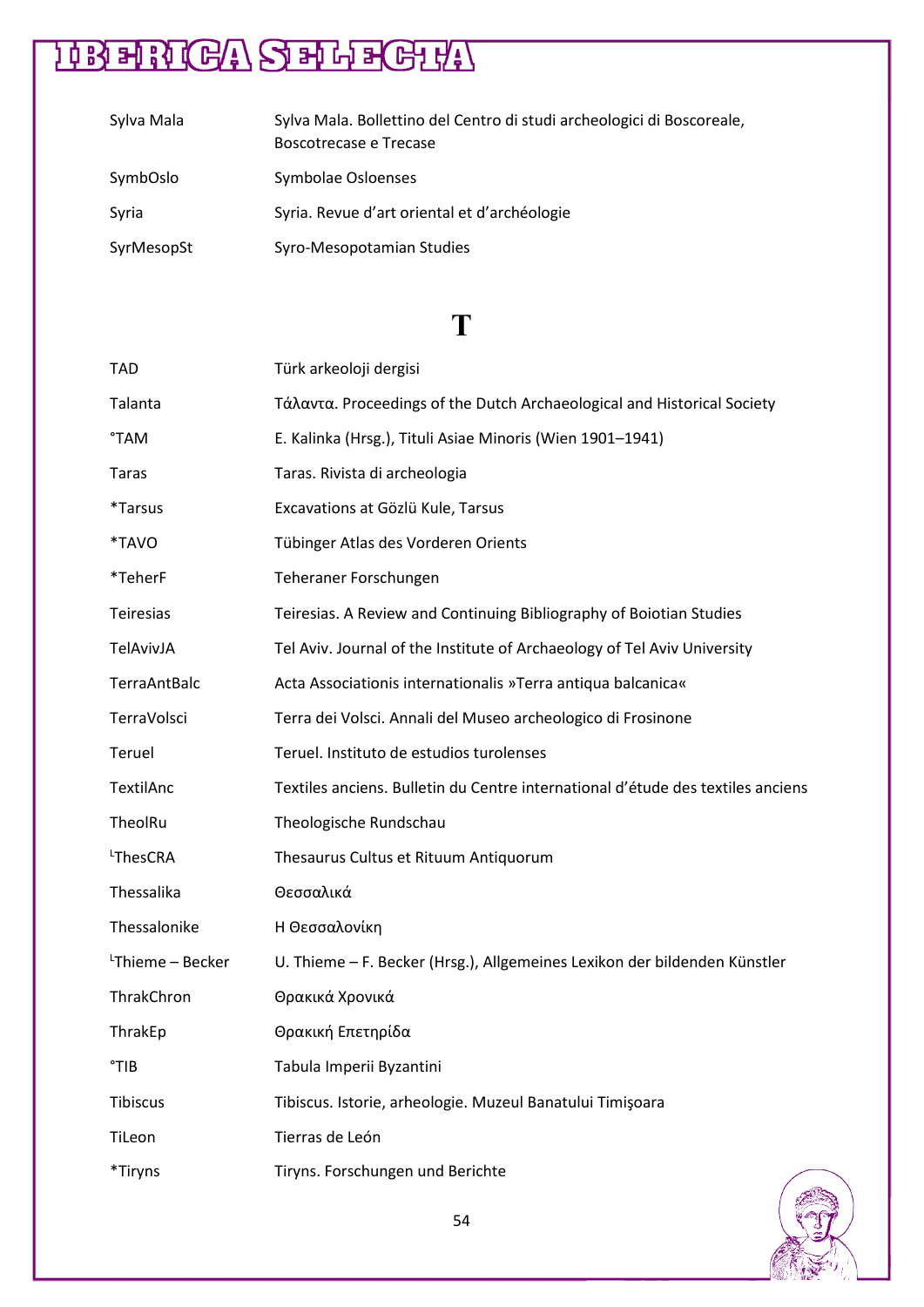| <b>TMA</b>               | Tijdschrift voor Mediterrane archeologie                                                     |
|--------------------------|----------------------------------------------------------------------------------------------|
| Topoi                    | Τόποι. Orient - Occident                                                                     |
| Torretta                 | La torretta. Rivista quadrimestrale a cura della Biblioteca comunale di Blera                |
| TourOrleOr               | La Tour de l'Orle-d'Or, Semur-en-Auxois                                                      |
| TrabAntrEtn              | Trabalhos de antropologia e etnologia                                                        |
| *TrabArq                 | Trabalhos de arqueologia                                                                     |
| TrabAssArgPort           | Trabalhos da associação dos arqueólogos portugueses                                          |
| TrabNavarra              | Trabajos de arqueología de Navarra                                                           |
| *TrabPrehist             | Trabajos de prehistoria                                                                      |
| Traditio                 | Traditio. Studies in Ancient and Medieval History, Thought and Religion                      |
| <b>TransactAmPhilAss</b> | Transactions and Proceedings of the American Philological Association                        |
| TransactAmPhilosSoc      | Transactions of the American Philosophical Society                                           |
| TransactLond             | Transactions of the London and Middlesex Archaeological Society                              |
| TravMem                  | Travaux et mémoires. Centre de recherche d'histoire et civilisation byzantine,<br>Paris      |
| TravToulouse             | Travaux de l'Institut d'art préhistorique, Université de Toulouse - Le Mirail                |
| TreMonet                 | Trésors monétaires                                                                           |
| TribArq                  | Tribuna d'arqueologia                                                                        |
| TrudyErmit               | Trudy Gosudarstvennogo Ermitaža                                                              |
| *TrWPr                   | Trierer Winckelmannsprogramme                                                                |
| TrZ                      | Trierer Zeitschrift für Geschichte und Kunst des Trierer Landes und seiner<br>Nachbargebiete |
| *TTKY                    | Türk Tarih Kurumu yayınları                                                                  |
| TüBA-Ar                  | Türkiye Bilimler Akademisi arkeoloji dergisi                                                 |
| Tyche                    | Tyche. Beiträge zur Alten Geschichte, Papyrologie und Epigraphik                             |

### **U**

| UF     | Ugarit-Forschungen. Internationales Jahrbuch für die Altertumskunde Syrien-<br>Palästinas |
|--------|-------------------------------------------------------------------------------------------|
| *UPA   | Universitätsforschungen zur Prähistorischen Archäologie                                   |
| L'Urbe | L'Urbe. Rivista romana                                                                    |
| UrSchw | Ur-Schweiz. La Suisse primitive                                                           |

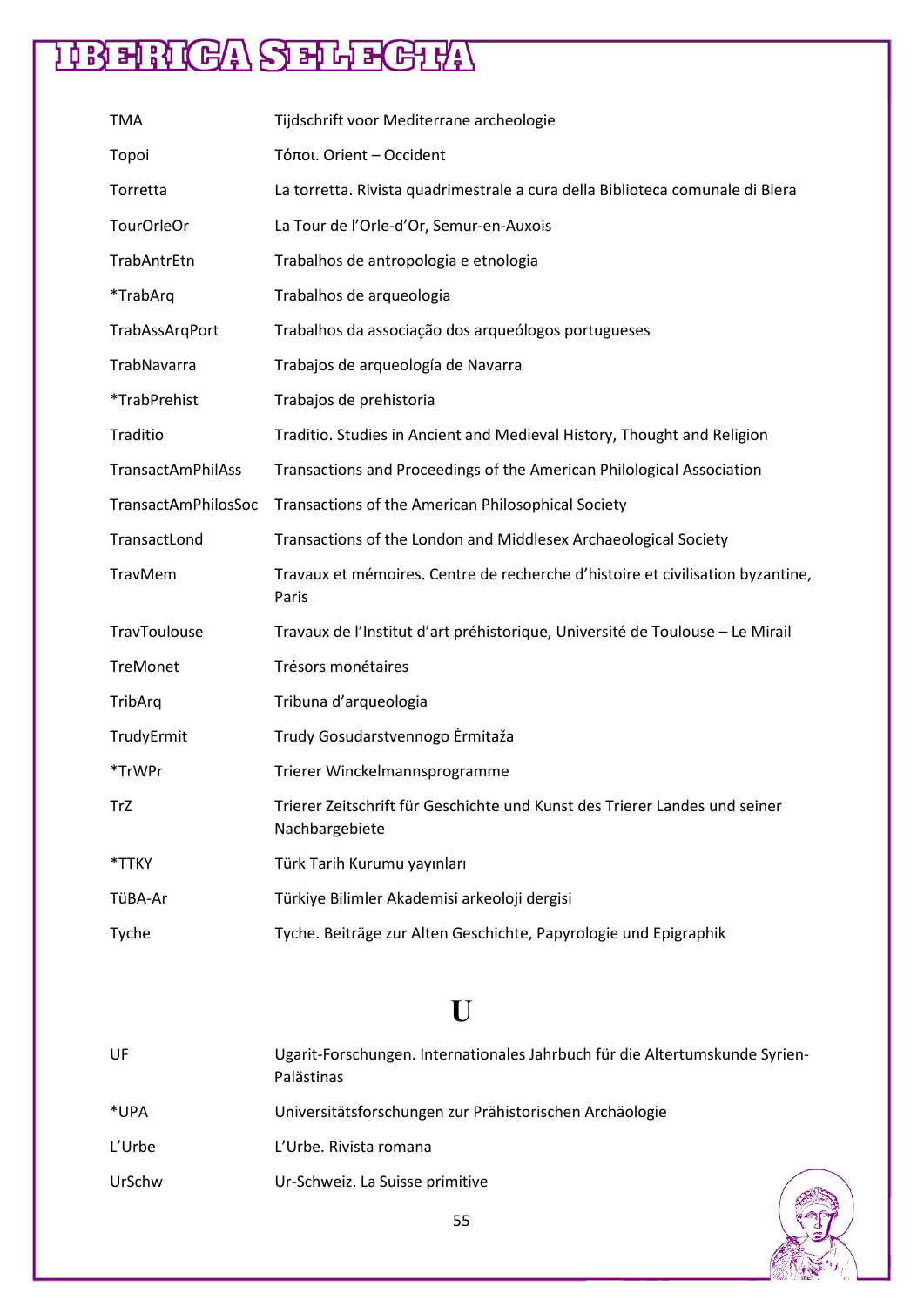| *UVB | Vorläufiger Bericht über die von dem Deutschen Archäologischen Institut und |
|------|-----------------------------------------------------------------------------|
|      | der Deutschen Orient-Gesellschaft aus den Mitteln der Deutschen             |
|      | Forschungsgemeinschaft unternommenen Ausgrabungen in Uruk-Warka             |

#### V

| VarSpom        | Varstvo spomenikov                                                                                    |
|----------------|-------------------------------------------------------------------------------------------------------|
| VDI            | Vestnik drevnej istorii                                                                               |
| Vekove         | Vekove. Dvumesečno spisanie. Bălgarsko istoričesko družestvo                                          |
| Veleia         | Veleia. Revista de prehistoria, historia antigua, arqueología y filología clásicas                    |
| VenArt         | Venezia arti. Bolletino del Dipartimento di storia e critica delle arti<br>dell'Università di Venezia |
| VerAmstMeded   | Mededelingenblad. Vereniging van Vrienden Allard Pierson Museum                                       |
| Verbanus       | Verbanus. Rassegna per la cultura, l'arte, la storia del lago                                         |
| VeteraChr      | Vetera christianorum                                                                                  |
| *VGesVind      | Veröffentlichungen der Gesellschaft Pro Vindonissa                                                    |
| Vichiana       | Vichiana. Rassegna di studi filologici e storici                                                      |
| VicOr          | Vicino Oriente                                                                                        |
| VigChr         | Vigiliae christianae                                                                                  |
| Viminacium     | Viminacium. Zbornik radova Narodnog muzeja                                                            |
| VisRel         | Visible Religion                                                                                      |
| *Vitudurum     | Beiträge zum römischen Oberwinterthur - Vitudurum. Ausgrabungen im<br>Unteren Bühl                    |
| VivScyl        | Vivarium Scyllacense. Bollettino dell'Istituto di studi su Cassiodoro e sul<br>medioevo in Calabria   |
| VizVrem        | Vizantijskij vremennik                                                                                |
| VjesAMuzZagreb | Vjesnik Arheološkog muzeja u Zagrebu                                                                  |
| VjesDal        | Vjesnik za arheologiju i historiju dalmatinsku. Bulletin d'archéologie et<br>d'histoire dalmates      |

#### **W**

| Wad-al-Hayara | Wad-al-Hayara. Revista de estudios de la Institución provincial de cultura<br>»Marqués de Santillana« de Guadalajara |  |
|---------------|----------------------------------------------------------------------------------------------------------------------|--|
| WeltGesch     | Die Welt als Geschichte                                                                                              |  |

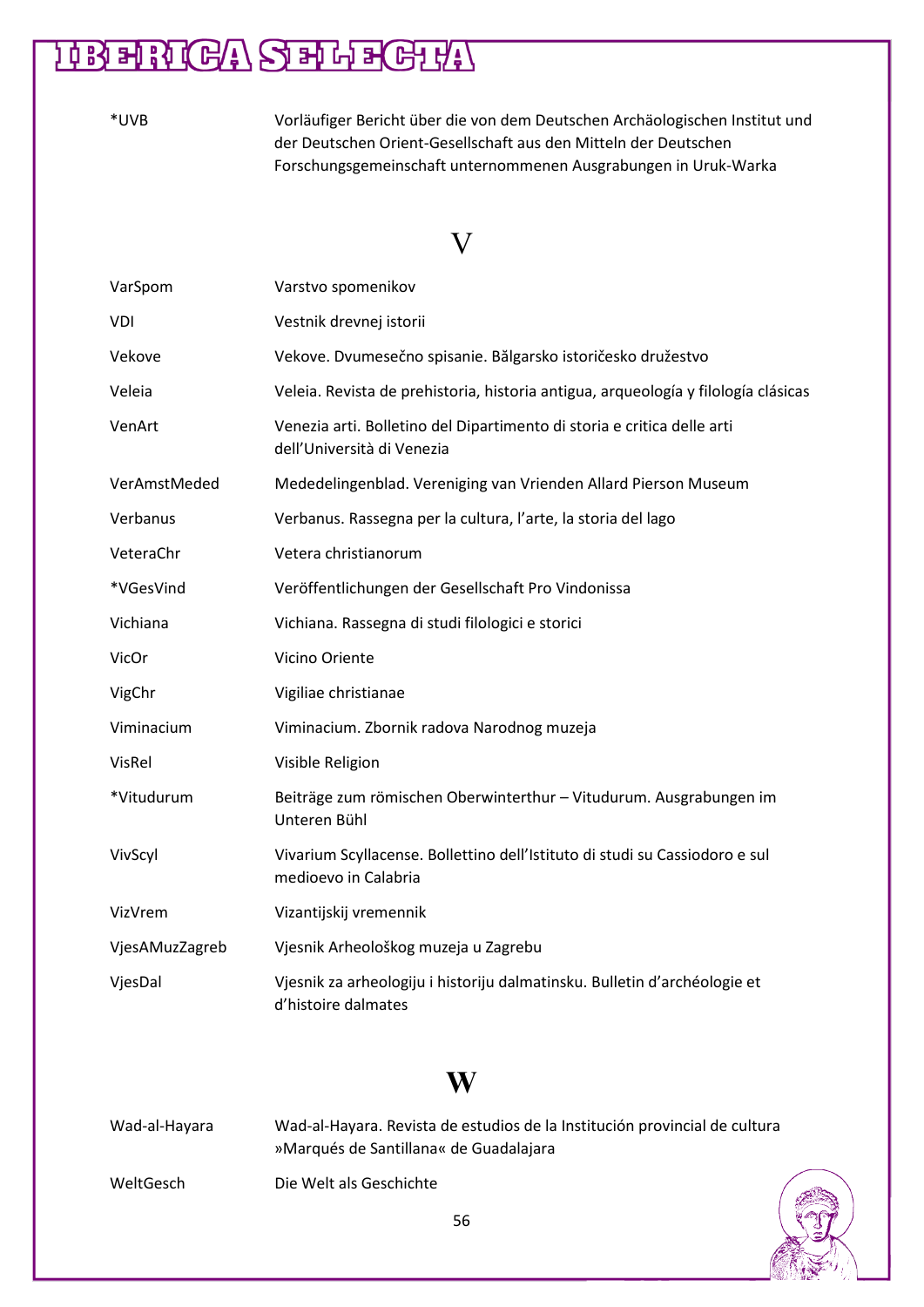### **HEANGASHLEGHA**

| WiadA        | Wiadomości archeologiczne. Bulletin archéologique polonais                                                            |
|--------------|-----------------------------------------------------------------------------------------------------------------------|
| WissMBosn    | Wissenschaftliche Mitteilungen des Bosnischen Landesmuseums, A.<br>Archäologie                                        |
| WissZBerl    | Wissenschaftliche Zeitschrift der Humboldt-Universität zu Berlin.<br>Gesellschafts- und sprachwissenschaftliche Reihe |
| WissZHalle   | Wissenschaftliche Zeitschrift. Martin-Luther-Universität Halle-Wittenberg                                             |
| WissZJena    | Wissenschaftliche Zeitschrift der Friedrich-Schiller-Universität Jena                                                 |
| WissZRostock | Wissenschaftliche Zeitschrift der Universität Rostock                                                                 |
| <b>WO</b>    | Die Welt des Orients. Wissenschaftliche Beiträge zur Kunde des<br>Morgenlandes                                        |
| WorldA       | World Archaeology                                                                                                     |
| WSt          | Wiener Studien                                                                                                        |
| WürzbJb      | Würzburger Jahrbücher für die Altertumswissenschaft                                                                   |
| *WVDOG       | Wissenschaftliche Veröffentlichungen der Deutschen Orient-Gesellschaft                                                |
| <b>WZKM</b>  | Wiener Zeitschrift für die Kunde des Morgenlandes                                                                     |

### **X**

| Xenia       | Xenia. Semestrale di antichità                            |
|-------------|-----------------------------------------------------------|
| XeniaAnt    | Xenia antigua                                             |
| *XeniaKonst | Xenia. Konstanzer althistorische Vorträge und Forschungen |

### **Y**

| YaleClSt  | <b>Yale Classical Studies</b>        |
|-----------|--------------------------------------|
| YaleUnivB | Yale University Art Gallery Bulletin |

#### **Z**

| -ZA            | Zeitschrift für Assyriologie und vorderasiatische Archäologie                        |
|----------------|--------------------------------------------------------------------------------------|
| ZAAK           | Zeitschrift für Archäologie Außereuropäischer Kulturen                               |
| ZÄS            | Zeitschrift für ägyptische Sprache und Altertumskunde                                |
| *ZAKSSchriften | Schriften des Zentrums für Archäologie und Kulturgeschichte des<br>Schwarzmeerraumes |